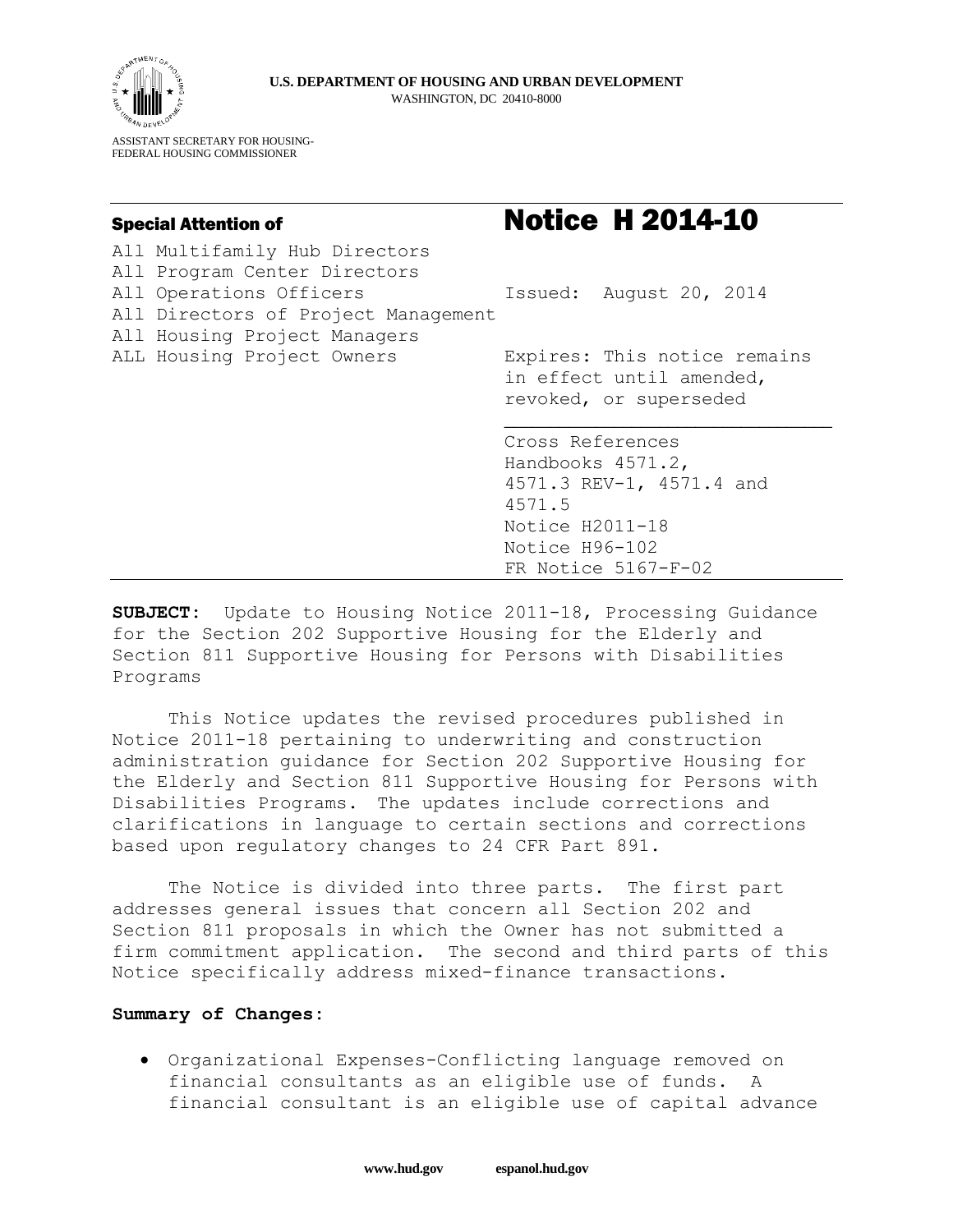funds only when used for traditional(non-tax credit)project activities.

- Housing Consultant-Final payment to the housing consultant has been changed to be due at final closing and not one year after final closing.
- The cash requirement of a Contingency Reserve has been omitted and replaced with a construction contingency line item in the Developer's Fee as previously allowed.
- A holdback of excess capital advance proceeds is removed as an allowed assurance of completion for offsite improvements.
- The correct definition of flood insurance coverage for capital advances is added to Form HUD 90164-CA.
- Cost Certification-For projects exempt from submitting cost certification, input the final completion date into DAP as the cost certification date. Exempt projects are allowed to include expenses incurred up to 60 days beyond this date as project costs.
- Owner/Architect Agreement- HUD amendment to AIA form B-108 is available as form HUD-92408-M. Davis-Bacon wage determinations requested from the DOL are effective for 180 days from date of the determination when there is no published determination applicable.
- Joint Venture-Deleted language requiring a waiver of prohibited relationships between development team members. It no longer applies to mixed finance projects.
- Excess Amenities- The use of floating units are optional when there are unassisted units in the project.
- Health Care Facilities- Mixed-financed Section 202 projects may have certain health care facilities.
- Bedroom Types- Bedroom types are now specified in 24 CFR 891.210(b).
- Use Agreement- Further guidance has been added for mixed finance projects. The Capital Advance Mortgage term should match the Use Agreement term. The Use Agreement is to be recorded before all mortgage instruments even when the Capital Advance is not in first lien position.
- Underwriting Instructions-Deleted language indicating that the contractor and architect cannot have an identity of interest with the owner or other team members
- Tax Credit Issues- Added further guidance for mixed finance projects. When the sponsor loans the capital advance to the project, the loan documents are to assign the collateral to HUD.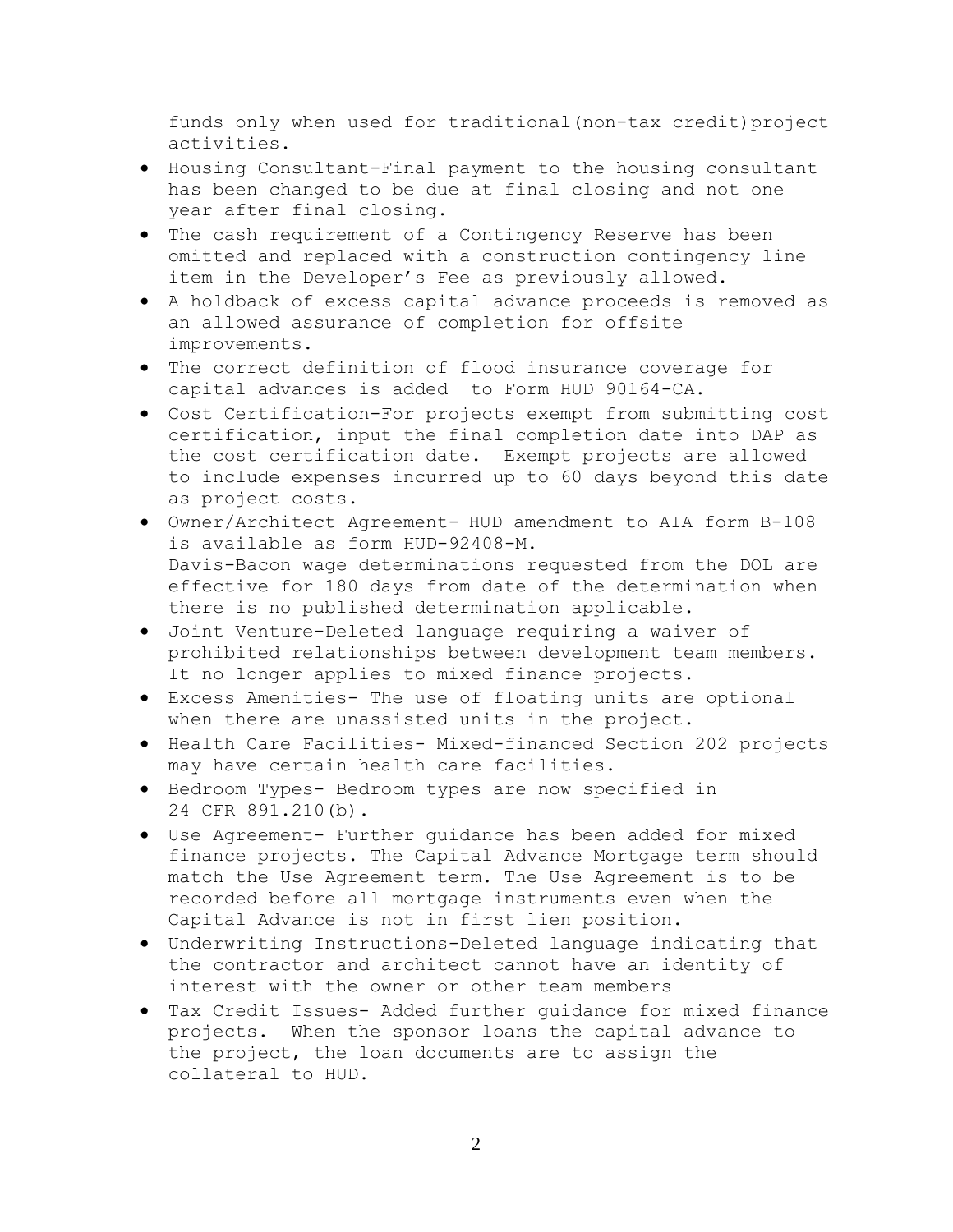- Project Operating Budget- Corrected typo by adding a percentage sign. Projects with 100[%] PRAC units may include a vacancy loss rate.
- First Lien Position- Added further guidance for mixed finance projects. When HUD is not in first lien position, agreements in the superior position cannot contain provisions that conflict with HUD requirements. Recording the Use Agreement first will protect HUD from certain conflicts; however, documents used in the transaction should be reviewed thoroughly for conflicting language and brought to the attention of the project owner's counsel.
- Use Agreements- When the sponsor is loaning capital advance funds to the project, language referencing forgivable loans is deleted as they are do not meet the tax credit test for a loan.
- CAUC Duration- Updated information to allow for the fund reservation to be extended beyond 36 months with a waiver from headquarters. Initial closing must occur to complete the term of the reservation.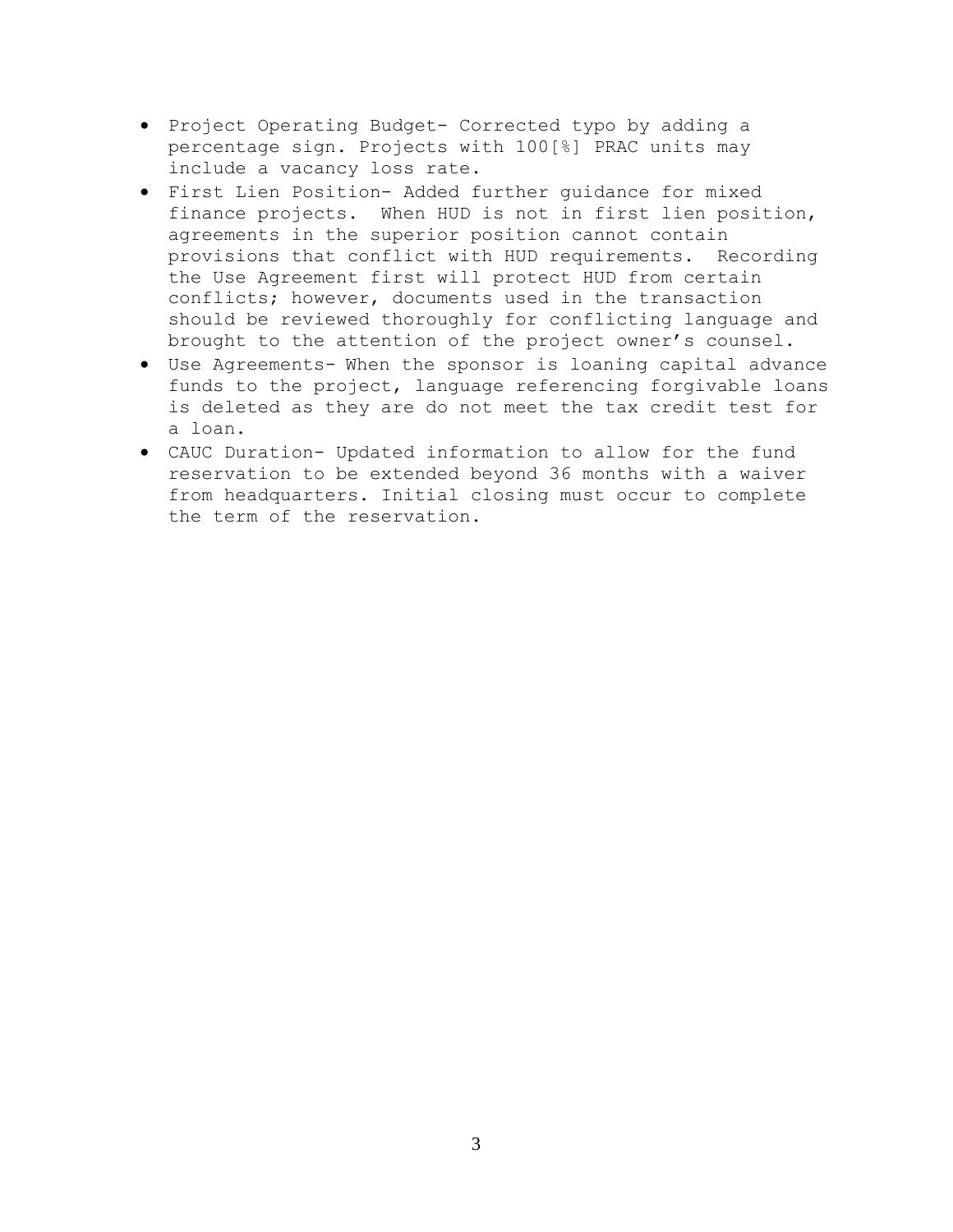# **TABLE OF CONTENTS**

PART A – GENERAL ISSUES

| I.    | DEVELOPER'S FEE                                   | 6       |
|-------|---------------------------------------------------|---------|
| II    | ORGANIZATIONAL EXPENSES                           | $\,8\,$ |
| III   | HOUSING CONSULTANT                                | 8       |
| IV    | WORKING CAPITAL DEPOSIT                           | 12      |
| V     | CONSTRUCTION CONTINGENCY                          | 13      |
| VI    | NON-REALTY ITEMS NOT INCLUDED IN CAPITAL ADVANCE  | 15      |
|       | MORTGAGE FOR GROUP HOMES                          |         |
| VII   | MINIMUM CAPITAL INVESTMENT                        | 15      |
| VIII  | SAVINGS INCENTIVE                                 | 16      |
| IX.   | ASSURANCE OF COMPLETION FOR OFFSITE IMPROVEMENTS  | 17      |
| X     | HAZARD INSURANCE POLICY                           | 18      |
| ΧI    | DAVIS-BACON REQUIREMENTS - 202/811 PROJECTS       | 18      |
| XII   | SUBSIDY LAYERING REVIEW                           | 26      |
| XIII  | COST CERTIFICATION                                | 26      |
| XIV   | OWNER/ARCHITECT AGREEMENT                         | 28      |
| XV.   | PREPARING A BUDGET FOR DETERMINING PROJECT RENTAL | 28      |
|       | ASSISTACE CONTRACT                                |         |
|       | PART B - MIXED-FINANCE TRANSACTIONS               |         |
| I.    | INTRODUCTION                                      | 29      |
| ΙI    | HISTORY AND GOALS OF THE PROGRAM                  | 30      |
| III   | WHAT IS A MIXED-FINANCE PROJECT?                  | 31      |
| IV    | SWITCHING DESIGNATIONS BETWEEN A MIXED-FINANCE    | 31      |
|       | PROJECT AND A TRADITIONAL SECTION 202/811         |         |
|       | PROJECT                                           |         |
| V     | ADDITIONAL GUIDANCE FOR THE NONPROFIT             | 32      |
|       | DEVELOPER'S FEE IN A MIXED-FINANCE TRANSACTION    |         |
| VI    | THE JOINT VENTURE DEVELOPER IN A MIXED-FINANCE    | 33      |
|       | TRANSACTION                                       |         |
| VII   | RENT                                              | 35      |
| VIII  | EXCESS AMENITIES                                  | 35      |
| IX    | HEALTH CARE FACILITIES AND CHARGES                | 36      |
| X     | TRANSIENT HOUSING/HOTEL SERVICES PROHIBITION      | 36      |
| ΧI    | COMMERCIAL SPACE                                  | 37      |
| XII   | BEDROOM TYPE                                      | 37      |
| XIII  | OPERATING RESERVE IN A MIXED-FINANCE TRANSACTION  | 37      |
| XIV   | REGULATORY AGREEMENT                              | 38      |
| XV    | USE AGREEMENT                                     | 38      |
| XVI   | SINGLE ASSET ENTITY                               | 39      |
| XVII  | INTEREST RATE AND TERM ON OTHER FUNDING SOURCE    | 39      |
|       | LOANS                                             |         |
| XVIII | AMORTIZATION PLAN                                 | 39      |
| XIX   | FAIR HOUSING AND EQUAL OPPORTUNITY                | 40      |
| XX    | FIRM COMMITMENT APPLICATION                       | 41      |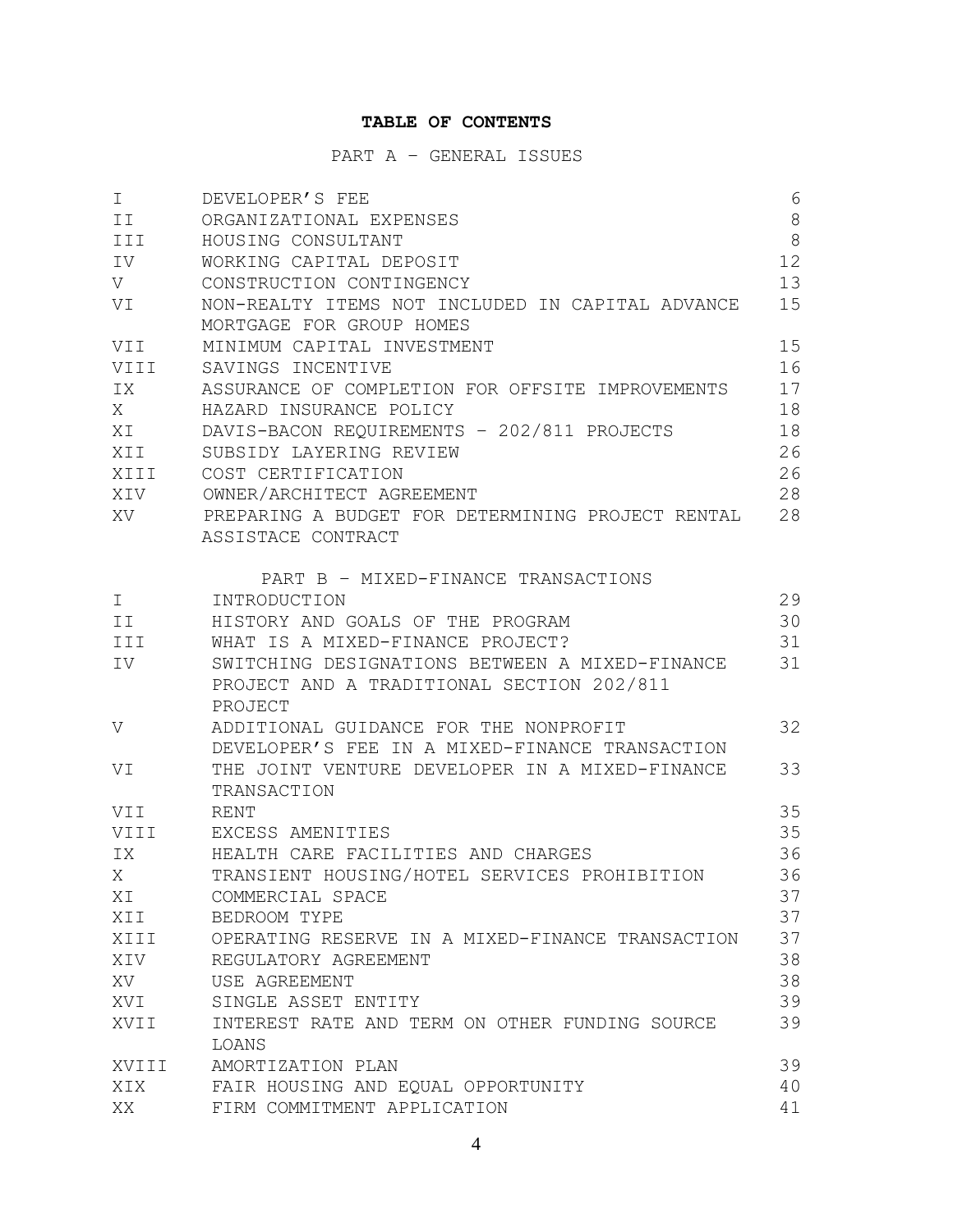| XXI                  | UNDERWRITING INSTRUCTIONS                                     | 41 |
|----------------------|---------------------------------------------------------------|----|
| XXII                 | TAX CREDIT ISSUES                                             | 44 |
|                      | XXIII PROJECT OPERATING BUDGET                                | 44 |
|                      | XXIIV EARLY START OF CONSTRUCTION                             | 45 |
|                      | XXV FIRST LIEN POSITION                                       | 46 |
|                      | XXVI CONSTRUCTION MONITORING AND REPORTING                    | 46 |
|                      | XXVII PERMISSION TO OCCUPY                                    | 49 |
|                      | XXVIII FINAL HUD REPRESENTATIVE'S TRIP REPORT AND ITEMS       | 53 |
|                      | OF DELAYED COMPLETION                                         |    |
| XXIX                 | GUARANTEE PERIOD                                              | 55 |
| XXX                  | PROPERTY INSURANCE SCHEDULE AND REQUIREMENTS                  | 56 |
|                      | XXXI BUILDER'S WARRANTY                                       | 56 |
|                      | XXXII     CAPITAL ADVANCE USE AGREEMENT FOR MIXED-FINANCE     | 57 |
|                      | TRANSACTIONS                                                  |    |
|                      | PART C - MIXED FINANCE CAPITAL ADVANCE UPON COMPLETION (CAUC) |    |
|                      |                                                               |    |
| I.                   | DURATION AND EXTENSION OF SECTION 202/811 FUND                | 58 |
|                      | RESERVATION                                                   |    |
| ΙI                   | INITIAL CLOSING GOAL                                          | 58 |
| III <b>Alexander</b> | ITEMS NOT REQUIRED IN CAPITAL ADVANCE UPON                    | 58 |
|                      | COMPLETION TRANSACTION                                        |    |
| IV                   | CONSTRUCTION STAGE FOR CAPITAL ADVANCE UPON                   | 59 |
|                      | COMPLETION PROJECTS                                           |    |
| V                    | COMMITMENT TO RELEASE CAPITAL ADVANCE UPON                    | 60 |
|                      | PROJECT COMPLETION                                            |    |
| VI                   | REQUIRED DOCUMENTS                                            | 62 |
| VII                  | THE PRECONSTRUCTION CONFERENCE                                | 63 |
| VIII                 | CONSTRUCTION MONITORING AND REPORTING                         | 66 |
| IX                   | CONTRACTOR'S MONTHLY REQUISITIONS                             | 66 |
| X                    | OFFSITE CONSTRUCTION                                          | 66 |
| ΧI                   | CONSTRUCTION CONTRACT CHANGES                                 | 66 |
| XII                  | ARCHITECT'S SUPPLEMENTAL INSTRUCTION, AIA                     | 67 |
|                      | Document G710                                                 |    |
| XIII                 | PERMISSION TO OCCUPY                                          | 68 |
| XIV                  | FINAL HUD REPRESENTATIVE'S TRIP REPORT AND ITEMS              | 68 |
|                      | OF DELAYED COMPLETION                                         |    |
| XV                   | GUARANTEE PERIOD                                              | 69 |
| XVI                  | REQUISITION FOR DISBURSEMENT OF CAPITAL ADVANCE               | 69 |
|                      | FUNDS                                                         |    |
| XVII                 | WORKING CAPITAL DEPOSIT                                       | 69 |
| XVIII                | CONTINGENCY RESERVE - NEW CONSTRUCTION ONLY                   | 69 |
| XIX                  | MINIMUM CAPITAL INVESTMENT AND OPERATING                      | 69 |
|                      | RESERVES                                                      |    |
| XX                   | PROPERTY INSURANCE SCHEDULE AND REQUIREMENTS                  | 69 |
| XXI                  | COST CERTIFICATION                                            | 69 |
| XXII                 | CLOSING                                                       | 70 |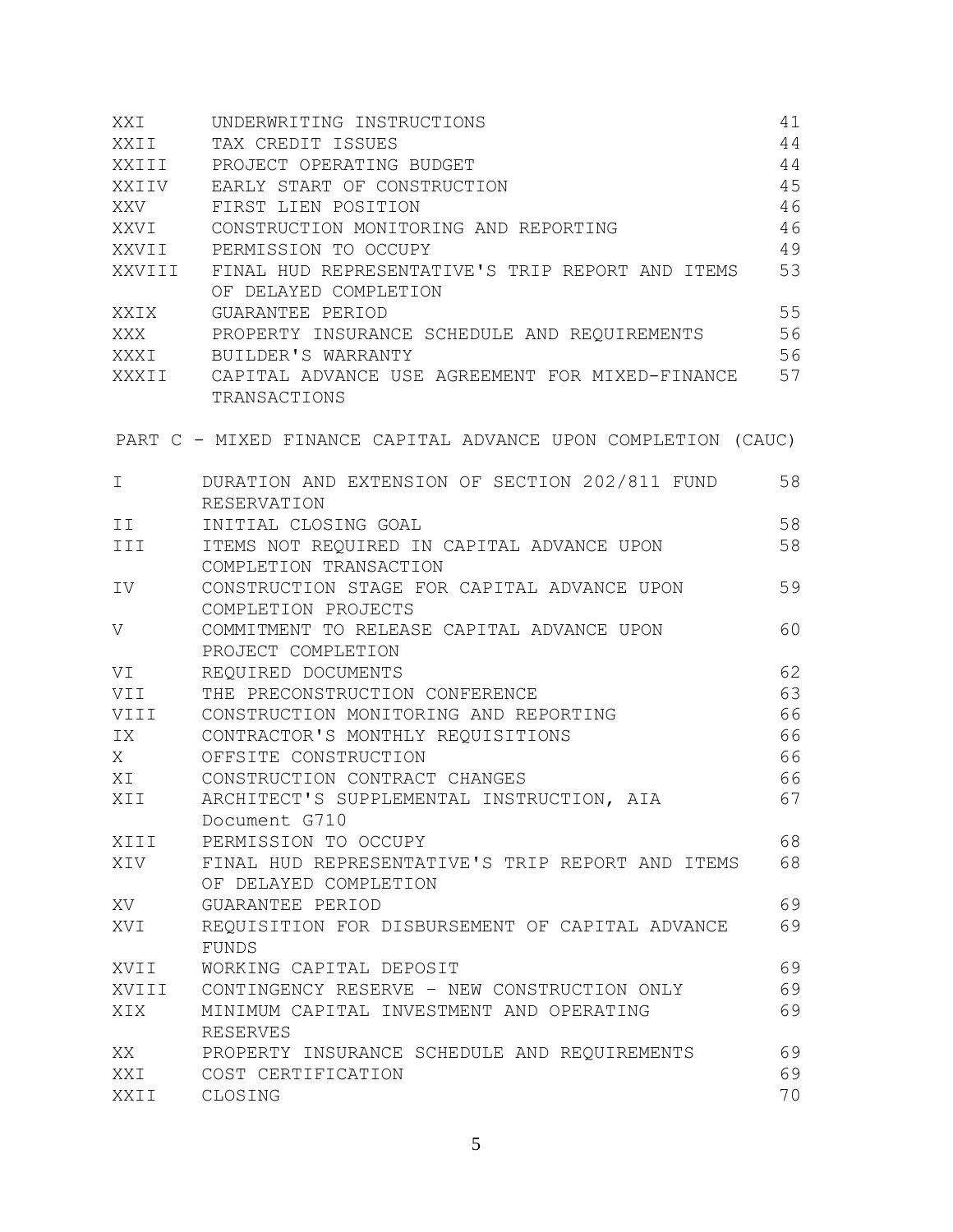#### **PART A – GENERAL ISSUES**

#### **I. DEVELOPER'S FEE.**

HUD will include in the estimated replacement cost of a project a developer's fee. This fee is in addition to the legal, organizational and audit fees included in the estimated replacement cost of a project.

- A. The developer's fee.
	- 1. For traditional Section 202/811 projects the maximum developer's fee will be the greater of \$40,000 or 10 percent of the estimated total for all improvements, total carrying charges and the total legal, organizational and audit fees. In this case the developer's fee may be paid from the capital advance. To compute the Developer's Fee, use the following formula.

*Note: The old maximum nonprofit developer's fee of \$400,000 (plus 2 percent of any replacement cost amount over \$5,000,000) found in Notice H96- 102 no longer applies.*

| Total for All Improvements - Line G50 from the  | \$2,550,000     |
|-------------------------------------------------|-----------------|
| HUD 92264                                       |                 |
| Total Carrying Charges - Line G63 from the HUD  | \$7,000         |
| 92264                                           |                 |
| Total Legal, Organizational & Audit Fees - Line | \$15,000        |
| G67 from the HUD 92264                          |                 |
| Subtotal                                        | \$2,572,000     |
| Multiply the Subtotal by                        | 10 <sup>°</sup> |
| Result equals Developer's Fee - Record the      | \$257,200       |
| results on Line G68, Builder and Sponsor Profit |                 |
| and Risk                                        |                 |

2. For mixed-finance Section 202/811 projects, discussed in Part B, there is no developer's fee paid from the capital advance. However, the project may include a maximum developer's fee that is capped at the lesser of: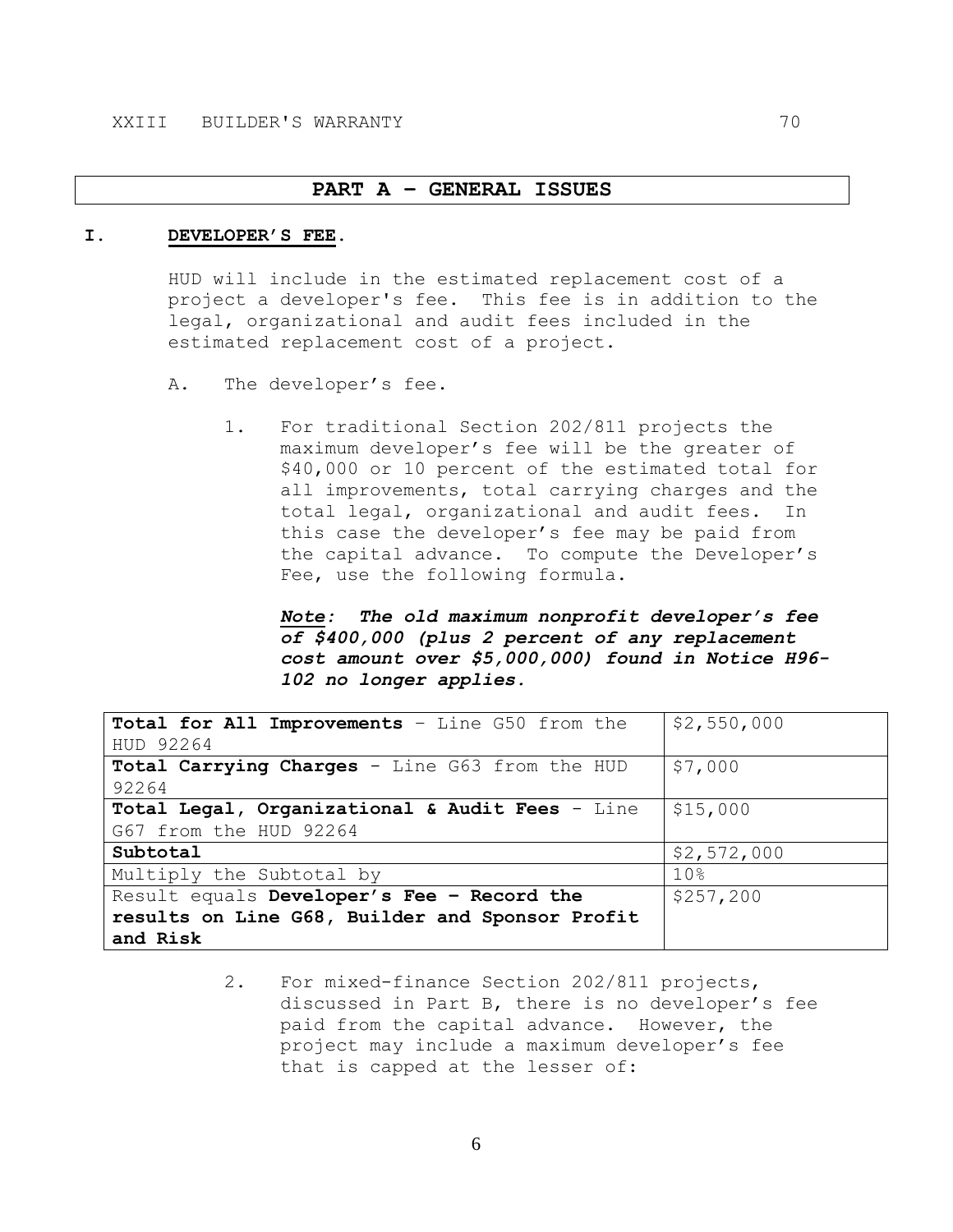- a. The maximum amount allowed by the State tax credit-allocating agency in the State where the project is located; or
- b. 15 percent of the total project replacement cost.

# *Note: See Part B Section V for additional information about the developer's fee in a mixedfinance transaction.*

- B. The developer's fee *may be* pledged or deferred to meet the estimated financial requirements to close. For example, the developer's fee can be used to cover the working capital escrow and the minimum capital investment/operating reserve.
	- 1. In traditional Section 202/811 projects the deferred developer's fee may be represented by a residual receipts note approved by HUD.

Up to 50 percent of the annual residual receipts generated by the assisted units may be used to repay the deferred developer's fee residual receipts note.

2. In mixed-finance Section 202/811 projects the deferred developer's fee may be represented by a surplus cash note payable from surplus cash generated by the unassisted units during the term of the capital advance mortgage. (24 CFR §891.815(c))

Owners seeking to use residual receipts must request a waiver of the regulations.

- C. No capital advance amendment funds will be considered unless the developer's fee, discussed in A.1. and 2., is first used to meet the project's projected costs.
- D. HUD controls the expenditure of unused/unpledged developer's fee funds during the construction phase of the project. It may be used for any project related expense. At final closing any unused funds will be released to either the Owner or, if applicable, the developer. The money belongs to the Owner or developer, and is expended at their discretion.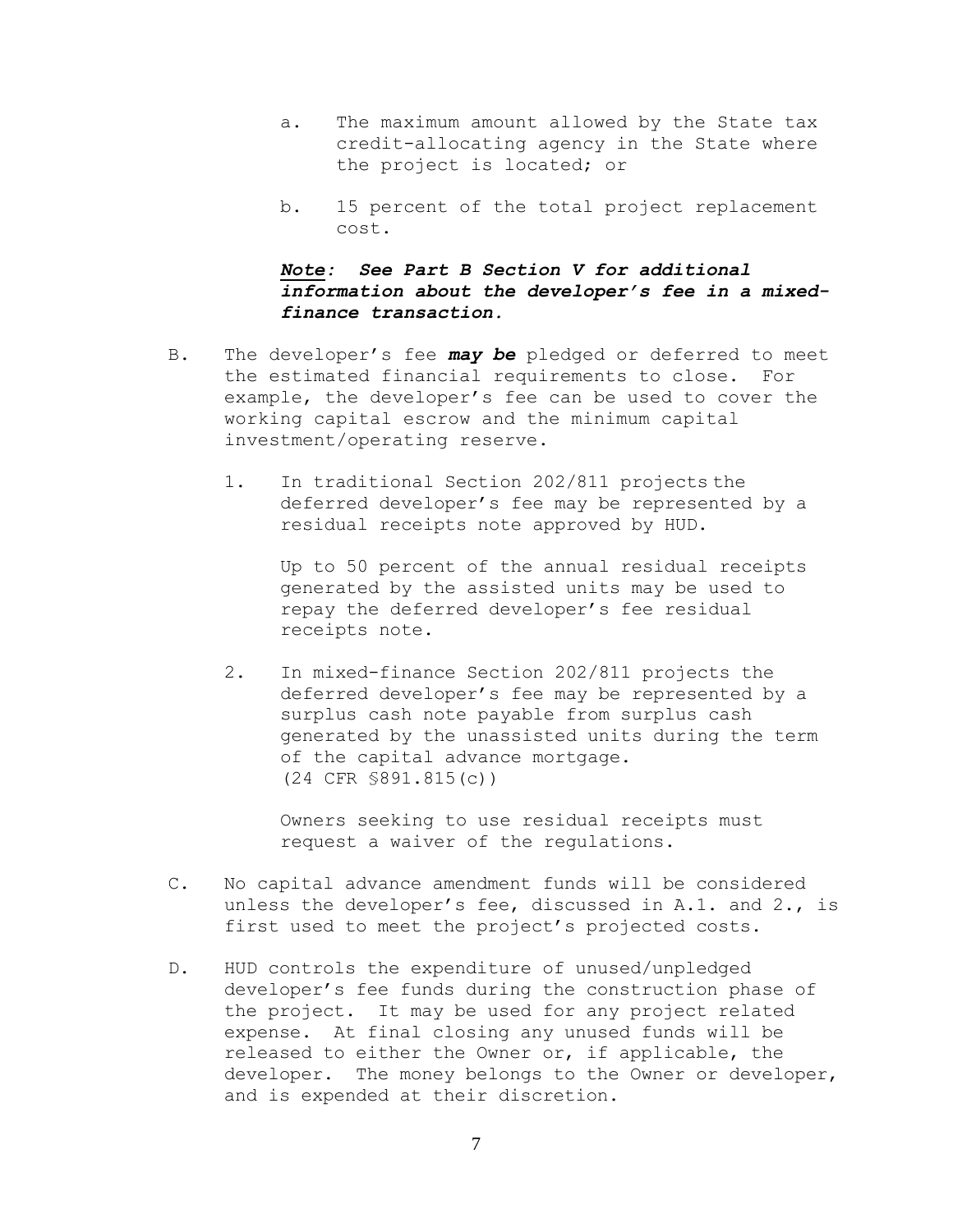E. A separate construction contingency for new construction and a housing consultant's fee are *not permitted*, as these activities are part of the developer's duties. However, both a housing consultant's fee and a new construction contingency for necessary change orders are allowable uses of the developer's fee. For mixed-finance transactions see Part B, Section E.3.

# **II. ORGANIZATIONAL EXPENSES.**

- A. The Hub/Program Center will use the organizational line item in Section G, Replacement Cost, of Form HUD-92264 to reflect the Owner's third party technical costs:
	- Environmental studies. *NOTE: These are environmental studies discussed in the NOFA.*
	- The Appraiser.
	- Market Analyst.
	- The Cost Analyst.
	- Needs Assessor.
	- Financial Consultant used in non-tax credit transaction.
- B. In a mixed-finance transaction organizational expenses must be pro-rated between the assisted units and, if applicable, unassisted units. Some costs that are not eligible in the traditional Section 202/811 programs should be assigned directly to the unassisted units and therefore, should not be prorated such as the financial consultant, the developer's fee, the cost to construct any excess amenities and the cost to maintain and operate the excess amenities.
- C. At initial closing the third party costs are exempted from the 65 percent disbursement rule for organizational expenses found in Section 8-8.C.7.of HUD Handbook 4470.1.

# **III. HOUSING CONSULTANT.**

A. Use of Housing Consultants.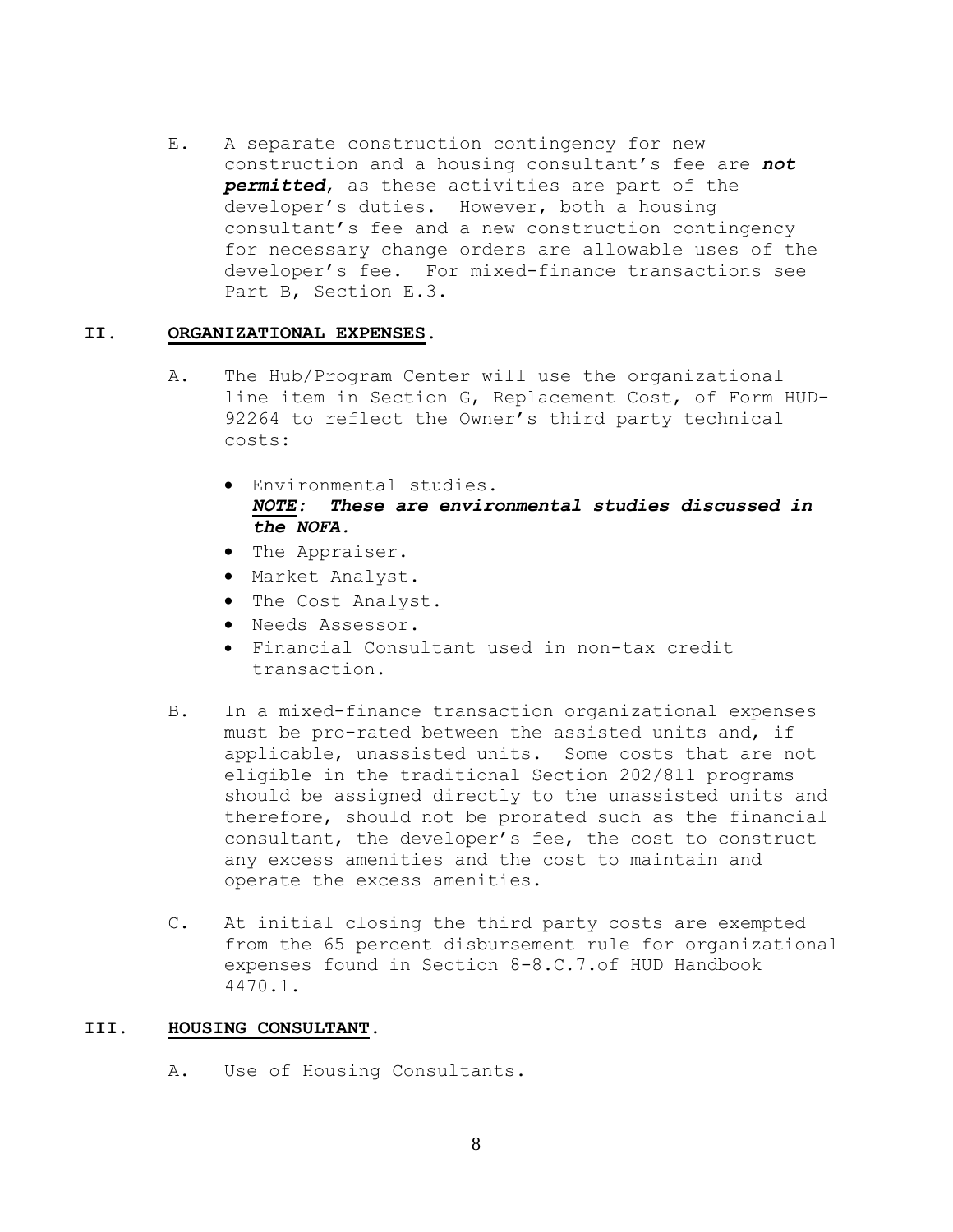- 1. Housing consultants are used to:
	- a. Speed up development of the application and subsequent project;
	- b. Improve quality of the development through the advisement of selecting a an architect, a contractor, and other development team members; and
	- c. Assist the Sponsor and Owner in handling all aspects of project development through to final closing and rent-up during the first year of occupancy.
- 2. Housing consultant efforts must be directed exclusively towards serving the nonprofit Sponsor and the Owner when formed.
	- a. As a general rule the housing consultant may not have any other role on the development team.
	- b. Exception to the general rule is permitted where the contracts for housing consultant services is between the Owner and Sponsor (or Sponsor's nonprofit affiliate) if no more than two persons salaried by the Sponsor or its nonprofit affiliate serve as non-voting directors on the Owner's board of directors. (24 CFR §891.130(a) (2))
- 3. A housing consultant *is not* required for participation in the Section 202 and/or Section 811 programs. The Sponsor/Owner may perform these services with in-house staff. If a Sponsor is going to contract with a housing consultant, consideration should be given to contracting with a housing consultant who knows the local jurisdiction's processing requirements.
- 4. More than one housing consultant may be hired by the Sponsor. The Sponsor may choose to hire one housing consultant to manage the application process and another housing consultant to manage the development process. However, the Sponsor is responsible for assuring long term viability or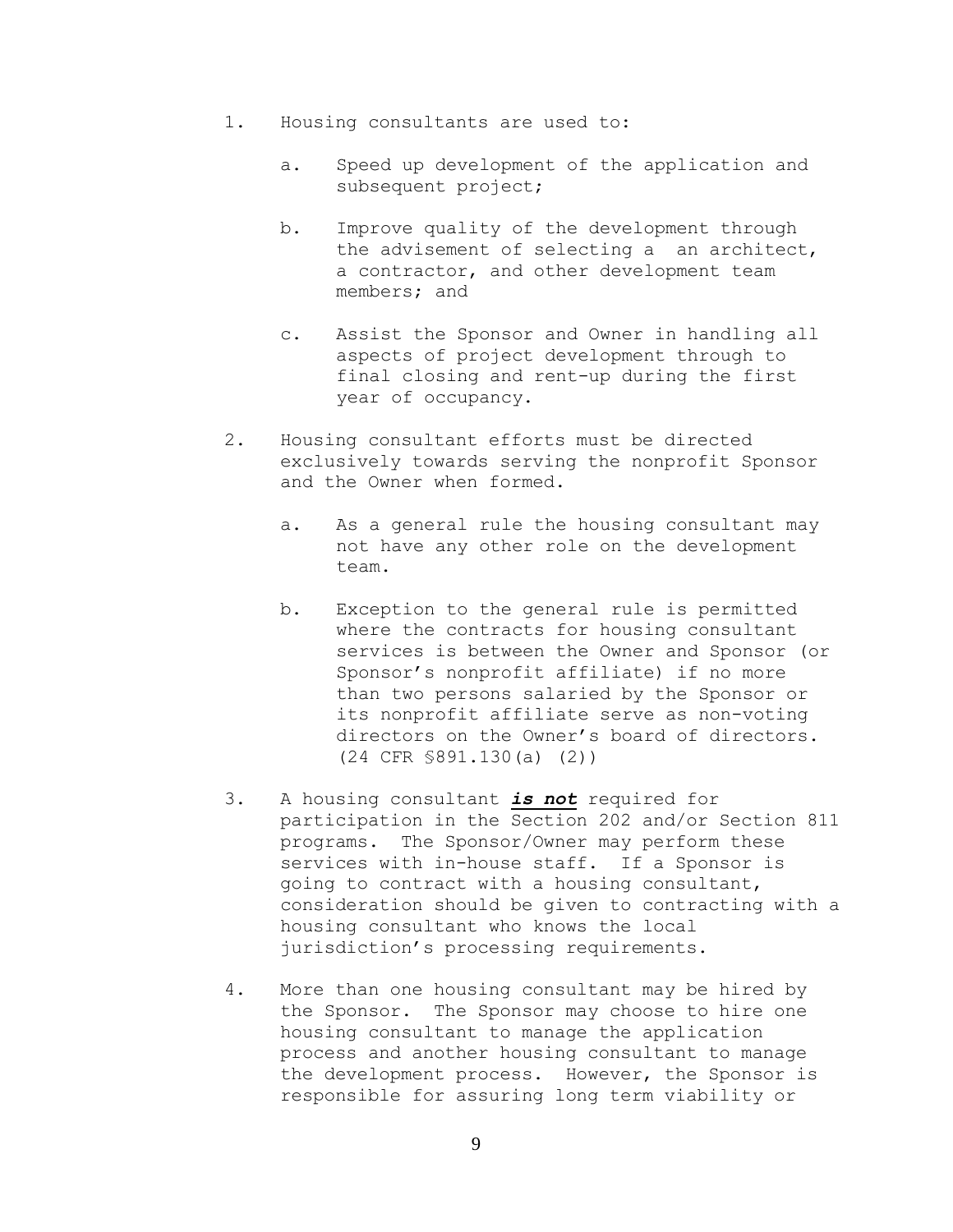success of the project.

- 5. In the traditional Section 202 and 811 programs, the maximum fee for housing consultant services for a project from federal funds is established by OPM as noted in the General Section of the NOFA for the year under which the project was funded.
- 6. Housing consultants are required to meet all civil rights requirements and to affirmatively further fair housing.
- B. Responsibility of a Sponsor.
	- 1. Selection of a housing consultant(s) is the responsibility of the Sponsor. If a housing consultant is used, then within 14 days from the date of the Agreement Letter, the Sponsor must submit an original HUD-2530, Previous Participation Certification, and the housing consultant's résumé to the Program Center. Use of The Active Partner Performance System (APPS) by all participants is strongly recommended. The system provides a method for participants to store and manage all data pertaining to their participation in HUD Multifamily Programs and to submit future APPS Previous Participation Certificates (APPCs) online, in HUD's secure web based environment. Participants may opt to file a paper form HUD-2530 with the Program Center subject to further guidance.
	- 2. No individual or entity having an identity of interest with the Sponsor/Owner may earn a fee in addition to the compensation for services that would otherwise be provided on a fee basis by a housing consultant (for example, an Executive Director or other employee of the Sponsor/Owner)
- C. Responsibility of Program Center.

HUD reviews but does not approve a housing consultant contract nor determine compensation limits. The Program Center will make a recommendation to the Sponsor based on the following:

1. Evaluate the previous experience of the consultant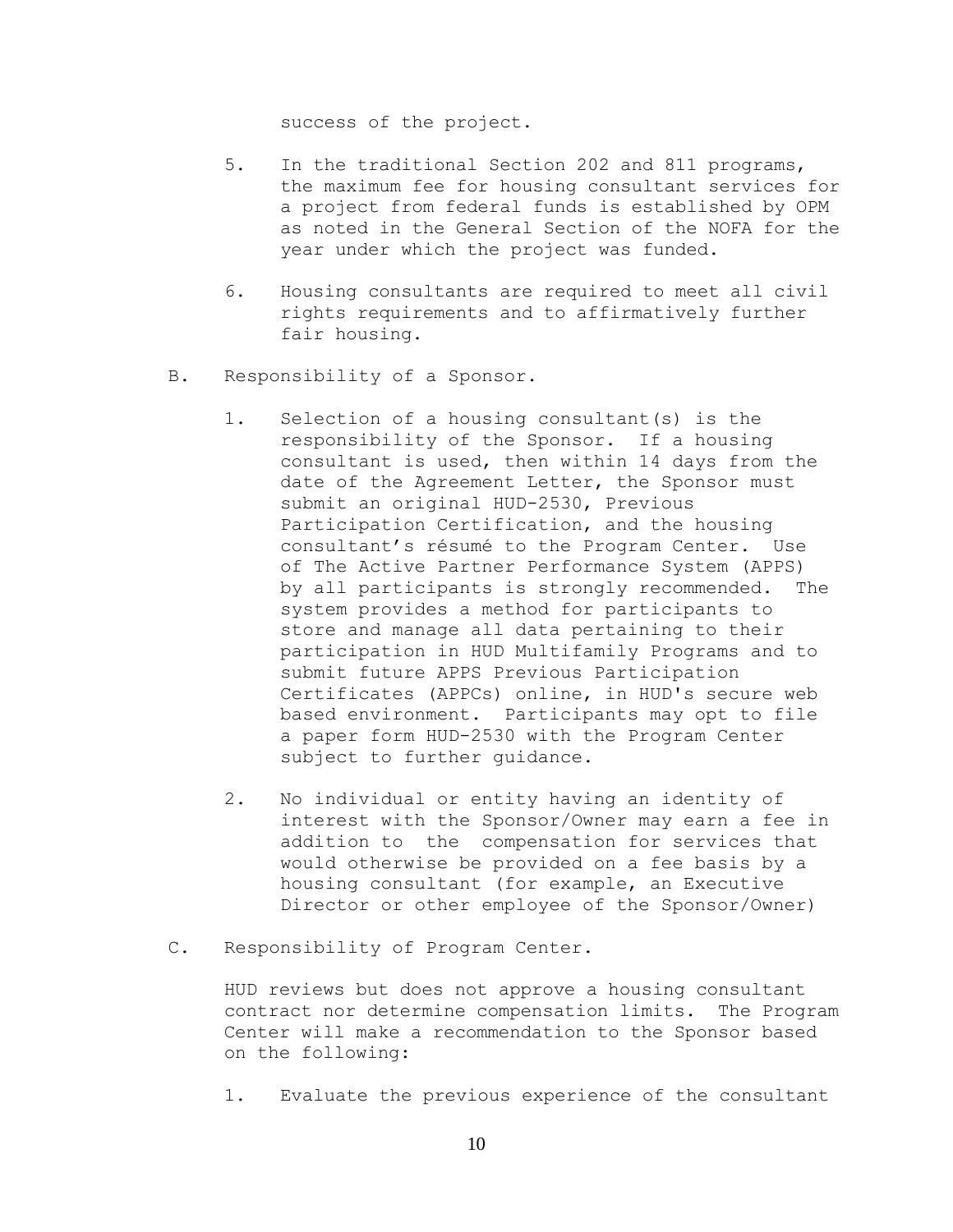based on its resume and Form HUD-2530, Previous Participation Certification;

- 2. Conduct a credit investigation of the housing consultant;
- 3. Review Form HUD-2013 SUPP, Supplement to Application for a Multifamily Housing Project. The only portion of the signed and dated Form that must be filled out is near the bottom of the page. Answer the 4 questions dealing with:
	- Delinquent Federal debt.
	- Lawsuits or legal actions
	- **•** Bankruptcy
	- Judgments

Where delinquent Federal debt exists, the Sponsor shall include:

- a. A detailed written explanation from the individual or firm with a prior Federal default or claim or whose credit report contains conflicting or adverse information.
- b. A letter from the affected agency, on agency letterhead and signed by an officer, stating the delinquent Federal debt is current or satisfactory arrangements for prepayment have been made.
- c. A statement from the Sponsor explaining why it wants to use this housing consultant.

# *Note: A housing consultant with outstanding delinquent Federal debt and without satisfactory repayment arrangements is automatically disqualified.*

- 4. Consider the Program Center's working experience with the potential consultant;
- 5. Determine if conflicts or identities of interest exist;
- 6. Inform the Sponsor/Owner of the strengths and weaknesses of the housing consultant.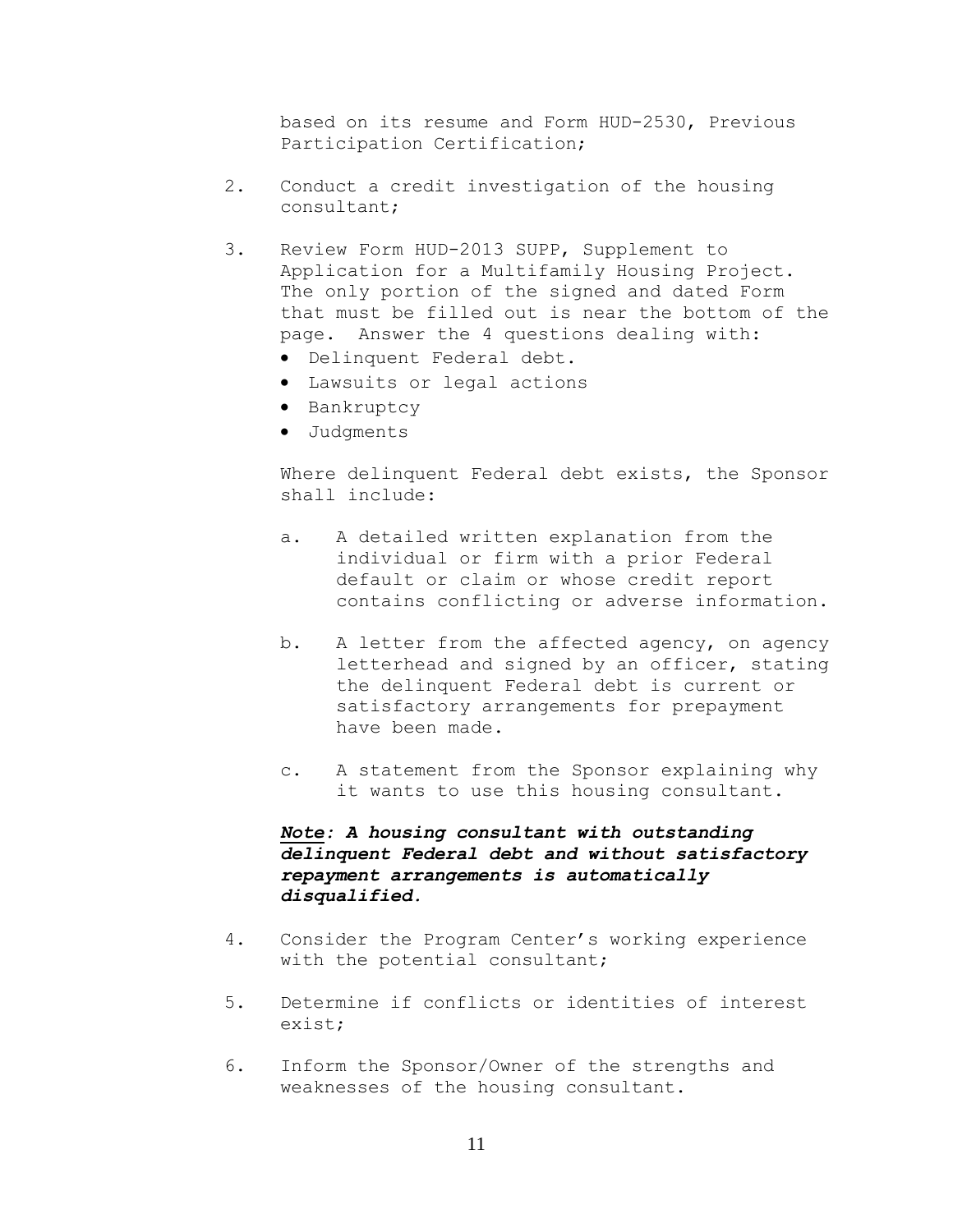- 7. Confirm that the schedule for release of consultant fees conforms to the following minimum thresholds:
	- a. At initial closing: up to a total of 50 percent.
	- b. During the construction period: up to a total of 65 percent.

c. At final closing, provided the project is not having any financial difficulties, 100 percent of the remainder of the fee may be released.

**Note: The Program Center may consider a release of up to 65% of the fee at initial closing in the case where a Consultant's contractual obligation is satisfied before or at initial closing**.

#### **IV. WORKING CAPITAL DEPOSIT.**

- A. As part of the firm commitment processing HUD will:
	- 1. Compute a working capital deposit equal to 2 percent of line 74, Total Estimated Replacement Cost of Project, on Form HUD 92264.
	- 2. Show this amount in item 3a Part A of the Total Requirements for Settlement in Form HUD 92264A, Supplement to Project Analysis.
- B. At initial closing:
	- 1. The Owner:
		- a. Will place these funds with a financial institution acceptable to HUD; or
		- b. As stated above in section I.B., the developer's fee may be pledged to cover this cash requirement. If applicable, the Owner may request that excess capital advance mortgage proceeds be held by HUD for this purpose if funds are available.
	- 2. The release of said funds will be under HUD's control.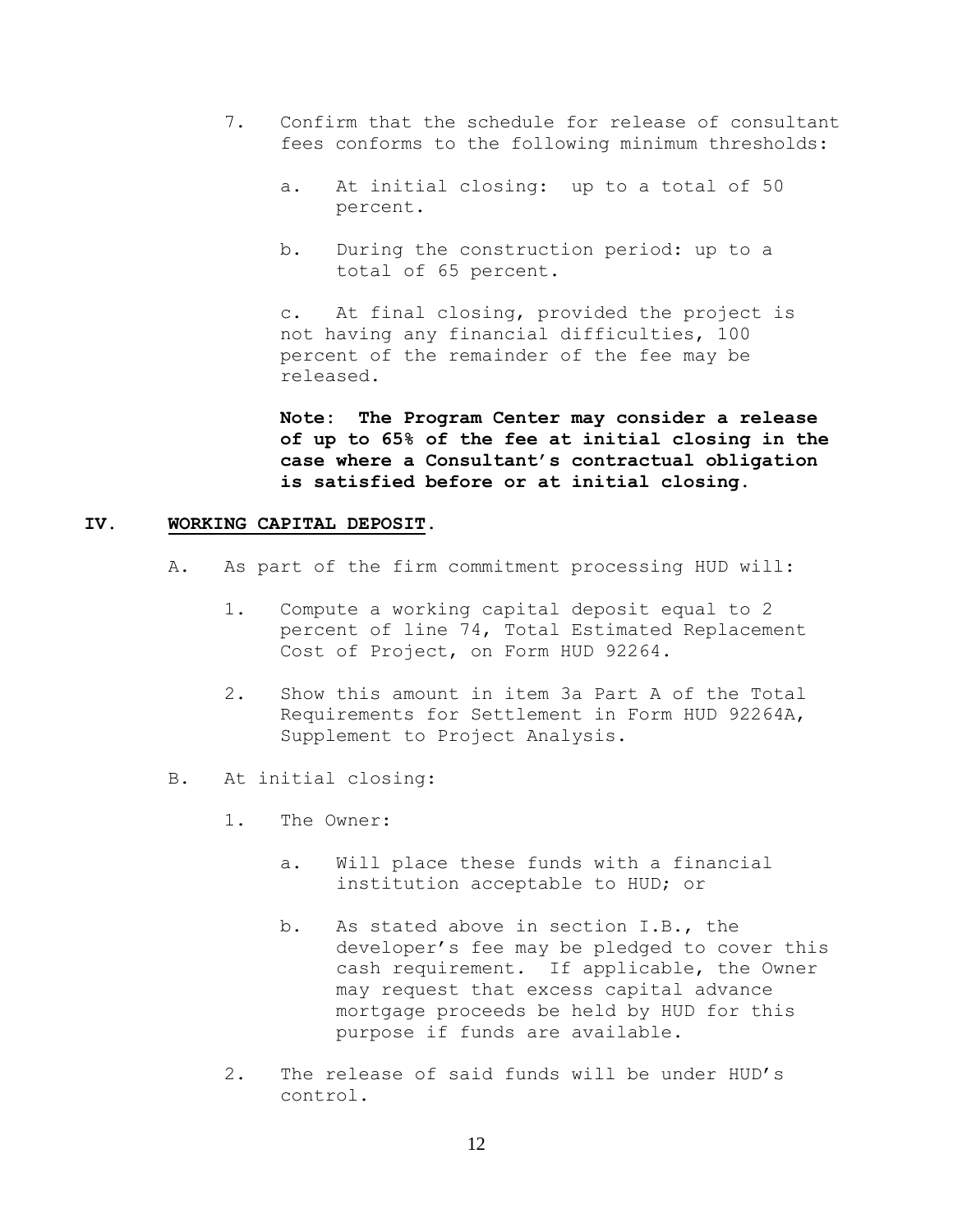- C. The working capital deposit will:
	- 1. Cover shortfalls in interest, taxes, property insurance premiums, ground rents and assessments during construction after funds available under Form HUD-90167-CA, Capital Advance Agreement, are exhausted.
	- 2. Defray cost of initial marketing and rent-up. This includes: sales and advertising, model furnishings including furnishings for public areas, and equipment and supplies essential to initial rent-up, etc.
	- 3. Set up accruals for items due during the first operating year that project income is not expected to cover, including real estate taxes, permanent property insurance premiums, ground rents and assessments.
- D. Final release of the working capital deposit.
	- 1. HUD will release any remaining funds to the Sponsor/Owner or, if applicable, the developer three years after completion unless the project has financial problems (e.g. has not reached sustaining occupancy, has poor liquidity or high payables, is operating at a deficit or is near default) or the project has not reached final closing. The money belongs to the Sponsor/Owner or if applicable, developer, and is expended at their discretion.
	- 2. HUD will continue to hold any remaining funds until the financial problems are resolved.
	- 3. HUD will use the remaining balance of the working capital deposit to fund an operating deficit or cure a default before releasing the remaining funds to the Owner.
- E. In a mixed-finance transaction it is possible that other funding sources/lien holders or investors may require a similar type escrow. HUD will accept the other escrow in lieu of the working capital deposit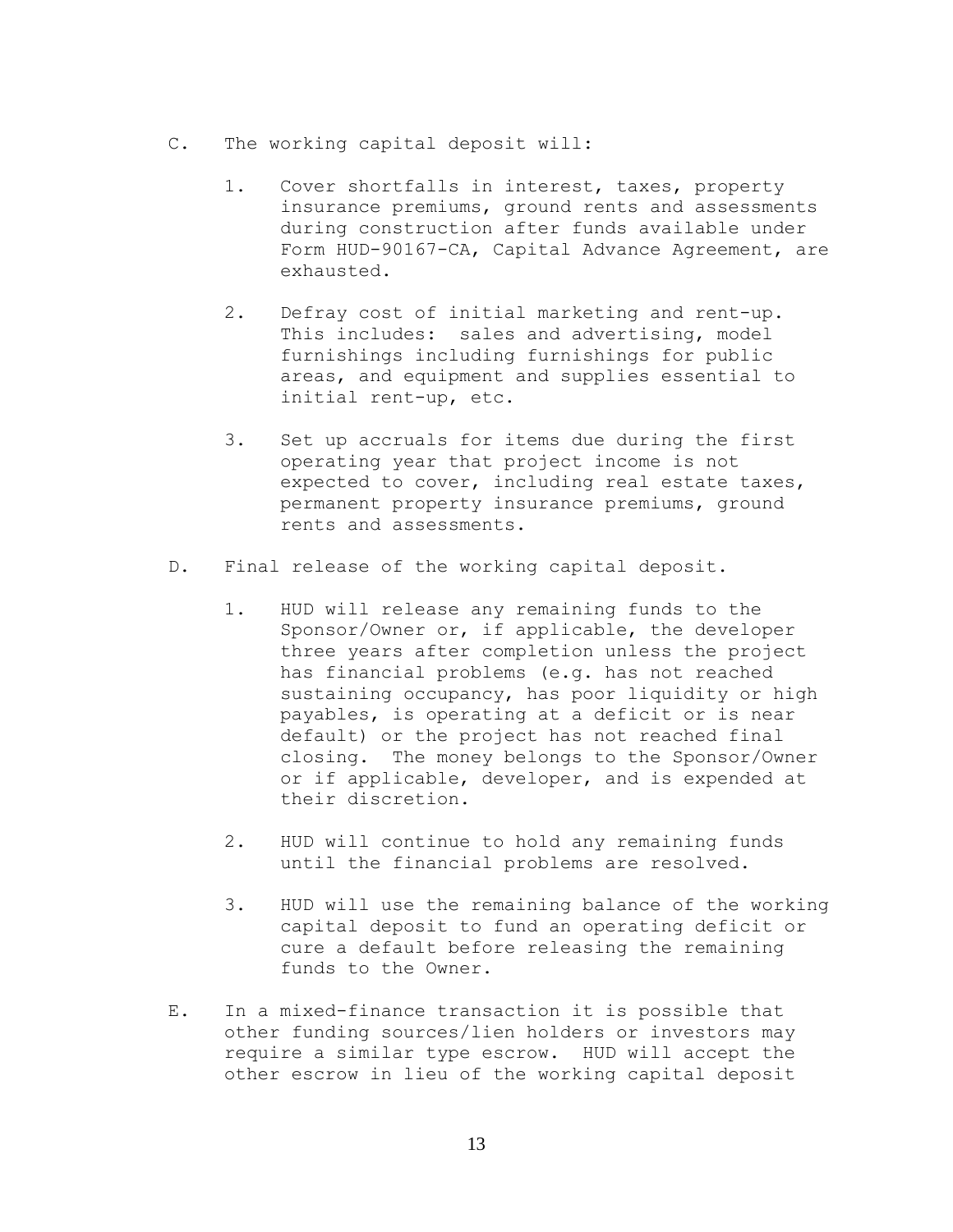provided HUD's interests as outlined in items B through D above are protected.

F. HUD will permit an Owner to combine the working capital deposit and the new construction contingency reserve into one escrow account but the two accounts must remain separate in the Owner's accounting.

## **V. CONSTRUCTION CONTINGENCY.**

- A. New Construction.
	- 1. As part of the firm commitment processing HUD will:
		- a. Compute a project contingency equal to 2 percent of line G50, Total All Improvements, of Form HUD 92264, to cover the cost of necessary changes orders approved before completion of the project as well as unanticipated carrying and financing costs occasioned by delays in construction.
		- b. Reflect this amount as an eligible use of the developer's fee.
	- 2. At the final closing HUD will release any remaining funds to the Sponsor/Owner or, if applicable, the developer.
- B. Substantial Rehabilitation Only.
	- 1. A contingency reserve is included on Item G71 of Form HUD 92264, Multifamily Summary Appraisal Report.
	- 2. This reserve is based on a percentage of the sum of Items G36(c), G41 and G42. The percentage may run from 0 to 15 percent of the sum of these items as determined by the Hub/Program Center Director.
	- 3. The contingency reserve may be used to cover the cost of unforeseen items of rehabilitation as well as unanticipated carrying and financing costs occasioned by delays in construction.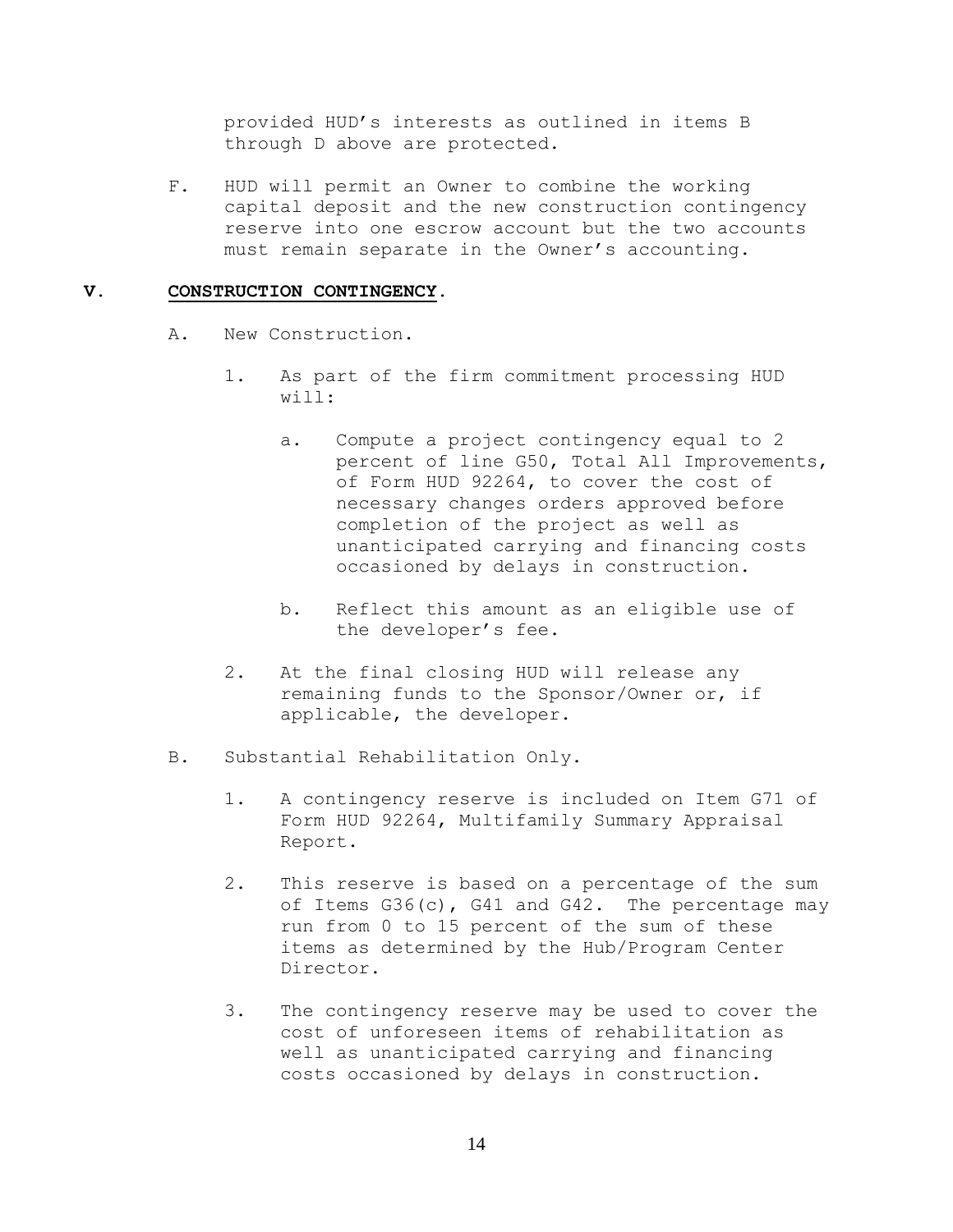- 4. The Owner may elect to apply any funds remaining in the substantial rehabilitation construction contingency account after completion of the approved rehabilitation to pay for approved cost overruns or further improvements or upgrades to the property.
- C. Processing during Construction. In addition to the Contractor's Requisition Project Mortgages, Form HUD-92448 and the Contractor's Prevailing Wage Certificate, HUD will accept the contractor's estimate of cost for change orders (Form HUD-92437, Request for Construction Changes on Project Mortgages) as approved by the project architect. All necessity change orders will be funded from the contingency line item in the Developer's Fee or from the Owner's other financial sources.

HUD reserves the right to comment on the costs and comments from HUD should be submitted to the Owner within 10 days.

#### **VI. NON-REALTY FURNISHINGS AND EQUIPMENT COSTS FOR GROUP HOMES.**

- A. The Owner will escrow \$500 per resident to cover the purchase of dishes and eating utensils and other items with a short-lived life cycle such as office and maintenance supplies.
- B. As part of the firm commitment processing HUD will reflect this amount in item 3c Part A of the Total Requirements for Settlement in Form HUD 92264A, Supplement to Project Analysis.
- C. The Owner:
	- 1. Will place these funds with a financial institution acceptable to HUD; or
	- 2. If applicable, may use excess capital advance mortgage proceeds held by HUD.
- D. The release of said funds will be under HUD's control.
- E. At the final closing HUD will release any remaining funds to the Owner/Sponsor or, if applicable, the developer.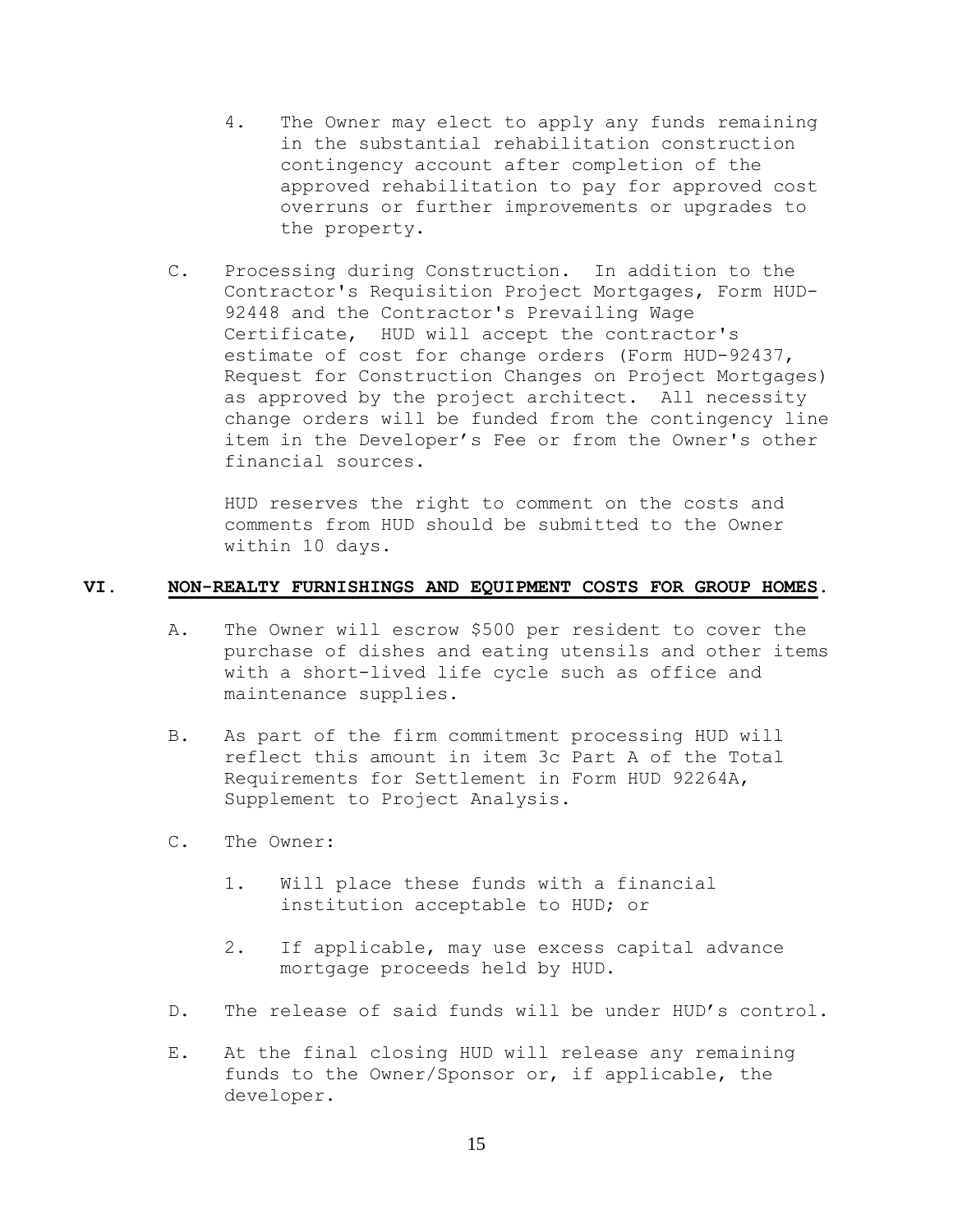#### **VII. MINIMUM CAPITAL INVESTMENT.**

- A. The Owner must deposit one-half of one percent (0.5%) of the HUD-approved capital advance amount not to exceed \$10,000 in a special escrow account to assure the Owner's commitment to the housing. At initial closing the minimum capital investment (MCI) will be placed in escrow and will be held by a HUD-approved escrow agent.
	- Under the Section 202 program, if the owner has a National Sponsor or National Co-Sponsor, the MCI shall be one half of one percent (0.5%) of the HUD approved capital advance, not to exceed \$25,000.
	- If the project reaches initial closing (or construction starts in a capital advance upon completion project) within the initial 18 months of the fund reservation, HUD will waive one-half of the MCI.
- B. The MCI cannot be used to cover construction shortfalls.
- C. As part of the firm commitment processing HUD will reflect this amount in item 3b Part A of the Total Requirements for Settlement in Form HUD 92264A, Supplement to Project Analysis.
- D. HUD Asset Management will release to the Owner all remaining funds not used to cover operating deficits during the first three years of operation unless the Sponsor/Owner used the Developer's fee for the MCI. The funds will be released at the end of the three year period provided the project is financially sound and finally closed.

# **VIII. SAVINGS INCENTIVE.**

A. If actual development costs including land are less than the amount of the initial fund reservation, the Owner is entitled to retain 50 percent of the savings which will be deposited into the replacement reserve account.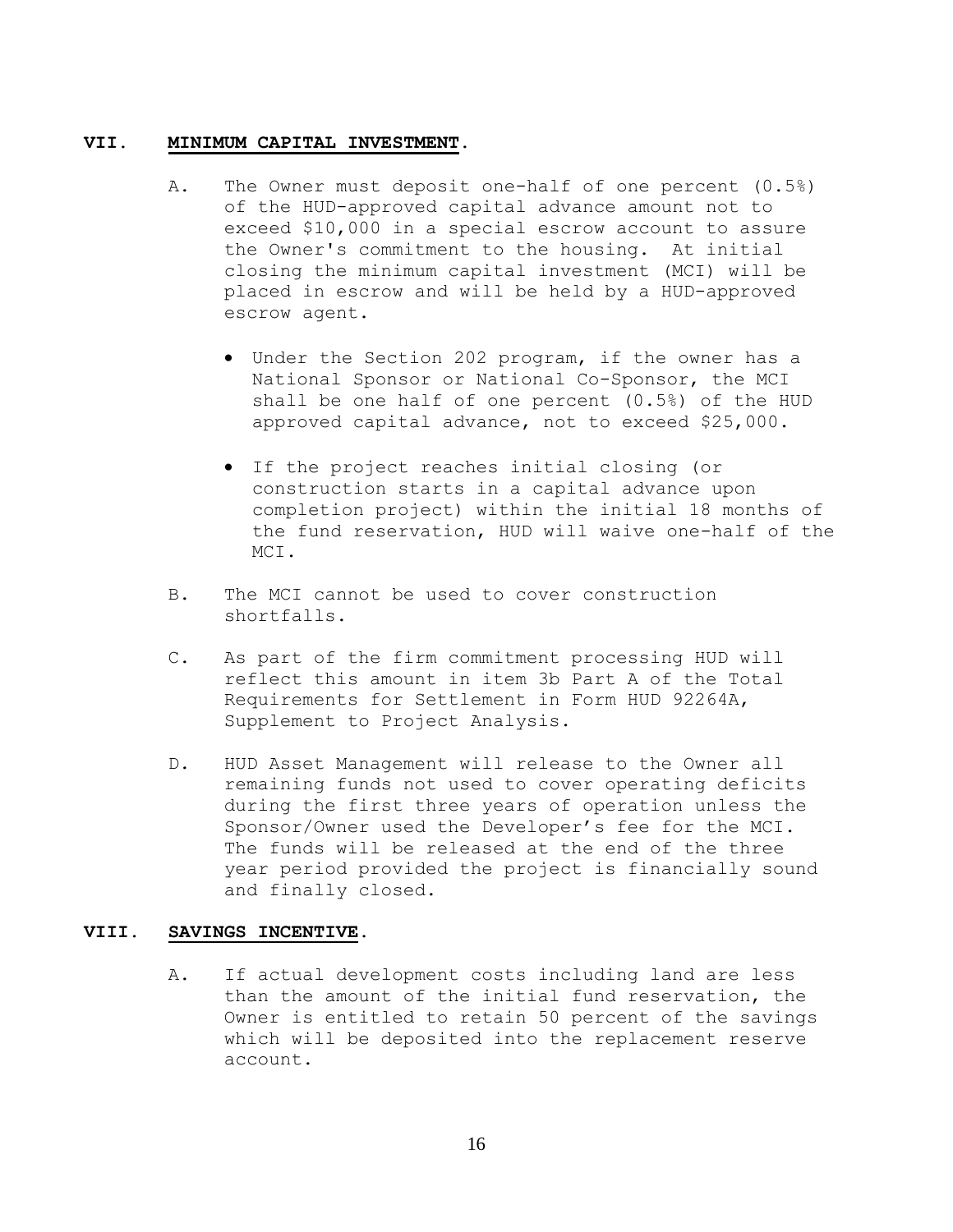- B. The percentage shall be increased up to 75 percent for Owners that add energy efficiency features which:
	- 1. Under FY 2009 and earlier NOFA
		- a. Exceeds the energy efficiency standards promulgated by the Secretary in accordance with Section 109 of the National Affordable Housing Act;
		- b. Substantially reduces the life-cycle cost of the housing;
		- c. Reduces gross rent requirements; and
		- d. Enhances tenant comfort and convenience.
	- 2. Received full points under a post FY 2009 NOFA "energy efficiency" rating factor.
- C. The saving may be used:
	- 1. To supplement services provided to the residents of the housing or funds set aside for replacement reserves; or
	- 2. For such other purpose as determined by HUD.
- D. The shared cost savings *cannot* be applied to offset costs associated with the inclusion of ineligible amenities for which the Owner is required to pay for with other than capital advance funds. For example, if an Owner wishes to include a prohibited amenity, i.e., jacuzzi, it may do so, but the cost associated with the amenity must be funded by the Owner at initial closing.

#### **IX. ASSURANCE OF COMPLETION FOR OFFSITE IMPROVEMENTS.**

- A. Require one of the following:
	- 1. An agreement acceptable to HUD from the controlling jurisdiction giving assurance for installation of utilities, streets or other facilities without cost to the Owner. Require the jurisdiction's attorney's opinion that the agreement is binding on the public body and succeeding administrations.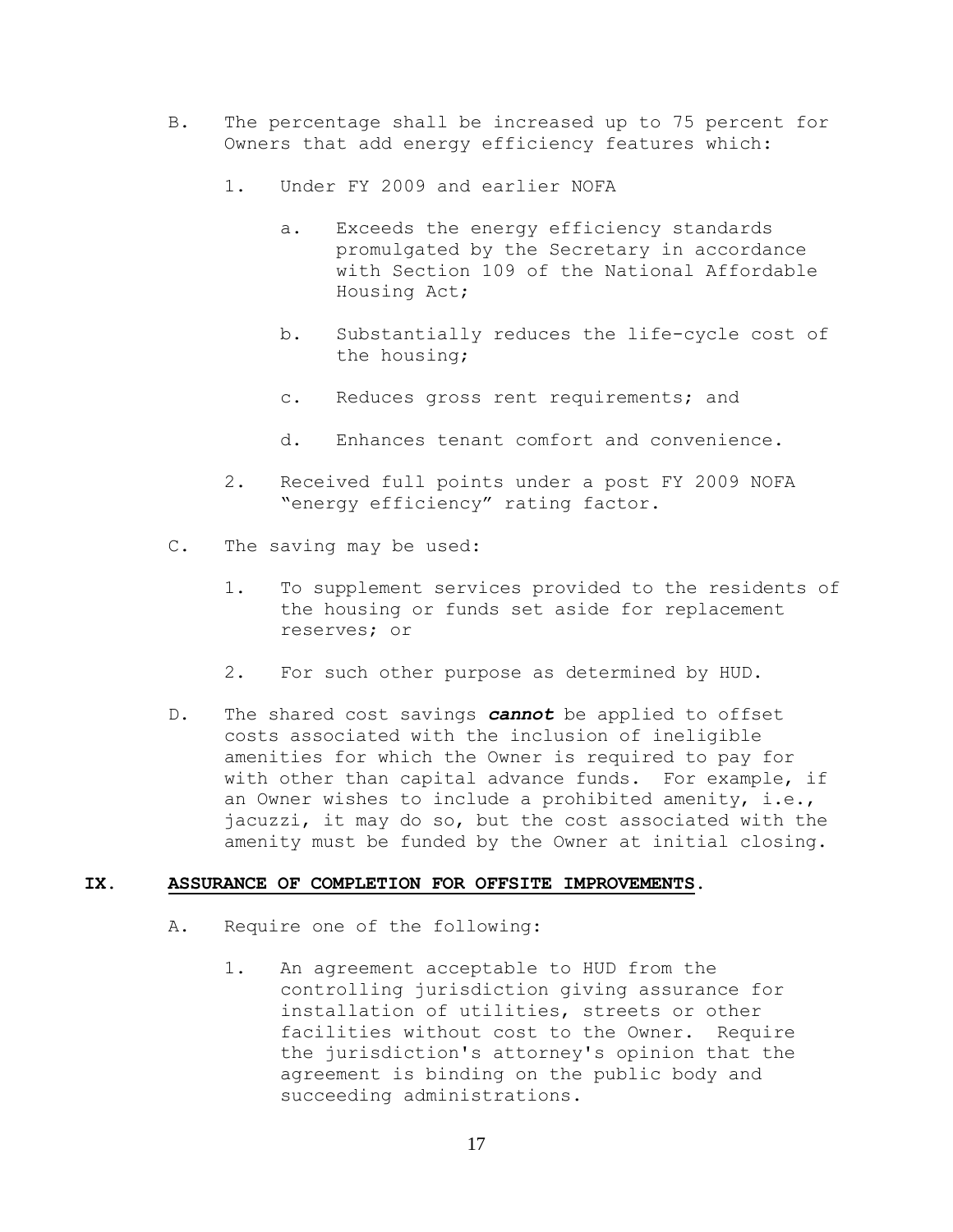- 2. Cash Escrow (use Form HUD 90170-CA, Escrow Agreement for Offsite Facilities) deposited with an escrow agent acceptable to HUD. The amount must equal or exceed HUD's estimate of cost of offsite facilities.
- 3. An unconditional irrevocable letter of credit issued to the construction lender in a mixedfinance transaction.
- 4. A surety company bond or bonds equal to HUD's estimate of the cost of the offsite facilities using Form HUD 90177-CA, Capital Advance Offsite Bond.
- B. Where additional security is deemed necessary, require as additional assurance, a surety company bond or bonds equal to HUD's estimate of the cost of the offsite facilities using Form HUD 90177-CA, Capital Advance Program Off-Site Bond.

#### **X. HAZARD INSURANCE POLICY.**

The Owner must provide hazard insurance and the policy must contain a loss payable clause with HUD, the contractor and if applicable other lien holders named as their interests may appear. The Owner may elect to provide or the other lien holder(s) may require a higher amount, but the insurance must at least equal 100 percent of the replacement value of structures as determined by HUD. (See Handbook 4450.1 REV-1.)

A. Property Insurance Requirements and Schedule.

The Owner must provide an original and one copy of Form HUD 90164-CA, Property Insurance Requirements, with Form HUD-92329, Property Insurance Schedule-Insurable Values for Property Insurance Coverage attached. HUD 90164-CA has been updated to correct statements regarding flood insurance coverage that **do not apply** to capital advances in paragraphs A and B, Sec. 5(g). For capital advances, flood insurance is required for the life of the property, and in an amount that is equal to the development or project cost (less estimated land cost) or the maximum amount of insurance available with respect to the project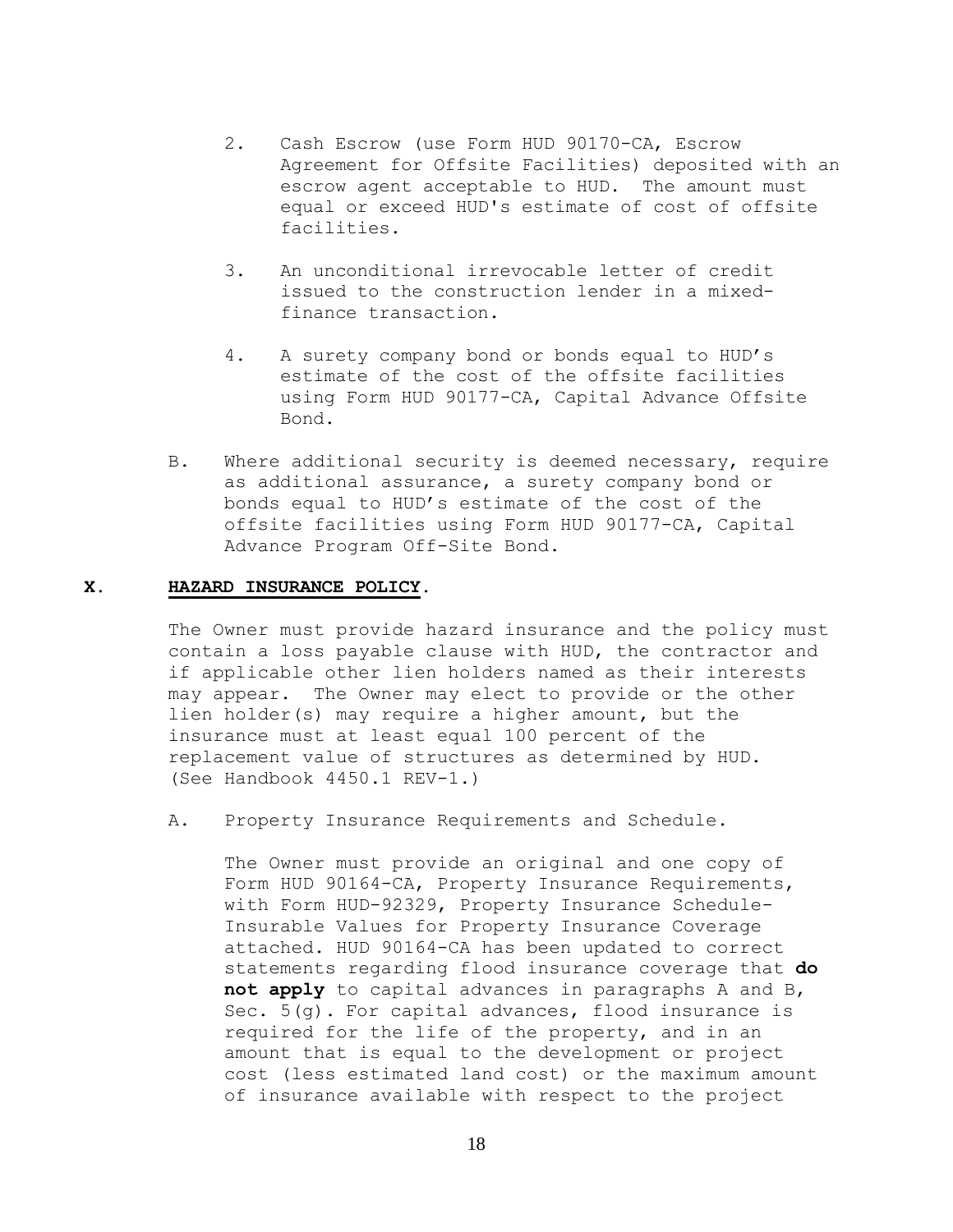under the National Flood Insurance Program, whichever is lesser.

B. Effective Coverage Date.

Require the Property Insurance Requirements, Form HUD 90164-CA, to bear the Capital Advance Mortgage (or Deed of Trust) Note date.

#### **XI. DAVIS-BACON REQUIREMENTS – 202/811 PROJECTS**

# A. Applicability.

Davis-Bacon wage and reporting requirements are applicable to all Section 202 and Section 811 projects that contain 12 or more assisted units.

Section 202 and Section 811 projects that contain less than 12 assisted units and 811 group home projects are exempt from Davis-Bacon coverage. (See 24 CFR §891.155(d).)

- B. Prevailing Wage Rates.
	- 1. To make sure that Labor Relations staff is aware of pending applications in the pipeline, Program Center staff will provide the Regional/Field Labor Relations staff with copies of the Section 202/811 Fund Reservation Letters.

A list of the Regional/Field Labor Relations staff and the jurisdictions they serve may be found at:

<http://www.hud.gov/offices/olr/laborrelstf.cfm>

- 2. Labor Relations will give a copy of the applicable Davis-Bacon wage decision to the Program Center staff who will provide it to the Sponsor/Owner noting that the applicable wage decision may be updated (wage rates may change) between application processing, firm commitment and initial closing/start of construction. The Sponsor/Owner should remain in contact with Labor Relations staff for any wage rate modification.
- C. Locking-in the Davis-Bacon wage determination.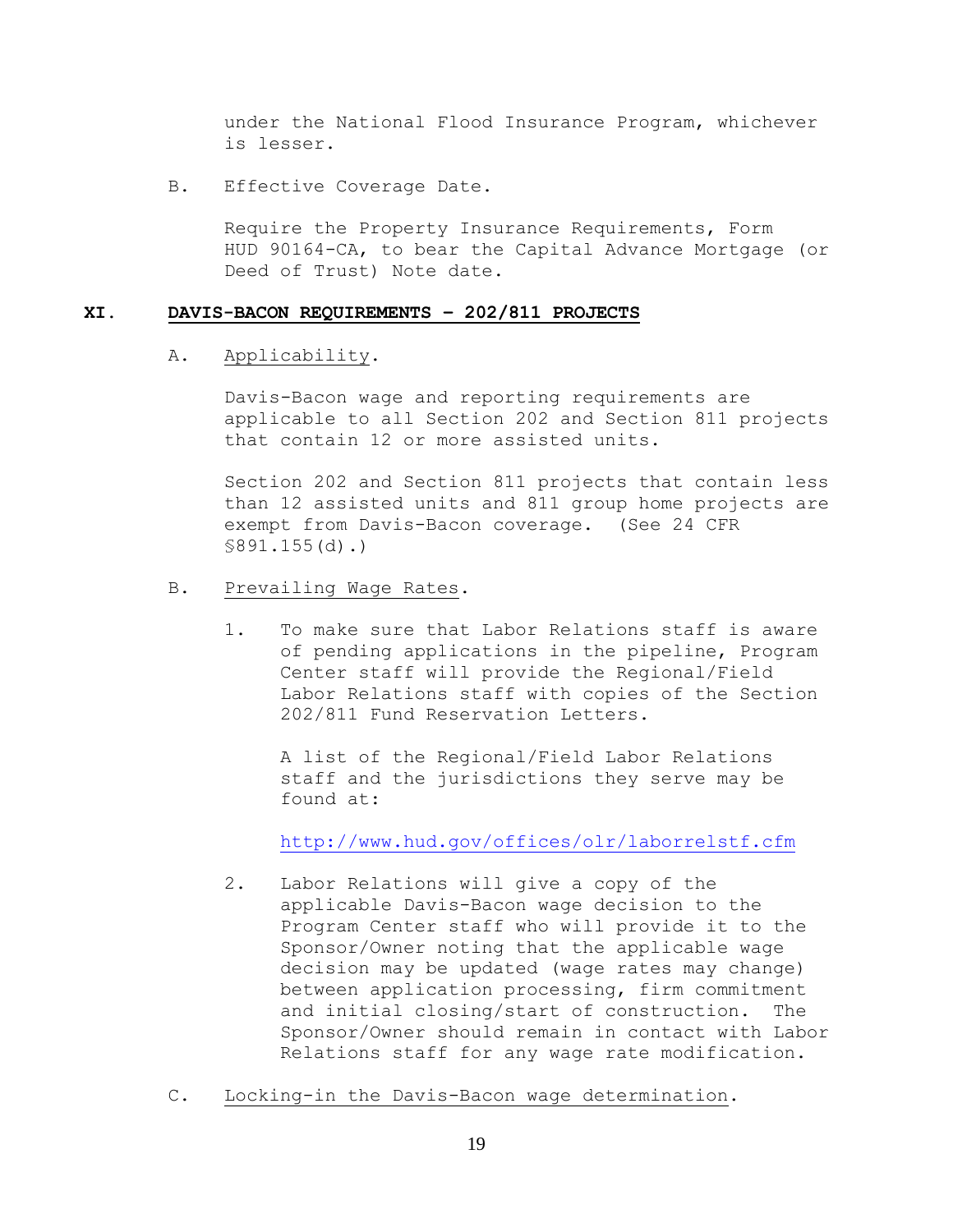When the applicable wage decision "locks-in" for a particular project, any later change to the wage decision is not applicable to that project. The "locked-in" wage decision remains in effect for that project for the duration of the construction work contained in that contract. The following rules apply to Section 202/811 projects.

1. Changes to Davis-Bacon wage decisions are effective for a particular project if the change is published before contract award or start of construction if there is no award.

## *Note: A ribbon-cutting and ceremonial shovelfull of dirt do not equal construction start.*

- 2. At this point (contract award or start of construction), the wage decision "locks-in" *except:*
	- a. In cases where the Sponsor/Owner awards the contract based on competitive bidding, changes published less than 10 days before bid opening are effective *unless* it is determined that there is not a reasonable time to notify bidders of the modification. A record of this determination must be retained with the contract.
	- b. Further, if under competitive bidding the contract is not awarded within 90 days after bid opening, any changes to a general wage decision published before contract award are effective for that project. This 90 day limitation does not apply to "project" wage decisions that are requested by Labor Relations for a specific project when a published wage decision is not available. Project wage decisions are effective for 180 days from the date of the decision. If contract award does not occur within the 180 days, Labor Relations must request a new project wage decision or an extension from the Department of Labor.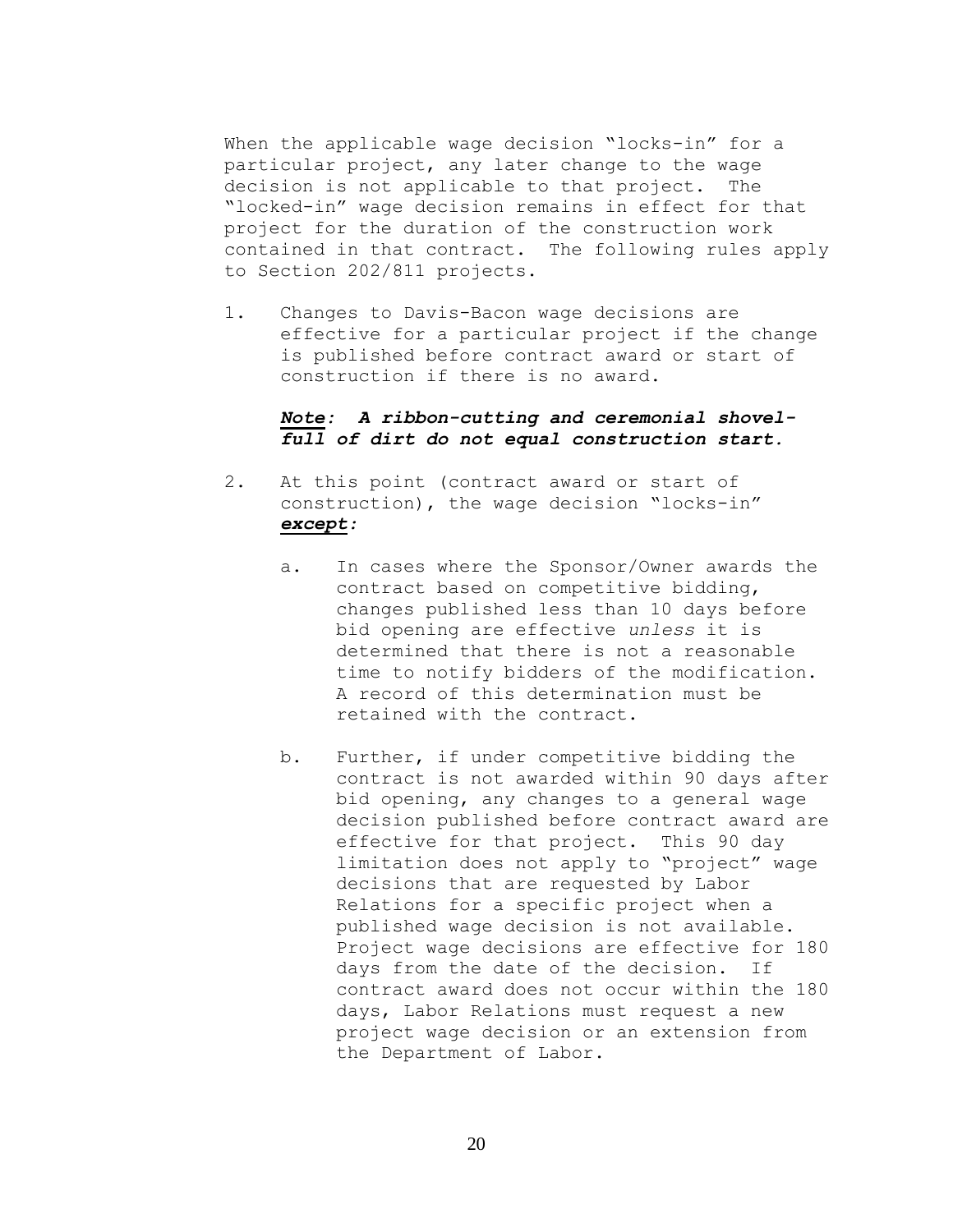# D. Initial Closing - Release of Capital Advance Funds During Construction.

Program Center and Labor Relations staff must make certain that the correct Davis-Bacon wage decision and the Supplementary Conditions of the Contract for Construction (Form HUD-92554M) are contained in the contract specifications. Program Center staff must secure Labor Relations' clearance before initial closing. (*See also* Paragraph G, *Initial/Final Closing – Release of Capital Advance Upon Completion.)*

- 1. Program Center staff must notify Labor Relations in advance of each initial closing or preconstruction conference (whichever is earlier) to secure Labor Relations' clearance. Typically, 3 to 5 business days is sufficient lead-time for Labor Relations' review. If the field Labor Relations staff is not available, clearance may be secured from the Regional Labor Relations Officer.
- 2. Labor Relations will inspect the contract specifications to determine whether the correct and current Davis-Bacon wage decision and HUD-92554M are incorporated.

Where the servicing Labor Relations staff are located in another HUD office, the Labor Relations staff shall consult remotely (e.g., by telephone or e-mail) with Program Center staff to make such determination. The Program Staff will provide to the Labor Relations staff via email a copy of the construction contract, including the labor standards clauses and wage determinations as a pdf file. The Labor Relations staff shall provide written or e-mail clearance to Program Center staff.

# *Note: The Labor Relations staff may always request a copy of the relevant portion(s) of the contract document as needed for labor standards purposes.*

3. The Hub/Program Center Director shall make sure that Labor Relations' clearance has been received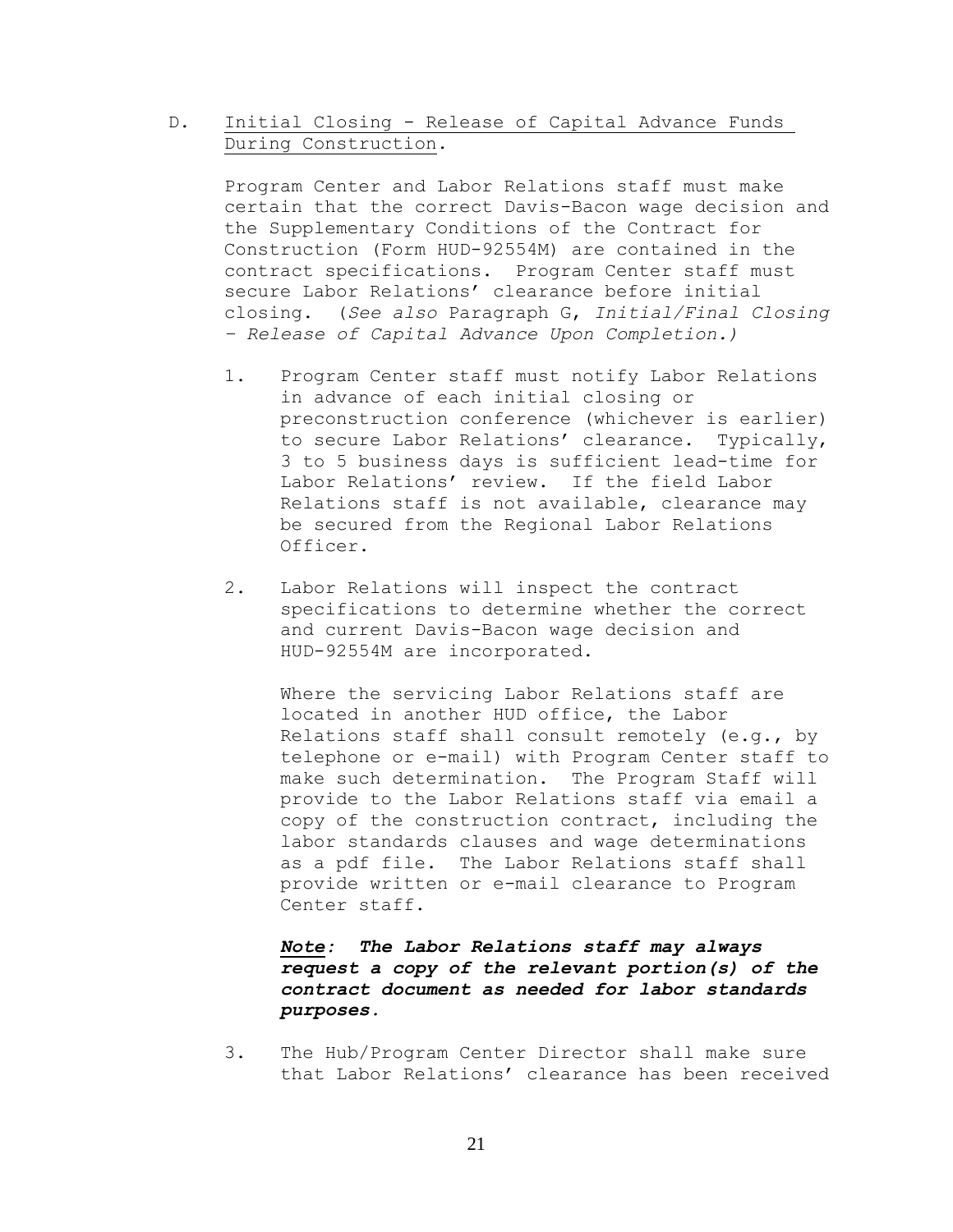and that any clearance conditions have been fully satisfied before closing.

E. The Preconstruction Conference.

At the preconstruction conference, the Program Center staff will provide to the participants the contact information for the Labor Relations staff that will be responsible for Davis-Bacon support, compliance monitoring and enforcement, and shall include the following basic Davis-Bacon guidance in its discussions with the participants.

- 1. Following the Preconstruction Conference, any further inquiries concerning Davis-Bacon requirements should be directed to the assigned Labor Relations staff.
- 2. The Supplementary Conditions of the Contract for Construction (Form HUD-92554M) contain the labor standards provisions applicable to the construction of the project. The labor standards provisions include the payment of not less than the wage rates contained in the applicable wage decision, the proper compensation for overtime hours, and the timely submission to HUD, through the general contractor, of weekly certified payroll reports and any other documents required by HUD to establish labor standards compliance.
- 3. The general contractor is responsible for the full compliance with these provisions on its own behalf and on behalf of all subcontractors at all tiers. The Sponsor/Owner is responsible for making sure that the general contractor meets all of its obligations required under the contract.
- 4. The general contractor is responsible for displaying a copy of the applicable wage decision and the Department of Labor (DOL) Davis-Bacon poster (Form WH-1321) at the job site in a place that is easily accessible to all of the construction workers employed at the project and where the wage decision and poster won't be destroyed by wind or rain, etc. The general contractor may also post a properly prepared Project Wage Rate Sheet (Form HUD-4720).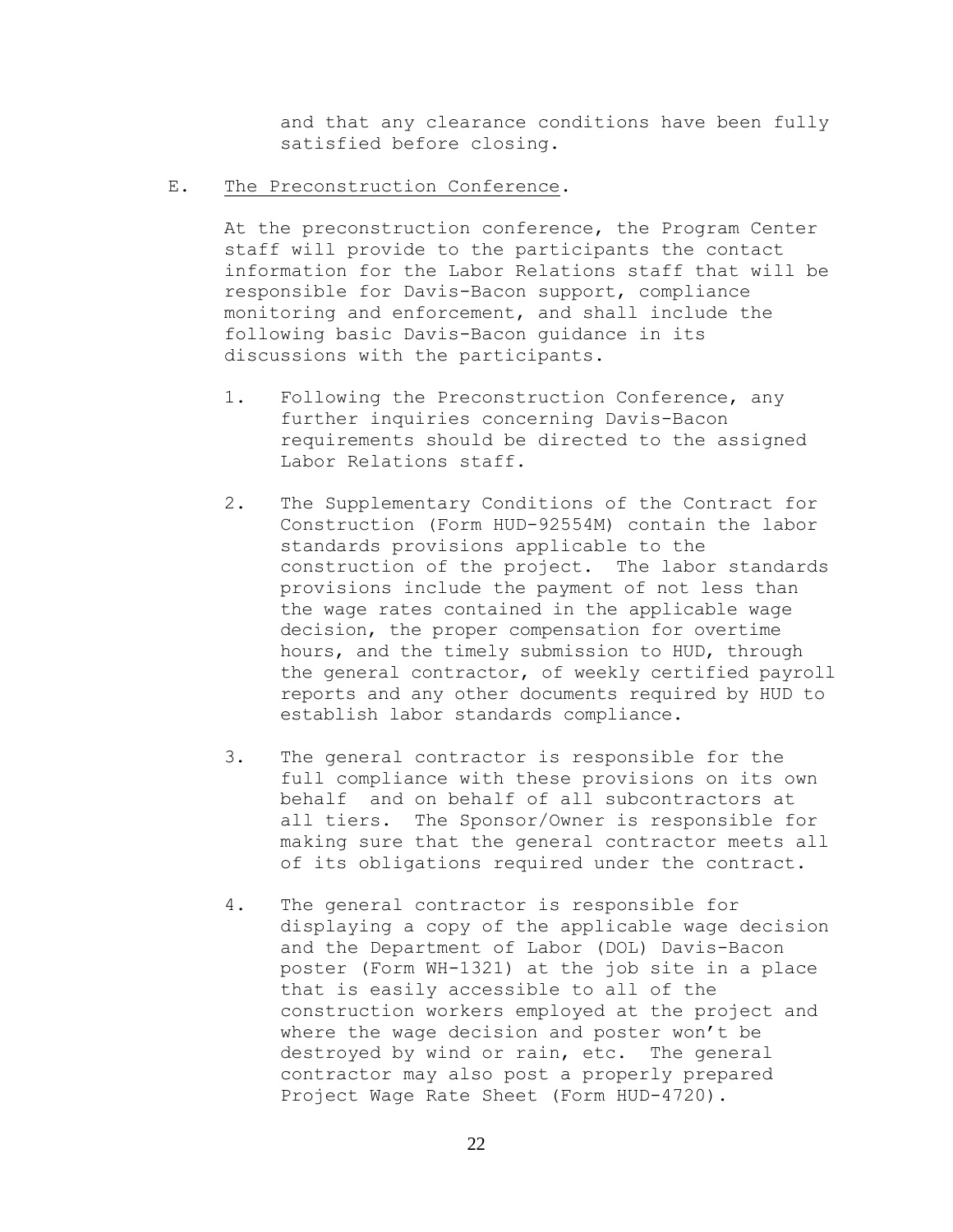# *Note: There are two versions of the Davis-Bacon poster (WH-1321), one in English and the other in Spanish.*

- 5. The general contractor is responsible for making sure that all subcontracts at all tiers contain the applicable wage decision and the Supplementary Conditions of the Contract for Construction (Form HUD-92554M).
- 6. The general contractor must make sure that all laborers and mechanics employed in the construction of the project are available at the job site for interview by authorized representatives of HUD or DOL.
- 7. If there are violations of the labor standards provisions, disbursements from capital advance funds may be withheld or reduced to ensure the full correction of any wage or reporting discrepancies. Additionally, willful or aggravated violations may be grounds for debarment.
- 8. The general contractor and all subcontractors are encouraged to obtain a copy of HUD's "A Contractor's Guide to Prevailing Wage Requirements for Federally-Assisted Construction Projects." The Guide is available at: **[http://www.hud.gov/offices/olr/library.cfm.](http://www.hud.gov/offices/olr/library.cfm)**
- F. During Construction.
	- 1. HUD inspectors have three key responsibilities with regard to Davis-Bacon enforcement on HUD construction projects.
		- a. To make sure that the applicable Davis-Bacon wage decision and poster form WH-1321, "Davis Bacon Poster" are displayed on the job site at a location accessible to the laborers and mechanics employed in the construction of the project. The first inspection report should contain a notation to this effect.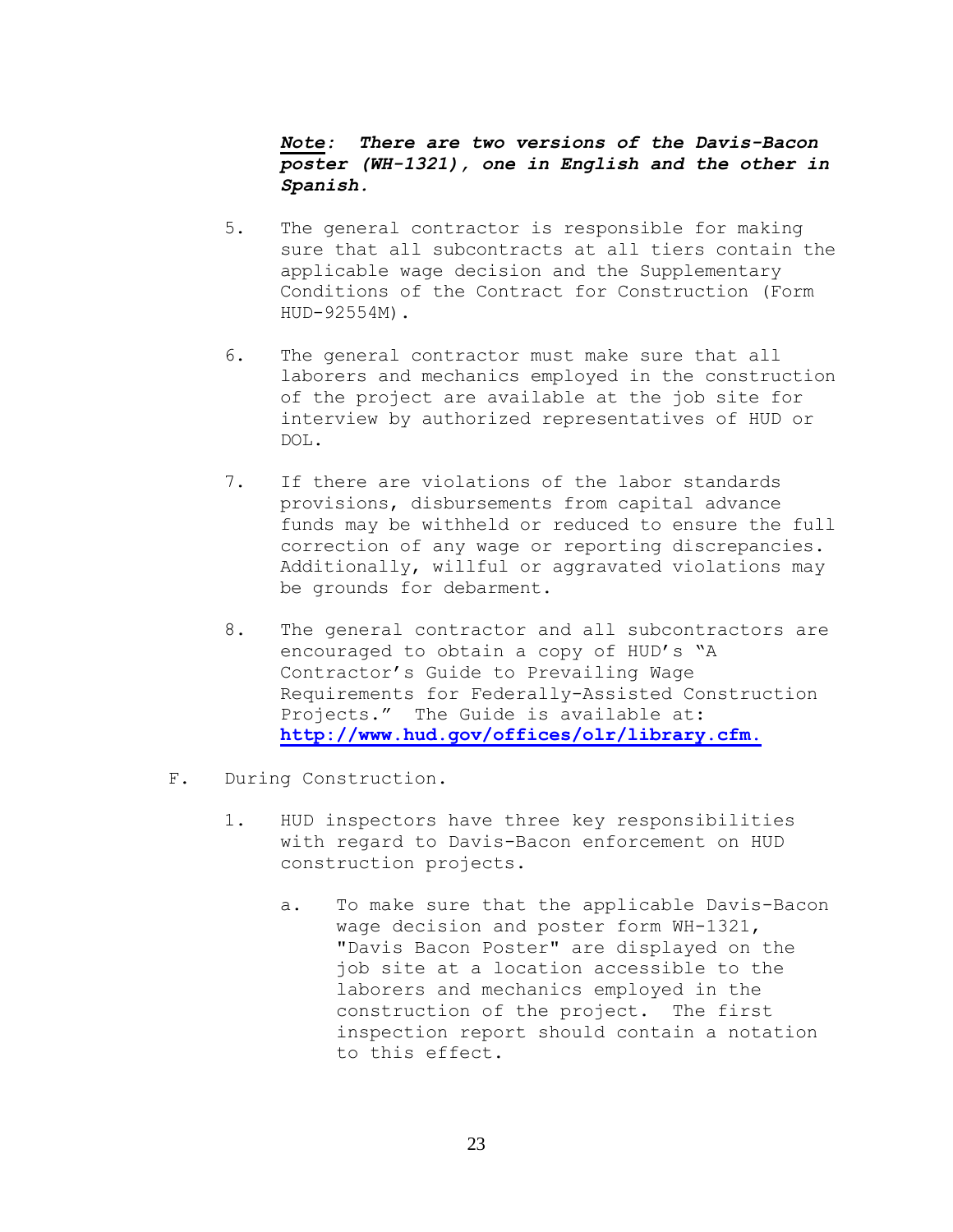- b. Perform interviews with the construction laborers and mechanics and report the results of the interview on Form HUD-11, Record of Employee Interview.
	- 1) Attach the completed employee interview records to the HUD Representative Trip Report, Form HUD 95379, and provide to the construction coordinators so that they can monitor inspector performance and better coordinate with field Labor Relations staff.
	- 2) The construction coordinators will forward the original copy HUD-11s to Labor Relations. In addition the construction coordinator will keep a copy of each completed Form HUD-11 in the Construction Record Binder.
- c. Report to the Labor Relations staff any activities or other indications of labor standards violations, which may come to their attention.
- 2. Labor Relation staff coordination during construction:
	- a. Withholding Draws/Advances: (Usually only required in extreme circumstances.)

Upon written request from the DOL in accordance with 29 CFR §5.5; or, where the contractor failed to comply with labor standards provisions after a written request by Labor Relations to the contractor to comply, the Regional Labor Relations Officer (RLRO) notifies the MH Program Center Director of the need for withholding or suspension of draws in accordance with 29 CFR §5.5/5.9.

 The RLRO notice to the MH Program Center Director includes a copy of the notice to the contractor and the withholding amount recommended;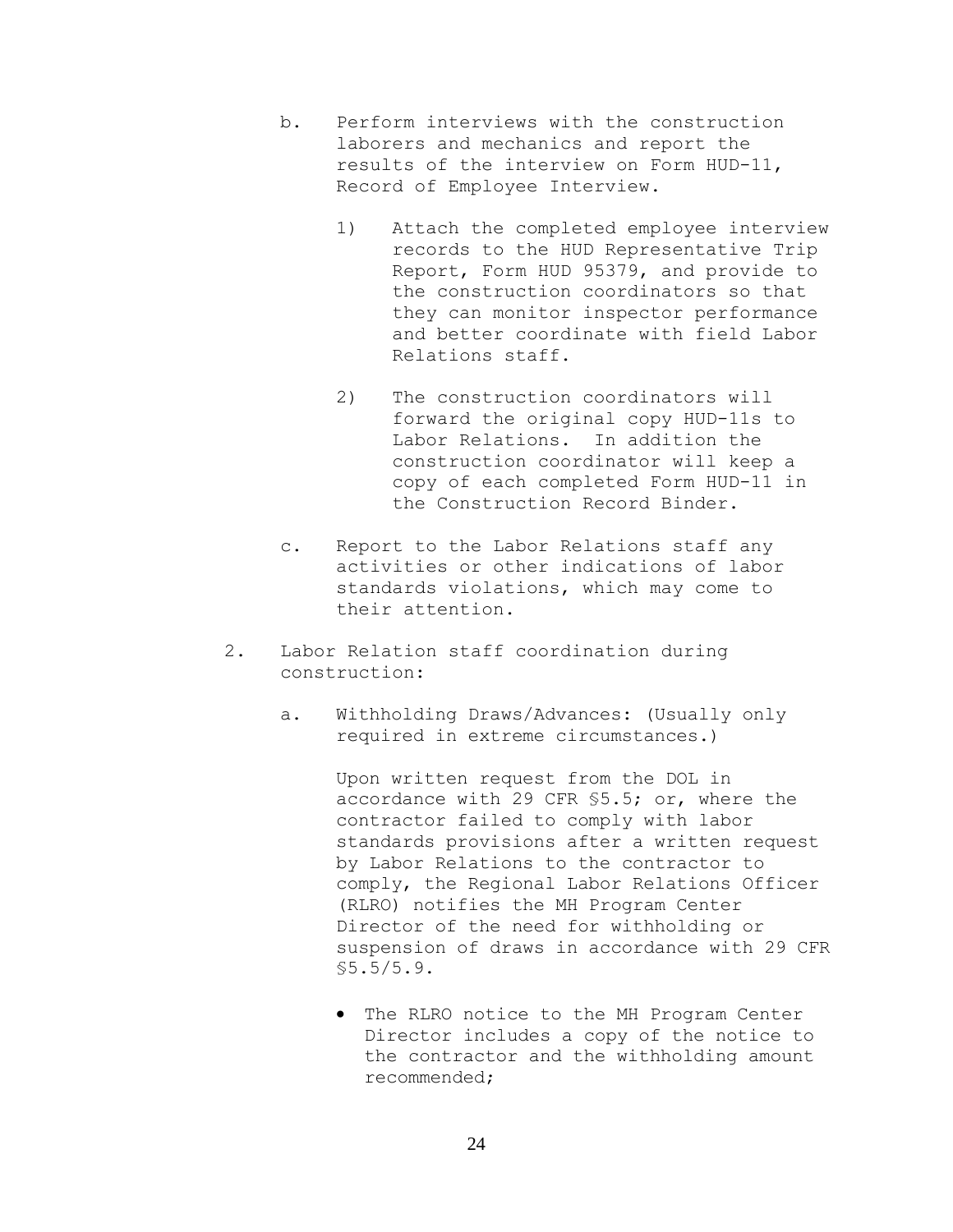- MH Program Center Director provides Labor Relations with written confirmation of the withholding; and
- Labor Relations provides MH Program Center Director written clearance of the withholding upon resolution of the LR violation.
- b. Labor Relations Status Checks:

Upon request from the construction coordinator at the time of draws and advances, Labor Relations provides timely labor standards project status updates to the construction coordinator.

G. Final Closing.

The Labor Relations staff must make sure that all labor standards issues are resolved or that provisions are made to ensure the payment of wage restitution that may be found due and the payment of liquidated damages that may be imposed for overtime violations.

- 1. Program Center staff must notify Labor Relations of the target final closing date when one is set for the project and update Labor Relations staff to any changes in the closing date. If the field Labor Relations staff is not available, clearance may be secured from the Regional Labor Relations Officer.
- 2. Labor Relations shall conduct such reviews needed to determine whether any and all labor standards issues are resolved. The Labor Relations staff shall provide written or e-mail clearance to Program Center staff and will advise whether there are any conditions that must be met before final closing. If the clearance is conditioned, Labor Relations will explain what documents and/or actions are needed to satisfy the conditions. Normally the Labor Relations staff provides final closing clearance to projects within 30 days of notification/knowledge that the project has reached 100 percent completion. Delays may occur if contractors fail to respond to Labor Relations staff project review reports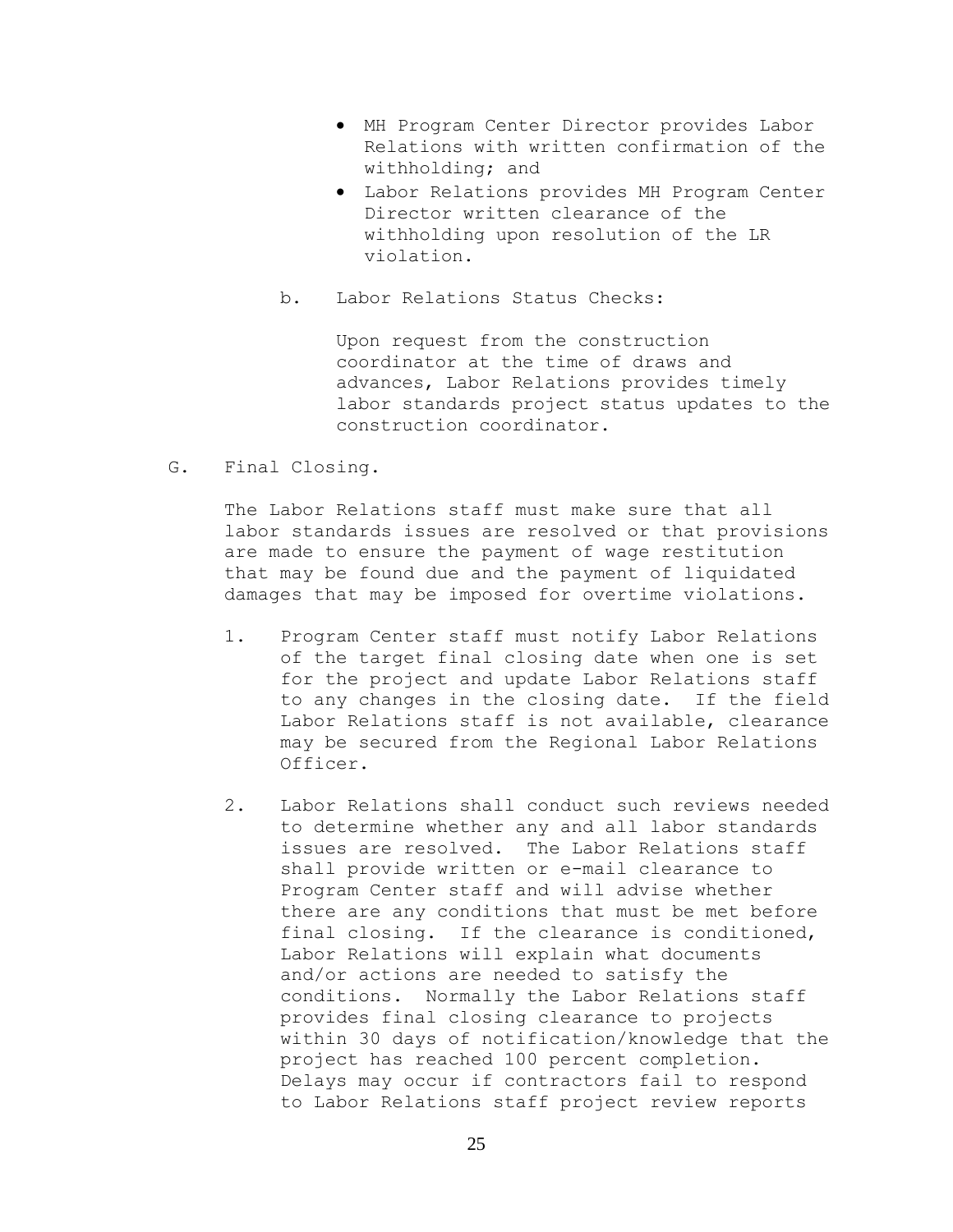that require contractor actions to address violations that may result in underpaid workers. Serious violations involving falsification of certified payrolls may trigger intensive investigations that may necessitate deposits at final closing.

- 3. If issues remain that cannot be resolved in advance of final closing, Labor Relations shall require a deposit to the U.S. Treasury of an amount equal to the amount of any wage restitution and any other standards liabilities that have been or may be found due. The Labor Relations staff shall prepare and provide to Program Center staff a deposit agreement, a schedule for the deposit and wire transfer instructions for the depositor's financial institution.
- 4. The Hub/Program Center Director shall make sure that Labor Relations' clearance has been received and that any clearance conditions have been fully satisfied before the final closing. If HUD allowed projects to close without regard of the status of Labor Relations review, HUD would be in violation of US Department of Labor regulation 29 CFR §5.6 that requires Federal agencies to investigate all contracts to ensure compliance and 29 CFR §5.9 that requires suspension of funds until there are sufficient funds withheld to cover underpayment to workers.
- H. Initial/Final Closing Release of Capital Advance Upon Completion (CAUC).

In some cases, the Sponsor/Owner will undertake the construction work with its own financing sources rather than capital advance funding. The Sponsor/Owner proceeds with a commitment from HUD that the capital advance will be approved and paid over to the Sponsor/Owner if all HUD requirements, including Davis-Bacon requirements, are met to HUD's satisfaction. Labor Relations staff will perform the same support, compliance monitoring and enforcement functions for such projects as for those where capital advance funds are released during construction.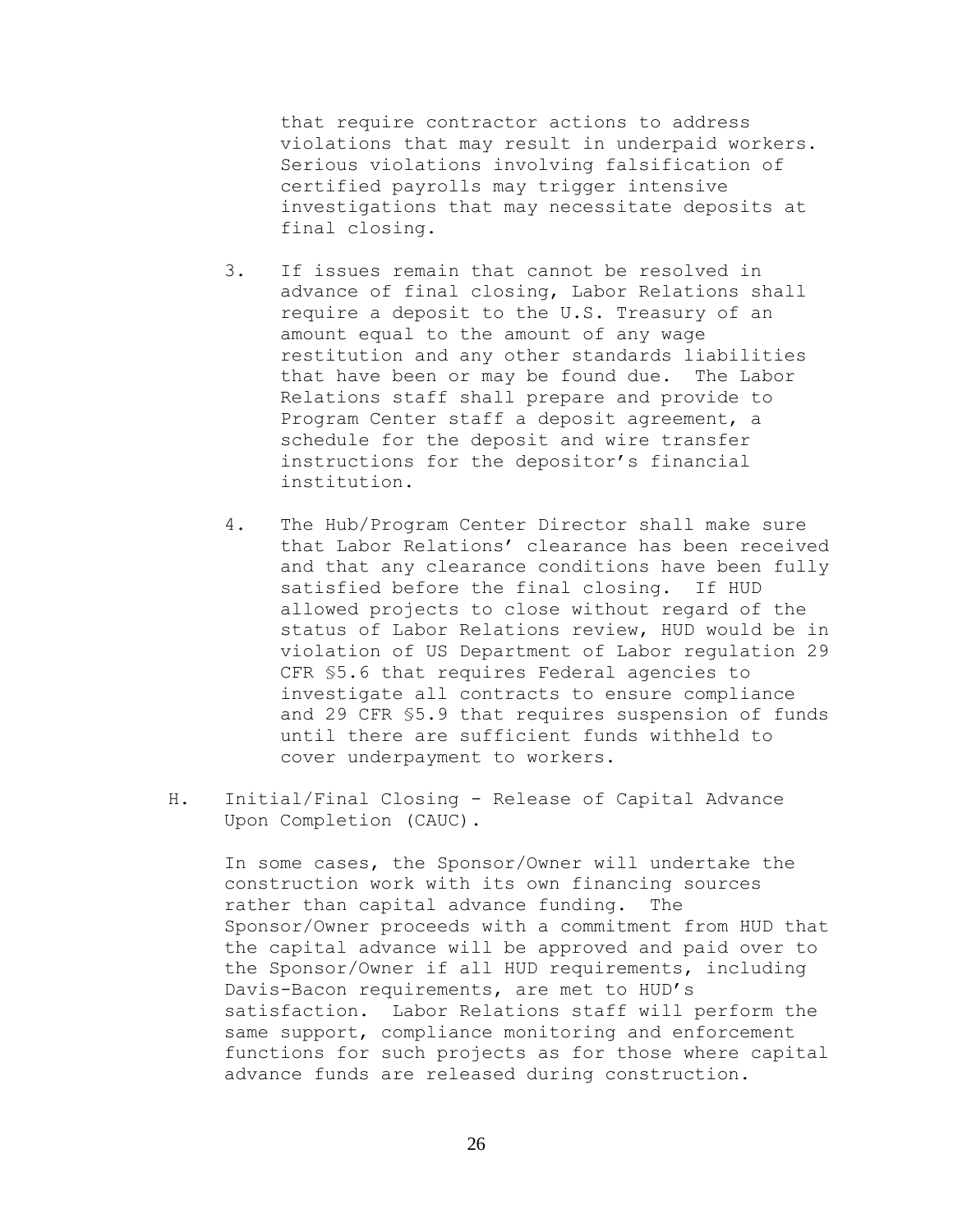- 1. Before construction start, Program Center staff must secure Labor Relations' concurrence that the contract specifications contain the correct Davis-Bacon wage decision and the Supplementary Conditions of the Contract for Construction (Form HUD-92554M) are contained in the contract specifications. (*See* Labor Relations initial closing clearance procedures, above)
- 2. After construction completion, Program Center staff and Labor Relations staff will follow the final closing procedures (above) for the initial/final closing.

#### **XII. SUBSIDY LAYERING REVIEW.**

- A. All Section 202 and Section 811 projects must undergo a subsidy layering review in accordance with Notice HUD 95-4, Subject: Subsidy Layering Reviews (SLR's – Implementing Instructions); or
- B. HUD will accept subsidy layering reviews performed by Housing Finance Agencies (HFAs) and Housing Credit Agencies (HCAs).

# **XIII. COST CERTIFICATION.**

Follow the instructions contained in Chapter 11 of HUD Handbook 4470.1 REV-2 except as modified below.

A. A simplified (unaudited) cost certification is permitted for Section 202 projects with 40 assisted units or less and for all Section 811 projects.

*Note: Do not include a cost certification audit fee on Line G 66 of HUD Form 92264 where the project is eligible for a simplified cost certification.*

- B. The Owner will be required to cost certify the actual costs of the project unless the property contains Low Income Housing Tax Credit (LIHTC) equities and has a capital advance to cost ratio of less than 80 percent.
	- 1. If LIHTC are included in the project development costs and the Secretary determines at the time of Firm Commitment issuance that the ratio of capital advance proceeds to the estimated cost of the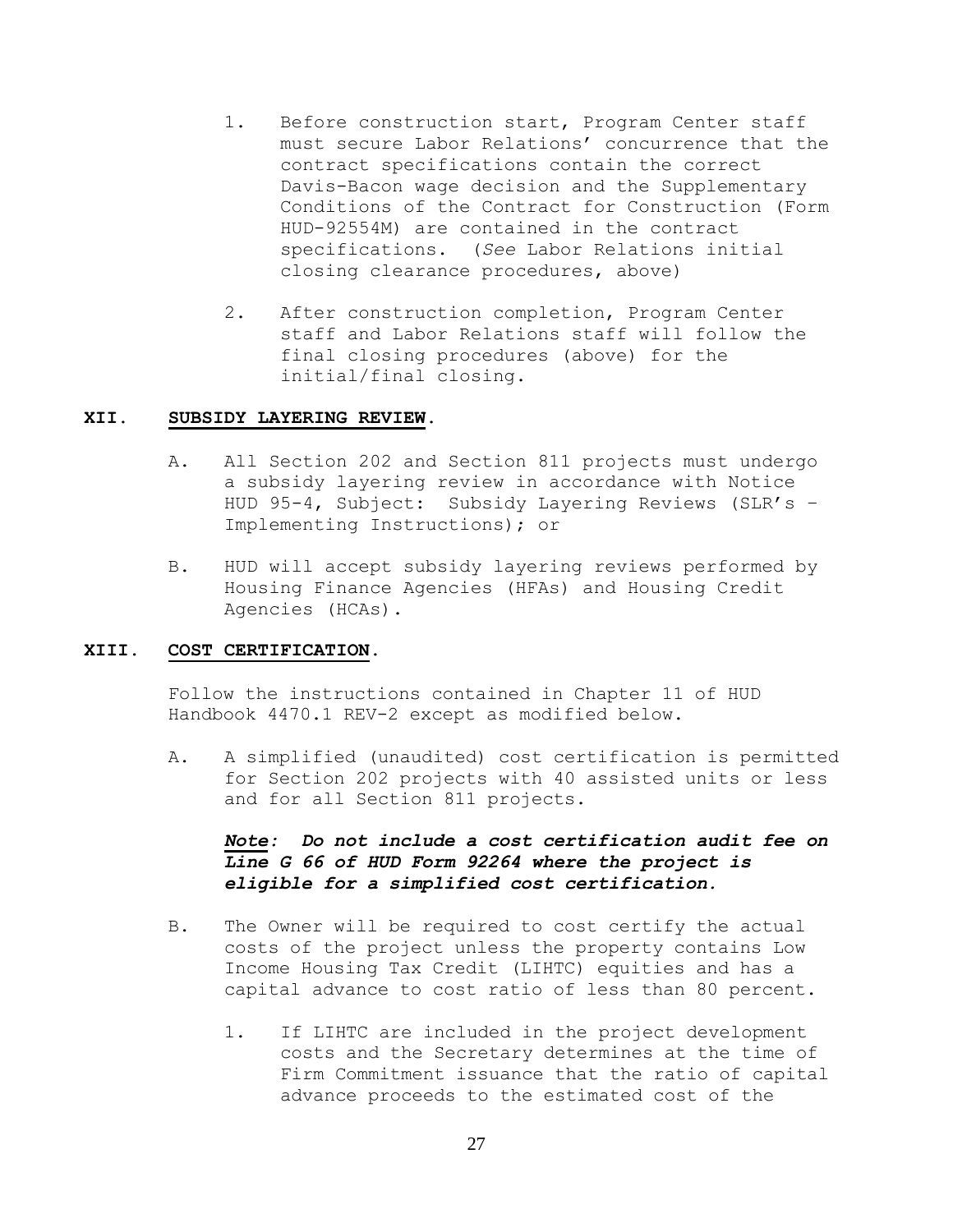projects is less than 80 percent, the Owner will not be required to certify actual costs to HUD. For example, when the Capital advance is less than 80 percent of the Total Estimated Replacement Cost of Project derived under section G. of Form HUD-92264, the Owner will not be required to cost certify to HUD.

- 2. For projects that are exempt from providing a cost certification, when the project reaches final completion, as deemed by the HUD Inspector, the Owner will be notified of the final completion date. This date will be used as the effective date of the cost certification for data purposes in the Development Application Processing (DAP) system. Eligible expenses incurred up to 60 days beyond this date may be included as project costs as indicated in handbook 4470.1, paragraph 11-4.
- 3. The Owner must account for all operating income during construction and ending three months before final closing.
	- a. The income and expense statement must cover the period from first occupancy (if occupancy occurred during construction) or from the date of final completion (as deemed by the HUD Inspector) up through the period ending three months before final closing.
	- b. The statement must be submitted to HUD, at least 30 days before the date scheduled for final closing.
	- c. If the income and expense statement evidences receipt of income (Excess Funds) during this period, the Owner will be required to deposit the Excess Funds into the reserve fund for replacements established under the Regulatory Agreement, unless the housing finance agency (HFA) has notified HUD that the funds must be used in another manner to be in compliance with IRC Section 42, low-income housing tax credit requirements.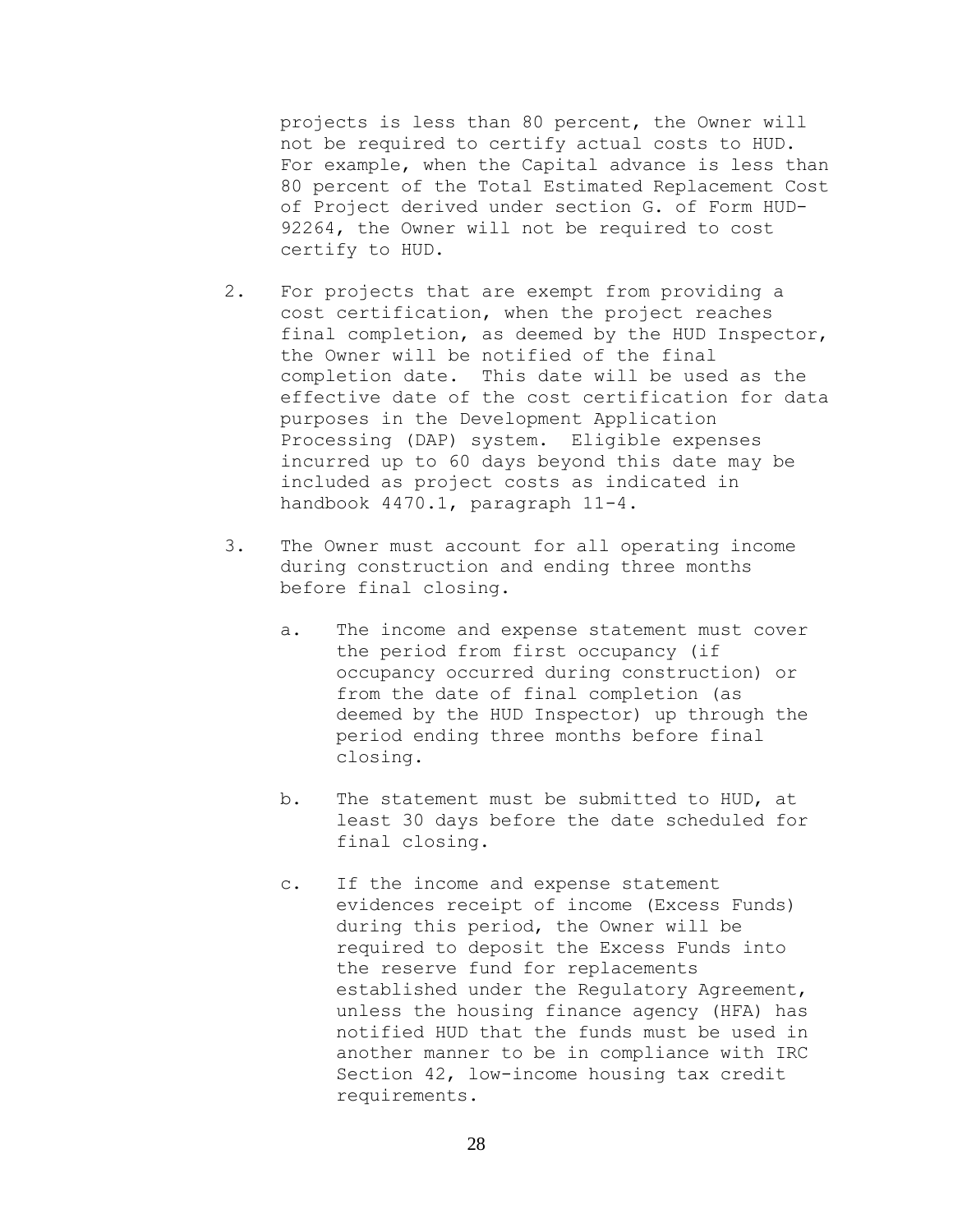C. For additional cost certification instructions concerning mixed finance transactions discussed in Parts B and C read Section XXI found in Part C.

# **XIV. OWNER/ARCHITECT AGREEMENT.**

AIA Document B181 has been replaced by AIA Document B108-2009 *Standard Form of Agreement Between Owner and Architect for a Federally Funded or Federally Insured Project*. Additionally, HUD revised the Amendment to the Owner/Architect Agreement found in Appendix 12B.2 of the MAP Guide and Handbook 4460.1 REV-2, Appendix 2 to be used for Section 202 and Section 811 projects as form HUD 92408-M.

Paragraphs 11 and 12 of form HUD 92408-M apply to traditional projects only. Strikethrough the following sentences in Paragraph 11 that applies to FHA projects only: "The Architect designing the Project may have an identity of interest with Owner, Contractor, and/or any Project subcontractor, except however, any Architect administering the Construction Contract shall not have any identity of interest with Owner, Contractor, and/or any Project."

# **XV. PREPARING A BUDGET FOR DETERMINING PROJECT RENTAL ASSISTACE CONTRACT.**

In preparing the budget consult HUD Handbook 4350.1, *Multifamily Asset Management and Project Servicing*, Chapter 7 as modified below.

- A. Paragraph 7-30.P. of HUD Handbook 4350.1. will not apply since the budget will no longer include a 2 percent contingency reserve for Section 202 and Section 811 projects. In its place the Owner may include a typical vacancy factor not to exceed three percent.
- B. For a mixed-finance project with low income housing tax credits, the budget for the assisted units may include the pro rata portion of commercial reasonable cost of the annual compliance reports (a.k.a. state allocating agency's compliance and asset monitoring fees) that must be submitted to the tax credit allocation entity.

#### **Part B - MIXED-FINANCE TRANSACTIONS**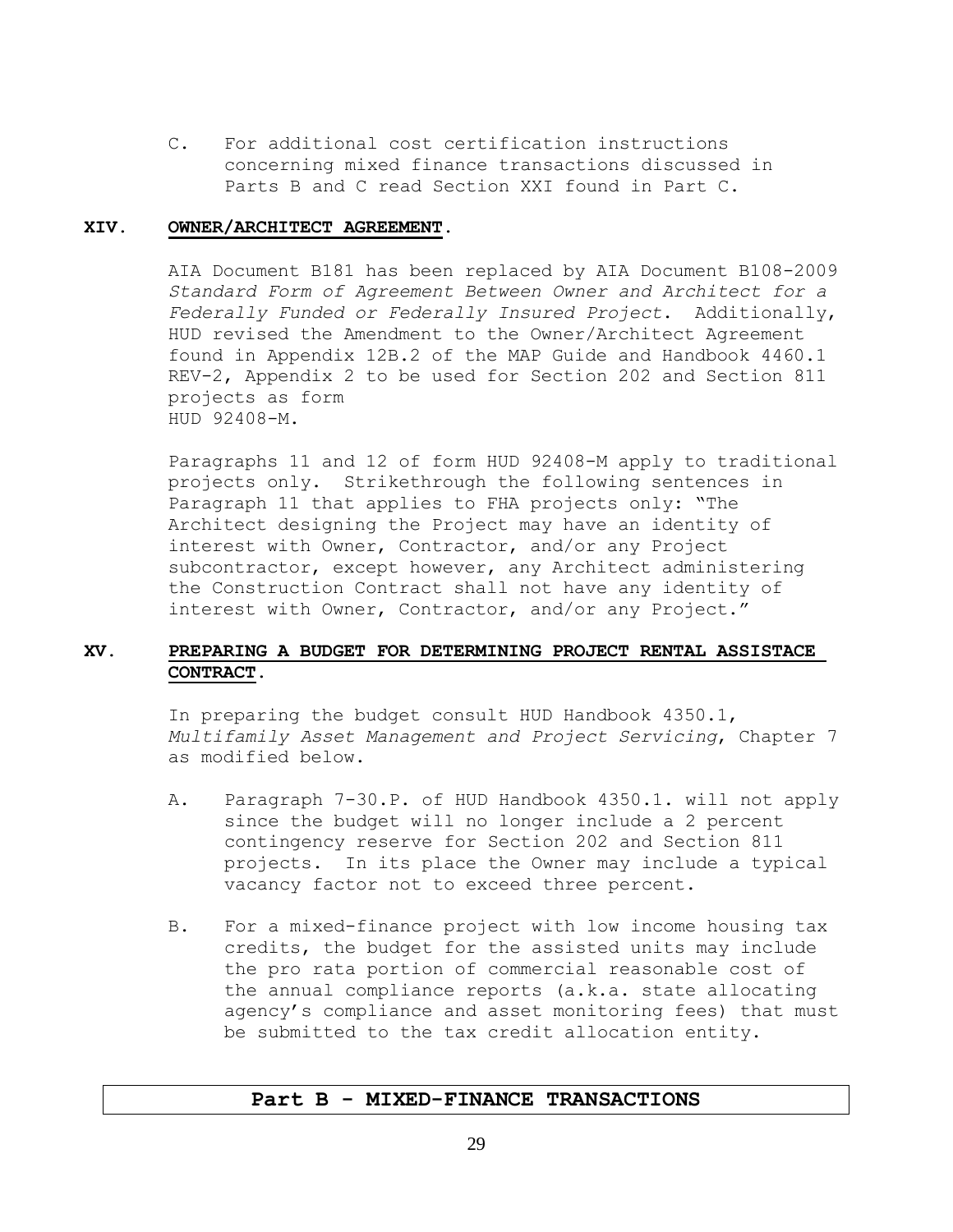# **I. INTRODUCTION.**

This Part provides a general overview of the Mixed-Finance Development for Supportive Housing for the Elderly or Persons with Disabilities Program.

- A. Developments built with mixed-finance funds may combine Section 202 or Section 811 units with unassisted units.
	- 1. The number of Section 202/811 assisted units in the project cannot be more or less than the number specified in the capital advance agreement letter.
	- 2. The unassisted units:
		- a. May benefit from other forms of federal assistance.
		- b. Cannot cause a Section 811 mixed-finance project to exceed the applicable Section 811 project size limit if they will also set aside units for persons with disabilities.
		- c. HUD does not restrict who may live in the unassisted units except as noted in 2.b. above. For example a Section 202 project may have young families under the age of 62 years living in the unassisted units.
		- d. May be financed with construction and permanent loan financing. For example, the unassisted units may be financed with HUD mortgage insurance or with a Section 542(C) risk sharing loan.
- B. The mixed-finance program permits the use of other sources of funding, including tax credits to raise additional funds for a project. Some types of funding, such as tax credits, add a new layer of complexity but should not frighten away the less experienced nonprofits that might be considering sponsoring a Section 202 or Section 811 mixed-finance project.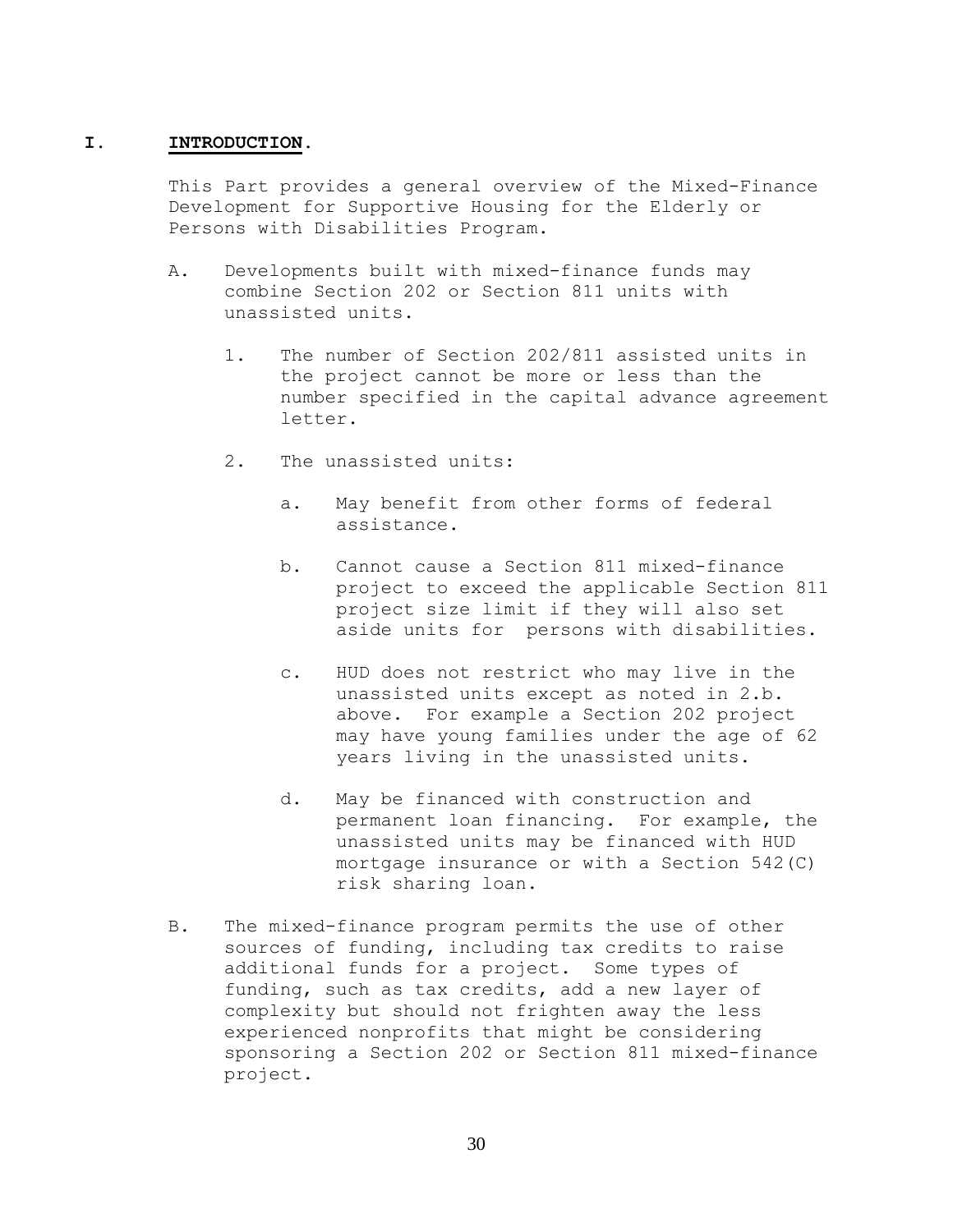The Internet contains a wealth of information concerning tax credits. One source is the Housing Assistance Council at [http://www.ruralhome.org.](http://www/ruralhome.org) They publish, in both electronic and hard copy formats, a tax credit primer titled "Utilizing the Low Income Housing Tax Credit for Rural Rental Projects: A Guide for Nonprofit Developers."

C. Because of the complexity of these projects, HUD staff is encouraged to participate with all the parties involved including the multiple lenders to get the projects built and occupied.

# **II. HISTORY AND GOALS OF THE MIXED-FINANCE PROGRAM UNDER SECTION 202 AND SECTION 811.**

- A. The American Homeownership and Economic Opportunity Act of 2000 created the Mixed-Finance Program.
- B. The intent of the Mixed-Finance Program is to:
	- 1. Leverage the capital and expertise of the private developer community by allowing for-profit participation in the Section 202 Supportive Housing Program for the Elderly and the Section 811 Supportive Housing Program for Persons with Disabilities;
	- 2. Leverage private and public capital;
	- 3. Expedite the production of this scarce housing; and
	- 4. Expand the supply of supportive housing for the elderly or persons with disabilities.

#### **III. WHAT IS A MIXED-FINANCE PROJECT?**

- A. The mixed-finance project *must* be owned by a forprofit limited partnership with a nonprofit organization as the sole general partner.
	- 1. The general partner in a Section 202 project may be:
		- A private nonprofit organization or an institution or foundation that includes a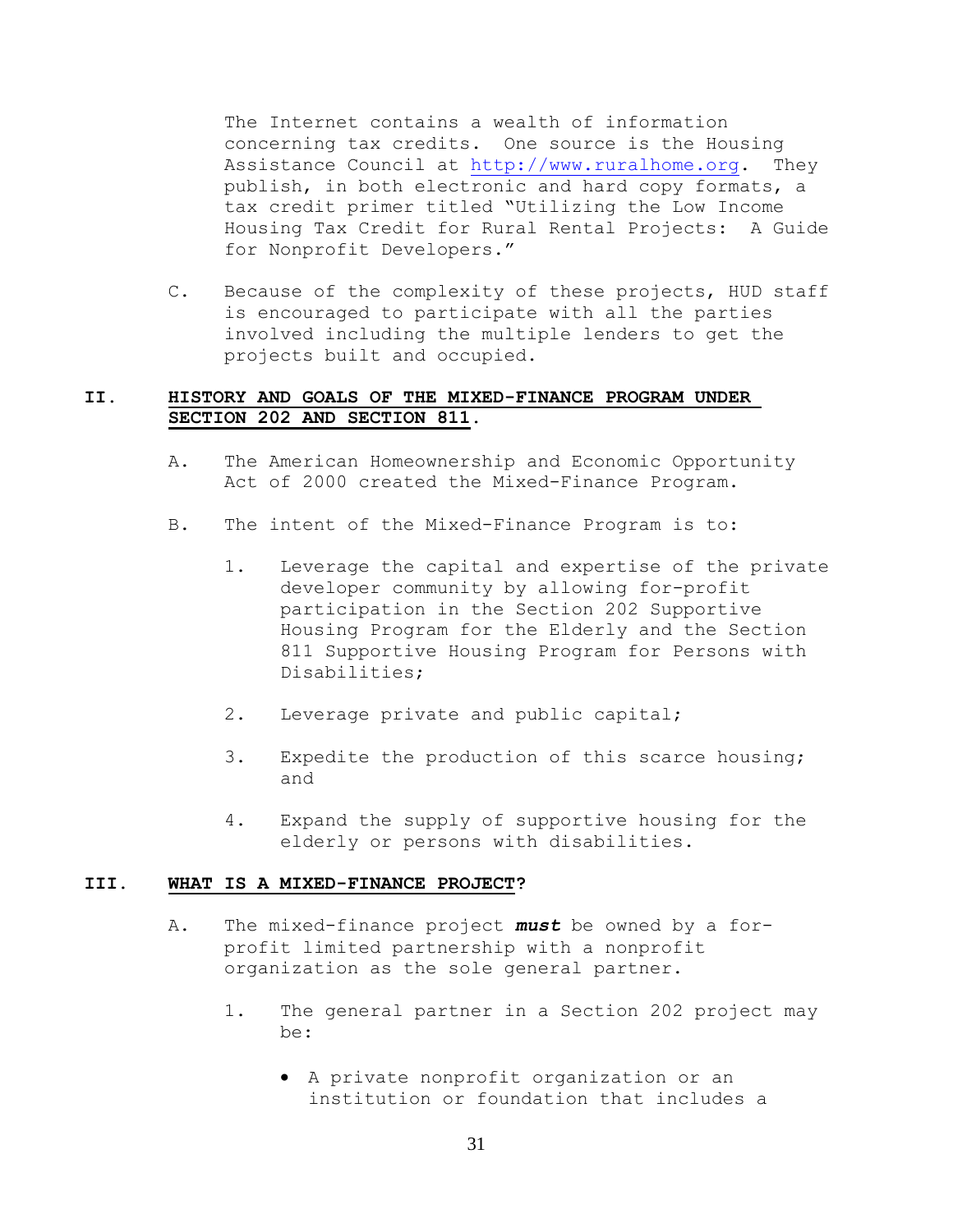nonprofit corporation; or

- A for-profit corporation wholly owned and controlled by one or more nonprofit organizations meeting the requirements of 24 CFR §891.205; or
- A limited liability company wholly owned and controlled by one or more nonprofit organizations meeting the requirements of 24 CFR §891.205.
- 2. The general partner in a Section 811 project may be:
	- An organization that meets the requirements of the definition of private nonprofit organization which includes a nonprofit corporation as defined in 24 CFR §891.305; or
	- A for-profit corporation wholly owned and controlled by a nonprofit organization meeting the requirements of 24 CFR §891.305
- B. The mixed-finance project *may have* (but is not required to have) a combination of assisted units and unassisted units.
- C. The mixed-finance project may also have a mixed-use, for example: commercial spaces, retail spaces, spaces for use of the wider community. However, the mixeduse portion must be self-sustaining. No capital advance, PRAC and tenant contribution to the rent can be used to construct the space or to support the operation of the space.

# **IV. SWITCHING DESIGNATIONS BETWEEN A MIXED-FINANCE PROJECT AND A TRADITIONAL SECTION 202/811 PROJECT.**

- A. Under certain circumstances a Section 202/811 project may switch designations.
	- 1. For approved applications involving the development of additional units, the Program Center must refer to the appropriate Notice of Funding Availability (NOFA) to determine whether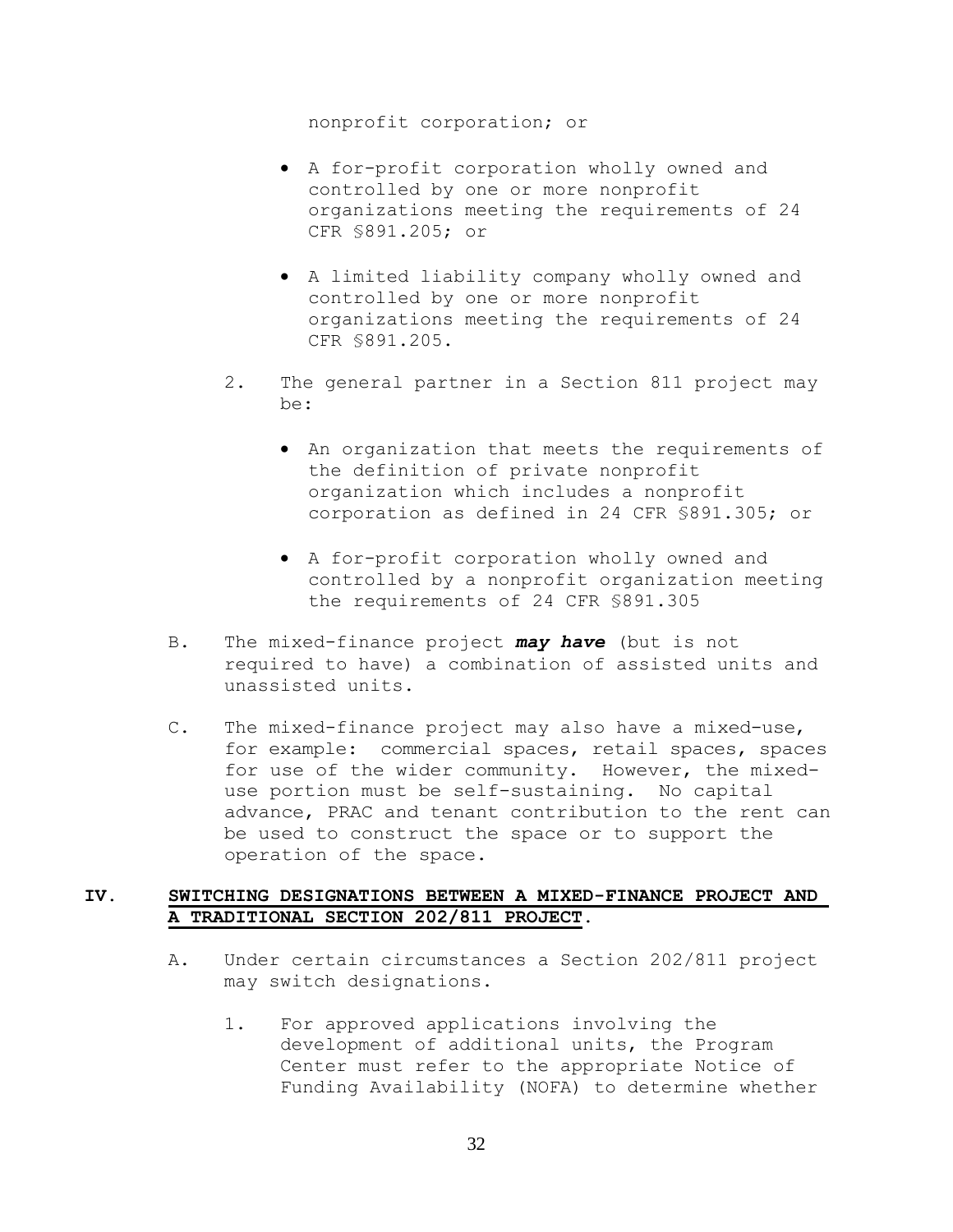the applicants received any points for their mixed-finance proposal.

- a. If a proposal received points under the NOFA selection process, the Sponsor *cannot* switch back to a traditional Section 202/811 project designation.
- b. If a proposal did not receive points under the NOFA selection process, the Sponsor *can* switch back to a traditional Section 202/811 project designation.
- 2. A traditional Section 202/811 project *may* switch its designation to that of a mixed-finance project at any time up to the submission for firm commitment application.
- B. Program Centers are reminded to update the Section 202/811 tracking module of DAP whenever a project's designation changes.

# **V. ADDITIONAL GUIDANCE FOR THE DEVELOPER'S FEE IN A MIXED-FINANCE TRANSACTION.**

- A. The HUD Program Center must refer to the State tax credit-allocating agency's qualified allocation plan (QAP) to identify the maximum developer fee the agency permits and determine if any costs associated with the transaction are required to be paid from the developer's fee.
- B. This review:
	- 1. Confirms the standards for the developer's fee in mixed-finance projects developed in that particular State even if there is no tax credits associated with a project.
	- 2. Gives HUD a comfort level that certain transaction costs are not counted twice.
- C. The developer's fee in the mixed-finance transaction is paid from project funds other than the capital advance, the PRAC or the tenant contribution associated with the assisted units. (24 CFR §891.815(c))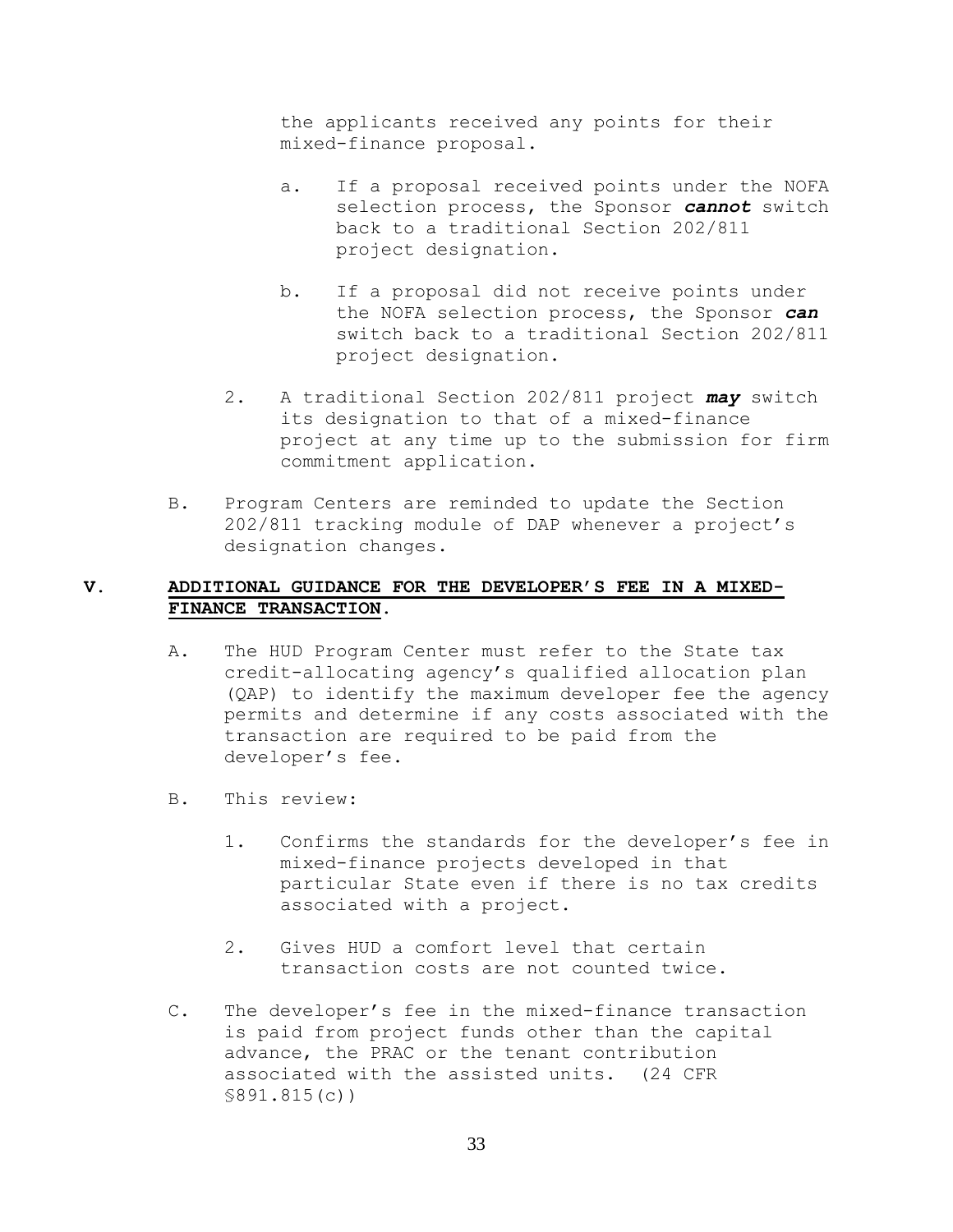- D. The developer's fee may be split between the nonprofit general partner and the joint venture developer. (See Section VI below.)
	- 1. The general partner will have ongoing tax credit monitoring and compliance requirements after the project is operational. Therefore, the general partner should make sure they are adequately compensated for these duties from the developer's fee. In addition, these are eligible project expenses under the PRAC and must be prorated between the assisted units and unassisted units that benefited from the tax credits. See Section XXIII.B.
	- 2. HUD does not regulate the division of funds.
- E. Release of funds for the developer's fee.
	- 1. There will be a Developer's Agreement, which contains a schedule of performance measures that must be met before any portion of the developer's fee may be released.
	- 2. Release of the developer's fee is subject only to the requirements of the state tax credit allocating agency or the investor and is not controlled by HUD.
	- 3. A separate housing consultant's fee is *not an eligible use of capital advance funds*, as the activities of the consultant are part of the developer's duties of which the fee is paid from other funding sources.

#### **VI. THE JOINT VENTURE DEVELOPER IN A MIXED-FINANCE TRANSACTION.**

A joint venture developer (also referred to as a codeveloper) may be an individual or a for-profit or a nonprofit entity.

- A. The joint venture developer:
	- Should be experienced in real estate development and tax credit projects if using Low Income Housing Tax Credits (LIHTC);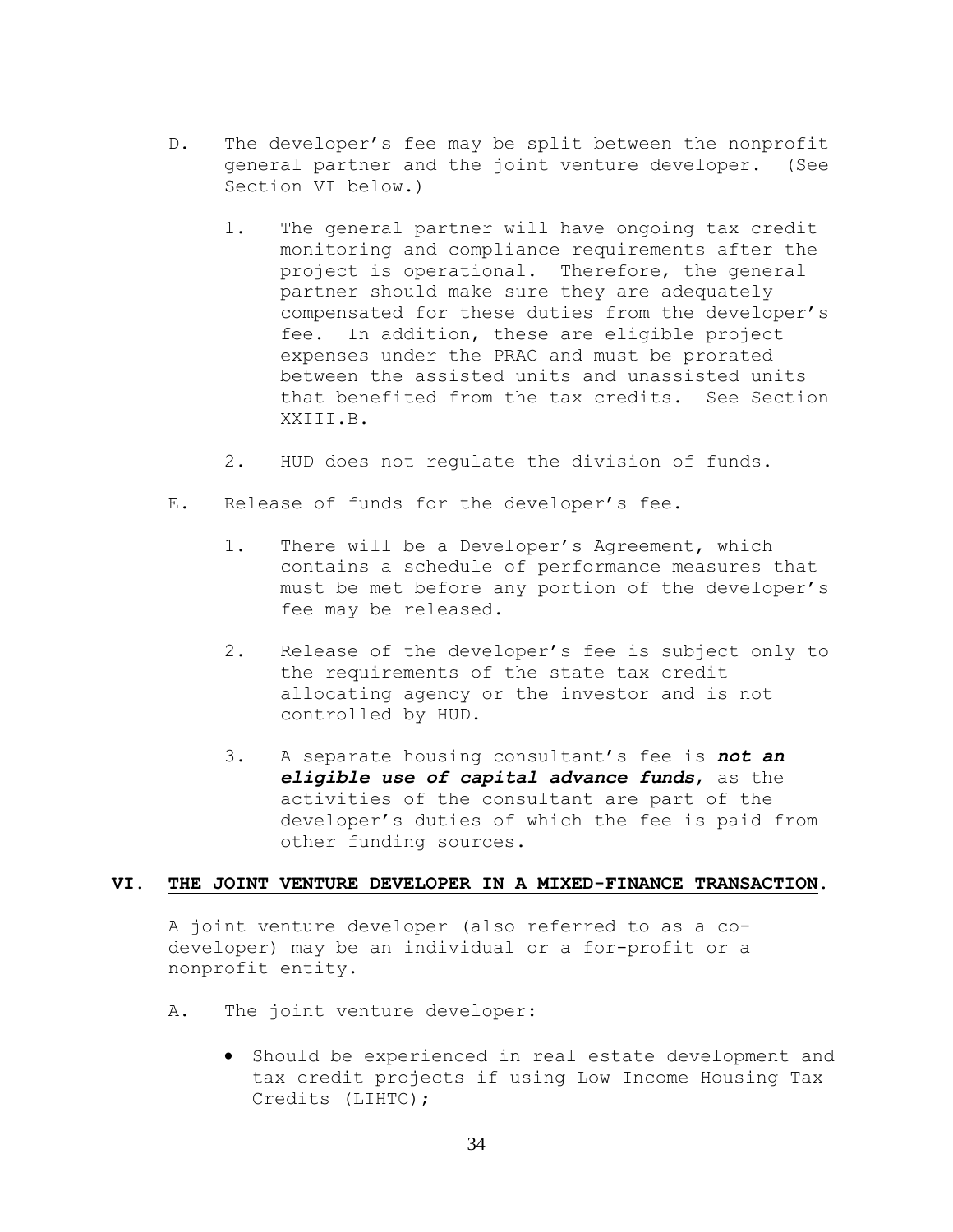- Should have expertise in managing multifamily and tax credit projects if using LIHTC;
- Should have good relations with lenders, syndicators and/or investors;
- Should be an acceptable financial and credit risk;
- May receive a portion of the developer's fee; and
- May provide pre-development money that may be repaid as the proposal is finalized.
- B. If a joint venture developer is used:
	- 1. No more than 30 days after acceptance of the funding award, the nonprofit Sponsor/general partner should identify the joint venture developer and submit the following documentation on the entity to the Hub/Program Center.
		- a. An electronic or paper Form HUD 2530, Previous Participation.
		- b. Form HUD 2013 SUPP, Supplement to Application for a Multifamily Housing Project. The only portion of the signed and dated Form that must be filled out is the 4 questions near the bottom of the page dealing with:
			- Delinquent Federal debt
			- **Lawsuits or legal actions**
			- **Bankruptcy**
			- **Judgments**
		- c. The joint venture developer's financial statements if they are funding some predevelopment costs.
			- 1) For an individual, Form HUD-92417, Personal Financial Statement; or
			- 2) For a business entity, three years of audited financial statements. If the firm lacks audited financial statements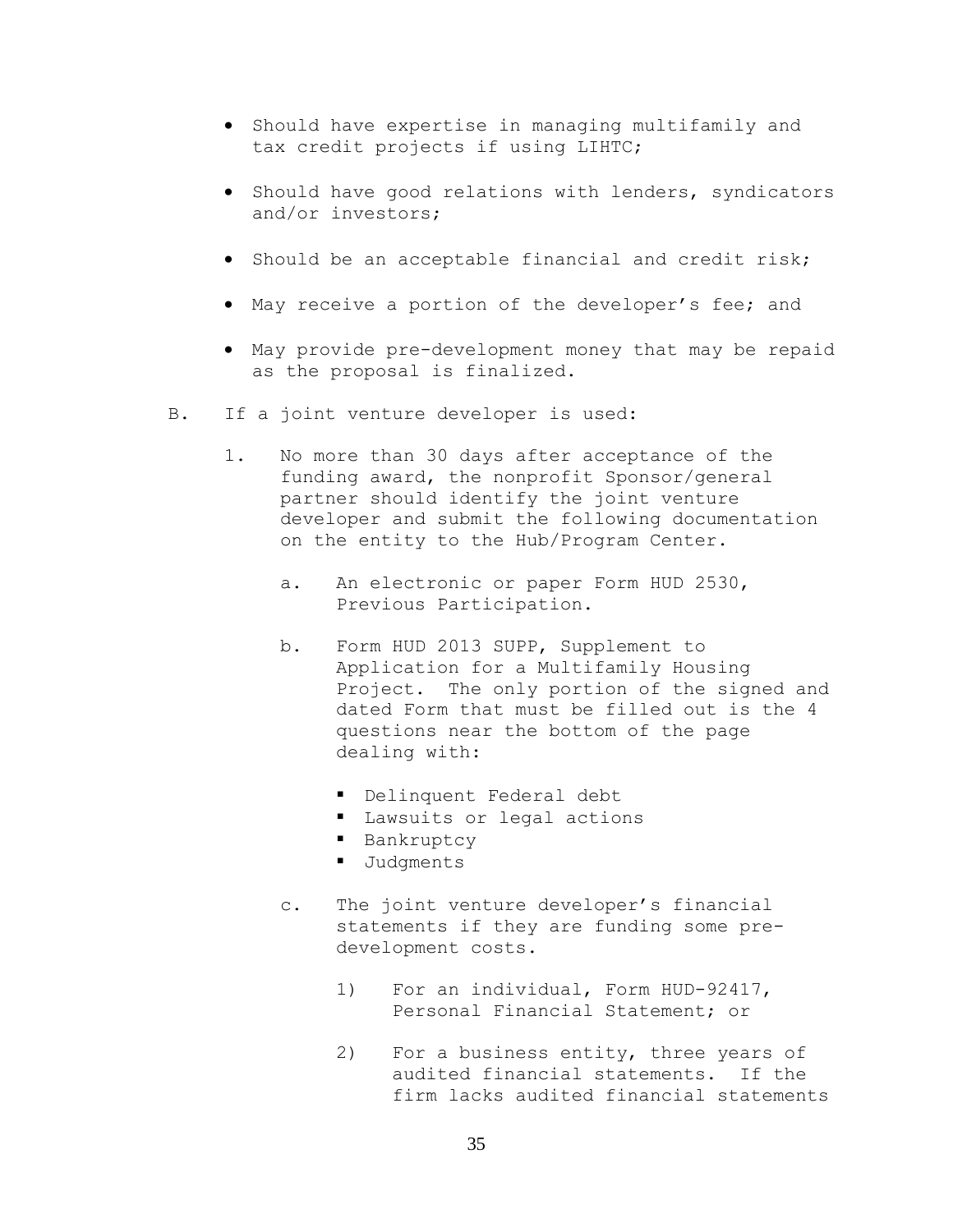it may submit unaudited statements that contain the criminal certification found on Form HUD-92417.

- d. The joint venture developer's resume including a detailed list of projects where the entity was the developer.
- 2. The Hub/Program Center will immediately order a credit report and review the joint venture developer for previous participation, credit and financial acceptability.
- C. The Hub/Program Center should issue a recommendation of acceptability or a rejection of the joint venture developer within 30 days of receiving the documentation.

The Sponsor/Owner is free to accept or disregard HUD's recommendation except in the case of 2530 and delinquent federal debt issues.

#### **VII. RENT.**

The rent on the unassisted units is not subject to any Section 202 and 811 requirements.

#### **VIII. EXCESS AMENITIES.**

- A. The assisted units should be modest in design and still meet the requirements of other funding sources.
	- 1. Excess amenities defined in 24 CFR §891.120(c) are not eligible for HUD funding.
	- 2. The use of durable materials to control or reduce maintenance, repair and replacement costs *is not* an excess amenity
	- 3. Excess amenities must be designed with appropriate safeguards for the residents' health and safety.
	- 4. The tenants in assisted units cannot be required, but may voluntarily choose, to use, participate in, or pay a fee for the use or maintenance of the excess amenities.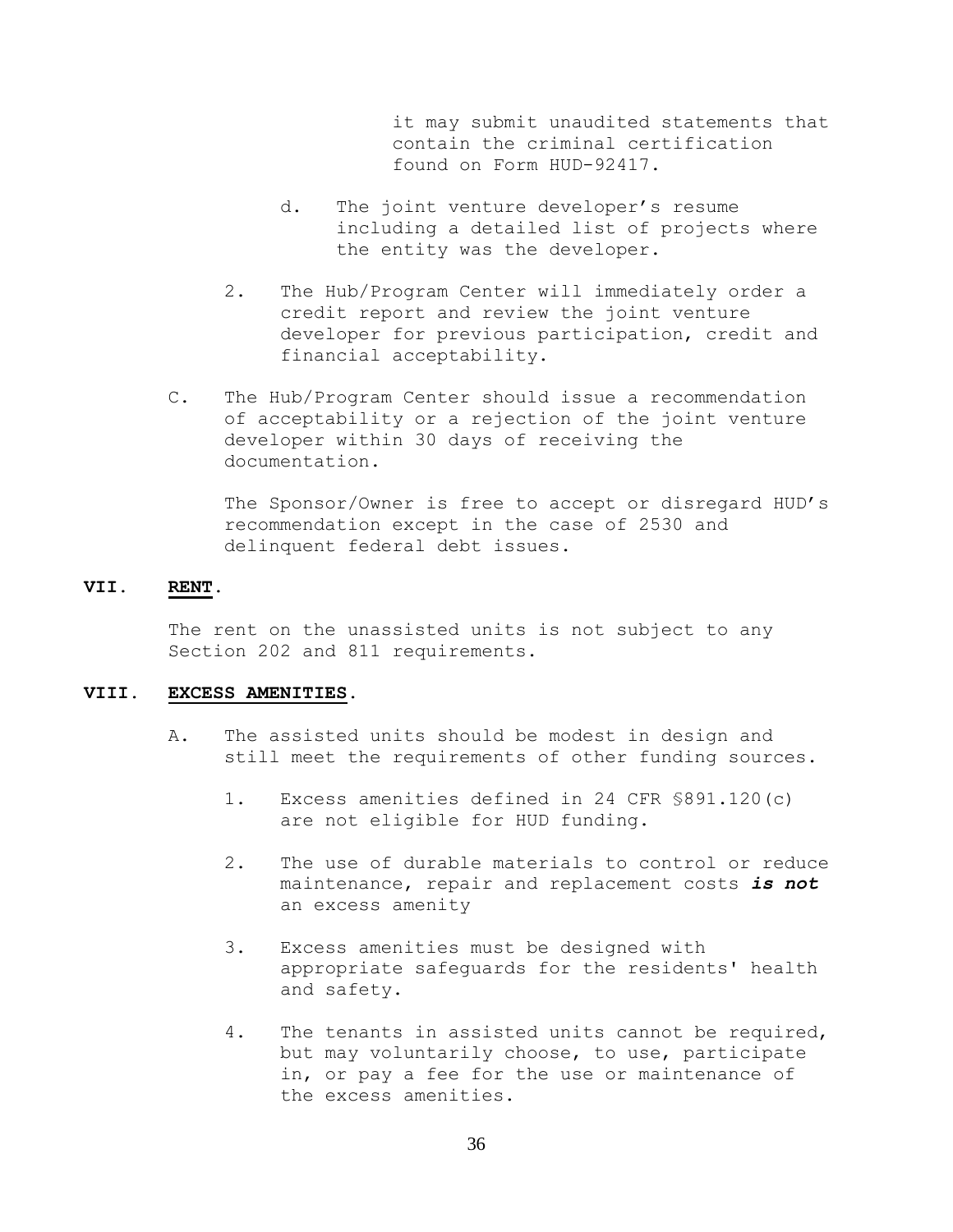5. Any fee charged for the use, maintenance, or access to excess amenities by residents must be reasonable and affordable for all residents of the development.

# *Note: The Owner may use a tiered pricing structure for the excess amenities based on the financial ability of the tenants.*

- B. An Owner may include excess amenities to appeal to market-rate tenants. However, they must pay:
	- 1. For the cost of the excess amenities from funding sources other than the capital advance; and
	- 2. For the continuing operating costs associated with excess amenities from other than the PRAC and the tenant contribution associated with the assisted units.
- C. The assisted units must look like the unassisted units in the project that are of similar bedroom size. If the project contains both assisted and unassisted units, the assisted units may be floating units. See 24 CFR 891.863(b).

#### **IX. HEALTH CARE FACILITIES AND CHARGES.**

A. Mixed-financed Section 202 projects may have facilities for infirmaries, nursing stations or spaces for overnight care (24 CFR §891.813(c) and §891.848).

The costs of developing and operating the facilities cannot be paid for with Capital Advance or PRAC rental subsidy and the tenant portion on the rent on the assisted units.

B. Projects cannot charge: "founders fees;" "life care fees;" or similar charges.

#### **X. TRANSIENT HOUSING/HOTEL SERVICES PROHIBITION.**

The mixed-finance Owner cannot:

A. Execute leases for less than 30 days; nor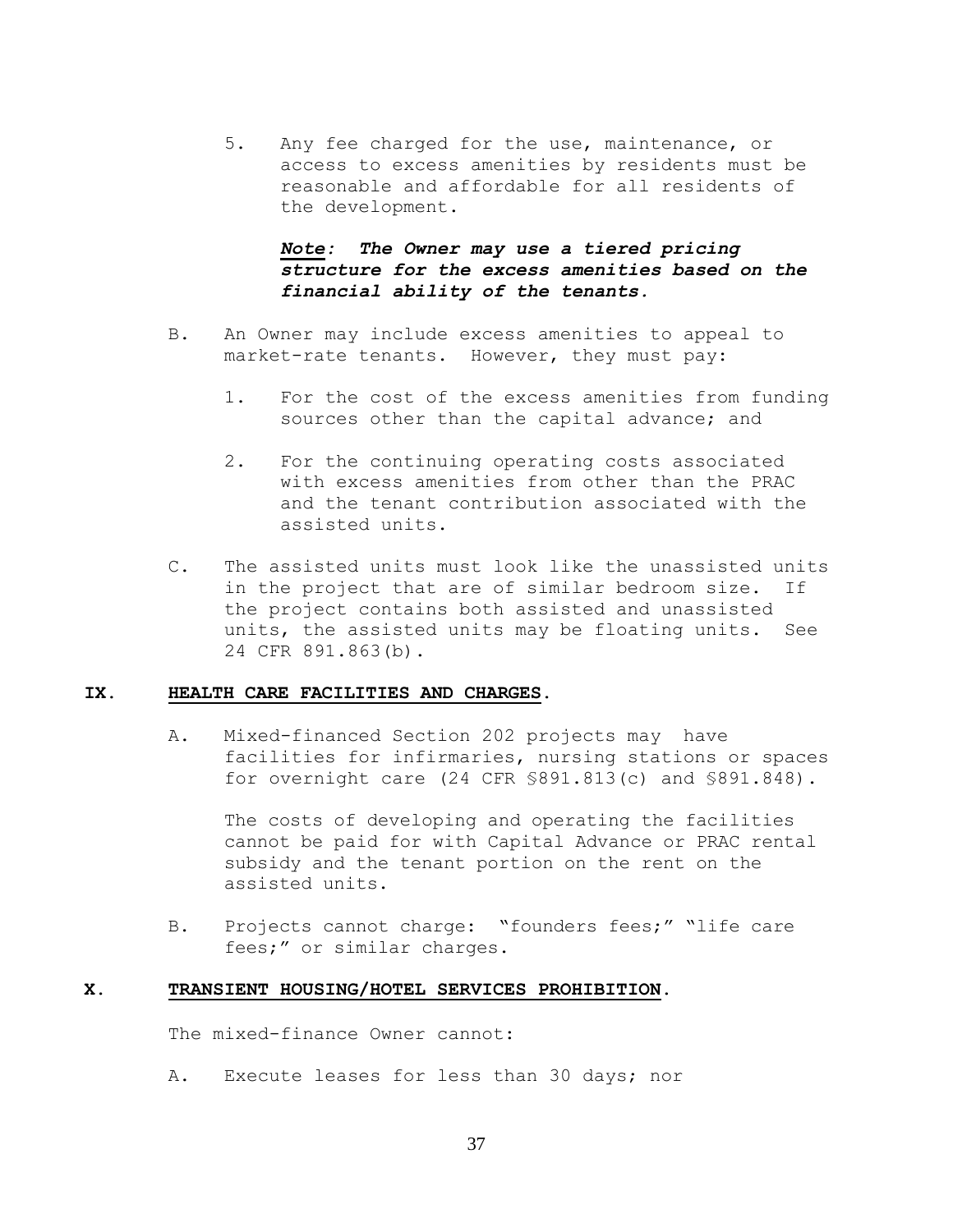B. Provide occupants with hotel services such as maid service, furnishing and laundering of linens, room service and bellboys.

### **XI. COMMERCIAL SPACE.**

- A. Commercial facilities for the benefit of the residents of the project and the community may be located and operated in the mixed-finance project but cannot be supported with capital advance funds, PRAC funds nor tenant contribution associated with the assisted units.
- B. Commercial space must meet all accessibility requirements under Titles II and III of the Americans with Disabilities Act, as applicable.

### **XII. BEDROOM TYPE.**

- A. For the assisted units, the NOFA requirements and 24 CFR 891.210(b) dictate the bedroom types permitted.
- B. For the unassisted units, HUD does not impose any limits on the bedroom types that can be incorporated into the mixed-finance project.
- C. While the overall size of a Section 811 mixed-finance project may exceed the limitation in the NOFA, the limitation still applies for the units set aside for persons with disabilities.
- D. The mixed-finance program does not impose any income restrictions on the unassisted units. However, other funding sources such as LIHTCs may impose restrictions.

# **XIII. OPERATING RESERVE IN A MIXED-FINANCE TRANSACTION.**

- A. The operating reserve functions as an operating deficit escrow for the unassisted units in a mixedfinance transaction. If there are no unassisted units in the project then HUD does not require an operating reserve.
- B. Before initial closing the Owner will establish the operating reserve account.
	- 1. The Owner determines the initial adequacy of the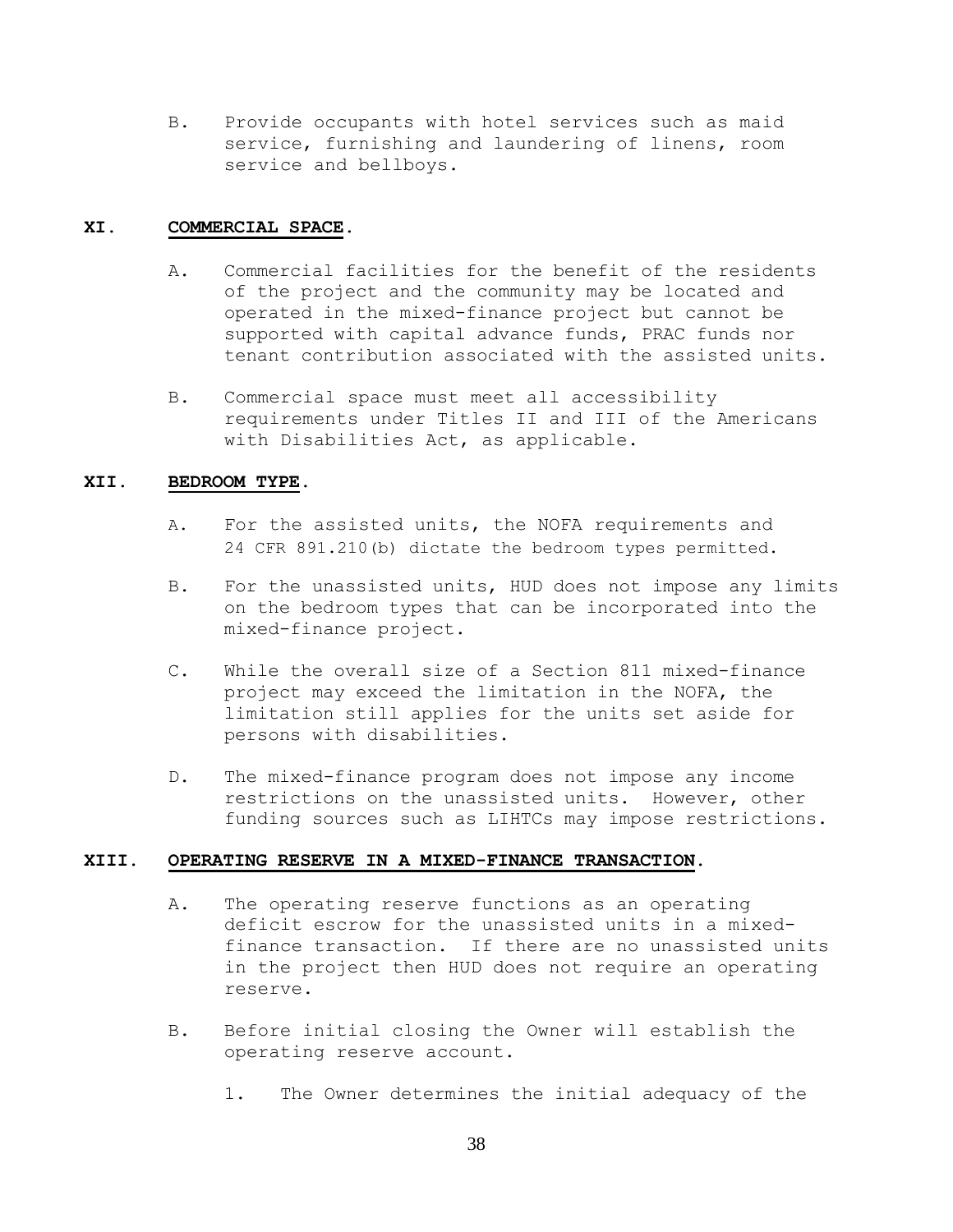escrow; however it must be sufficient to cover the operating expenses of the unassisted units *for at least* a three-month period.

- 2. If the project is operationally sound, the operating reserve is released at the later of:
	- a. The release of the minimum capital investment and HUD will release to the Owner all remaining funds; or
	- b. A dated determined by the other lien holders or limited partners.
- C. The Owner must supply funds as a firm commitment condition to meet project expenses during the Owner's estimated period required to establish and maintain a sustaining level of operation.
	- 1. Use Form HUD 92476-A-CA, Additional Contribution by Sponsors/Mortgagors, to set the reserve.
	- 2. The reserve must be funded with cash.
- D. No monies derived from the assisted units (i.e. capital advance funds, project rental assistance (PRAC) and the tenant portion of the rent) can be used to fund or replenish this account.
- E. The limited partner or, if applicable, other secured lien holders may impose more stringent requirements relative to the operating reserve.

### **XIV. REGULATORY AGREEMENT.**

- A. The Owner executes a HUD Regulatory Agreement governing the operation of the assisted units in the project.
- B. HUD does not dictate the operation of the unassisted units.
- C. The Regulatory Agreement for Capital Advance Mixed Finance Program, Form HUD 92466.1CA, must be recorded ahead of the release of capital advance funds and any other security interests in the project.

## **XV. USE AGREEMENT.**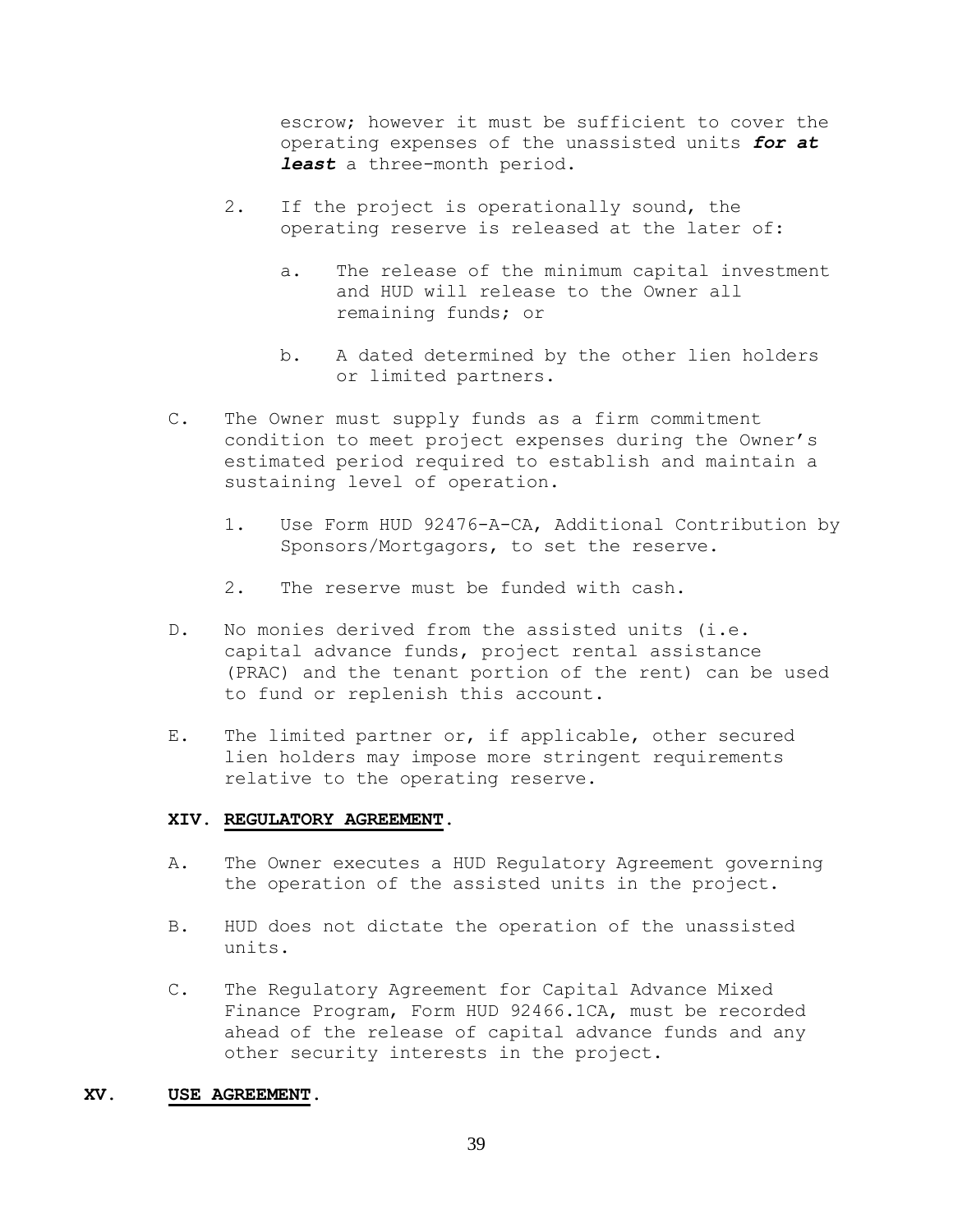The Owner executes a Capital Advance Mixed-Finance Program Use Agreement, Form HUD 90163.1CA, to protect the current and future residents living in the assisted units.

- A. The Use Agreement.
	- 1. *General Rule*. The Use Agreement has a 40-year term.
	- 2. *Exception to the General Rule*. If the Sponsor lends the Capital Advance funds to the project and the debt is still outstanding at the end of normal 40 year period, then the Use Agreement will be extended for an additional 15 years. When the Use Agreement is extended for an additional 15 years, the Capital Advance Mortgage, form 90165-CA term is to be extended as well.
- B. The Use Agreement must be recorded before the release of any capital advance funds.
- C. The Capital Advance Use Agreement is subordinate to any tax credit Use Agreement.
- D. When the capital advance mortgage is not in first lien position, the Use Agreement should be recorded before all mortgage instruments.

### **XVI. SINGLE ASSET ENTITY.**

The project must be the only asset of the Owner. This requirement will not be waived.

*Note: The single asset entity requirement does not apply to the general partner. It may be involved in other business ventures.*

#### **XVII. INTEREST RATE AND TERM ON OTHER FUNDING SOURCE LOANS.**

The interest rate and term is negotiated between the mixedfinance Owner and the lender. It may be fixed or may float during the term of the loan.

#### **XVIII. AMORTIZATION PLAN.**

A. HUD does not dictate the terms and conditions of any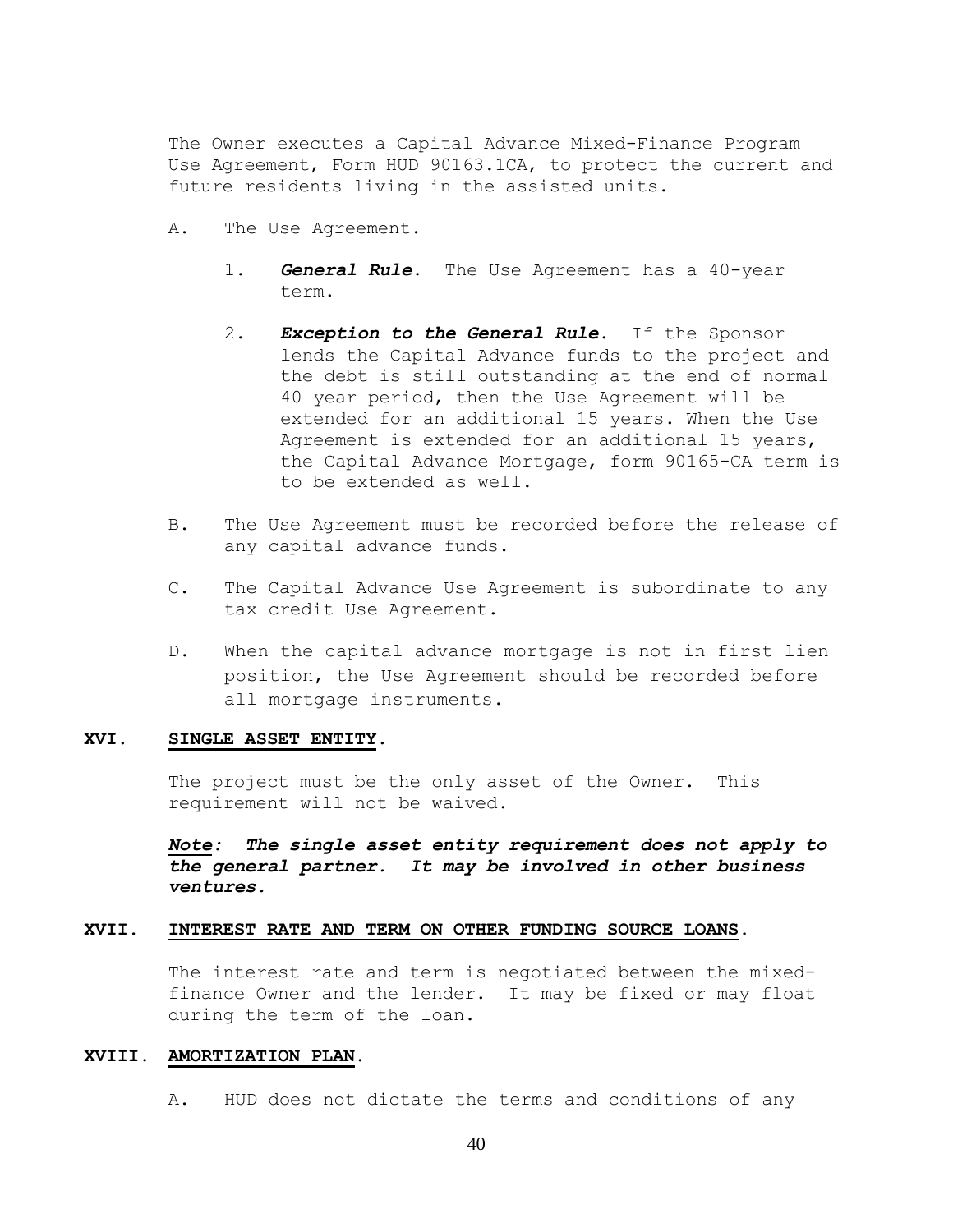other financing.

B. PRAC and the tenant contribution to the rent in the assisted units cannot be used to pay off other financing.

# **XIX. FAIR HOUSING AND EQUAL OPPORTUNITY.**

- A. The Owner and all contractors, and subcontractors must comply with all applicable fair housing and civil rights requirements in 24 CFR §5.105(a), including, but not limited to, the Fair Housing Act and implementing regulations at 24 CFR Part 100, Title VI of the Civil Rights Act of 1964 and implementing regulations at 24 CFR Part 1, Section 504 of the Rehabilitation Act of 1973 and implementing regulations at 24 CFR Part 8, Section 3 of the Housing and Urban Development Act of 1968 and implementing regulations at 24 CFR Part 135, and Title II of the Americans with Disabilities Act to the extent applicable. See 24 CFR §5.105(a) and 24 CFR §891.820.
- B. The Owner and all contractors and subcontractors must comply with all applicable federal accessibility requirements under titles II or III of the Americans with Disabilities Act. For covered multifamily dwellings designed and constructed for first occupancy after March 13, 1991, the design and construction requirements of the Fair Housing Act and HUD's implementing regulations at 24 CFR Part 100 apply. In addition, HUD's Section 504 regulations at 24 CFR Part 8 require affirmative physical accessibility requirements for new construction and alteration projects. In many cases, properties constructed with HUD funds must meet both Section 504 and the Fair Housing Act design and construction requirements.
- C. The Owner/Sponsor(s) and all contractors and subcontractors are required to affirmatively further fair housing and comply with "Affirmative Fair Housing Marketing" (24 CFR Part 200.600, 24 CFR §891.155 and Handbook 8025.1 Revision 2).

Owner/sponsors are responsible for data collection based on race, color, religion, sex, national origin, age,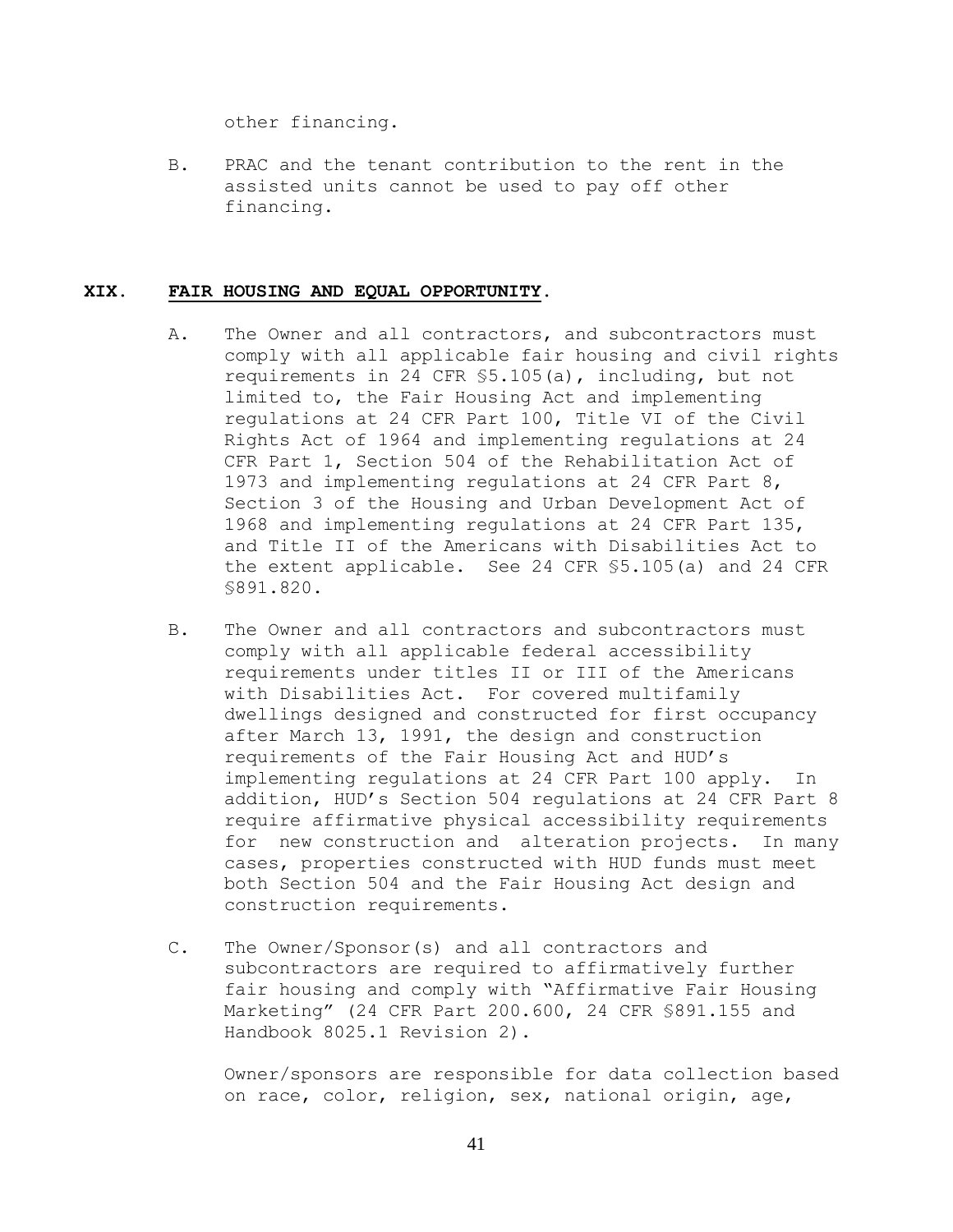disability, and family characteristic of persons and households, as stated in 24 CFR 121 and program requirements.

D. FHEO Violations. The Program Center staff will advise the Director of FHEO of continuing minor violations that cannot be resolved or of any identified or suspected major violations.

### **XX. FIRM COMMITMENT APPLICATION.**

Under traditional processing, HUD requires commitment letters or letters of intent as proof that other sources of funds are available before accepting a firm commitment application for processing.

In a mixed-finance transaction, the capital advance award usually does not line up with application deadlines for other funding sources, specifically the application for a tax credit reservation. Instead of holding up processing until an application can be made and either a commitment letter or a letter of intent from the funding source is available, the following will be used.

- A. The Sponsor provides a simple statement that it intends to apply for tax credits and/or any additional funding.
- B. The Program Center:
	- 1. Accepts the Sponsor's statement;
	- 2. Processes the firm commitment; and
	- 3. Issues the firm commitment conditioned on the Sponsor/Owner providing evidence of the ability to cover the estimated financial requirements to close the project.

#### **XXI. UNDERWRITING INSTRUCTIONS.**

- A. HUD's main concerns in a mixed-finance transaction are:
	- 1. The capital advance funds are equal to or less than the funds needed to construct the assisted units;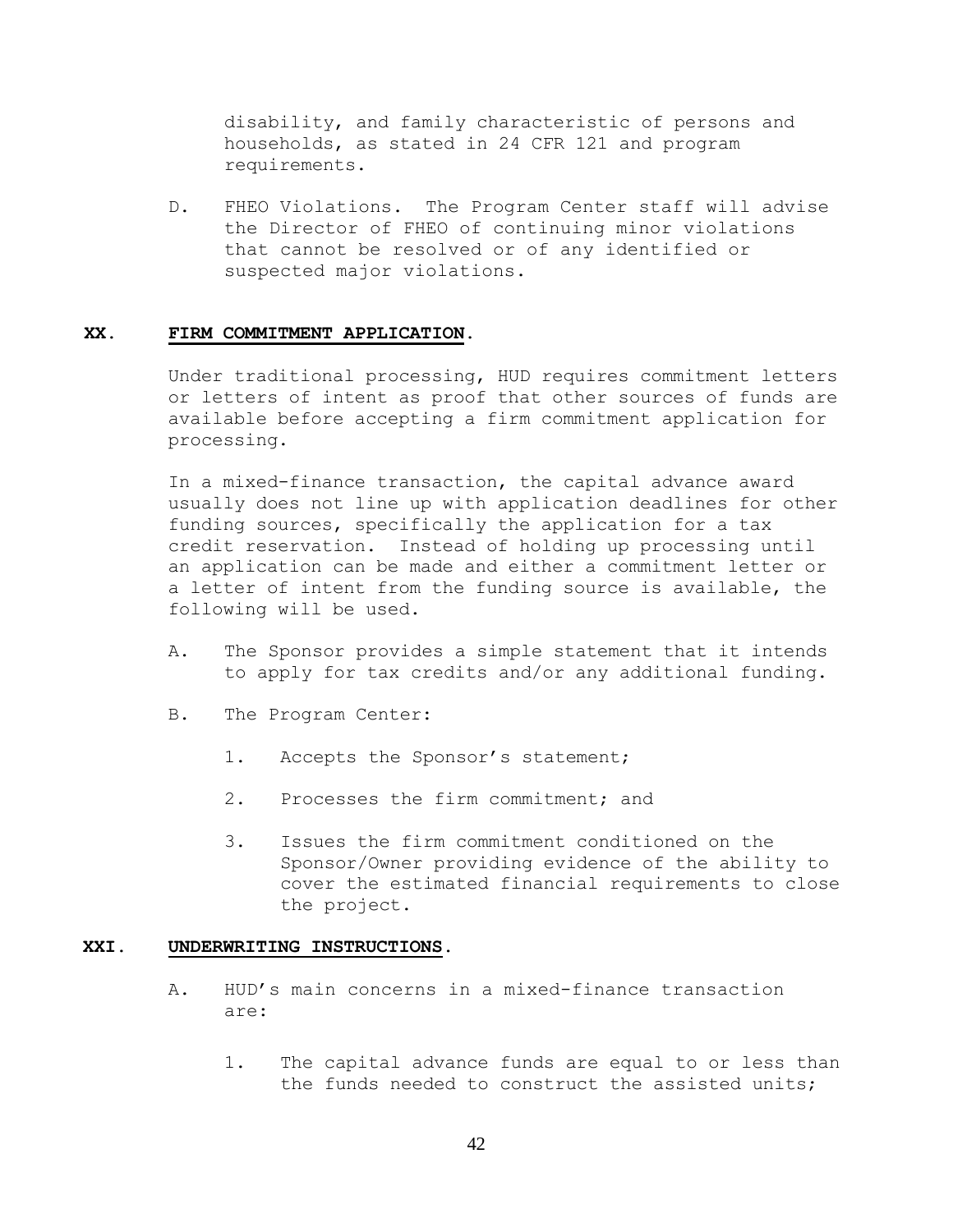- 2. The Owner has raised enough additional funds when combined with the capital advance funds to build and operate the entire project; and
- 3. Establishing the cost of items that will be recognized for cost certification purposes as payable from capital advance funds.
- B. Reserve for replacement account(s).
	- 1. For assisted units the annual deposits to the reserve for replacement for the assisted units shall be calculated by the following formulas:
		- a. New construction: 0.006 X Total Structure Cost
		- b. Substantial rehabilitation: 0.004 X Total All Improvements.
		- c. Purchase of an existing project with or without repairs the Owner will hire a Needs Assessor to conduct a PCNA for long-term capital needs. Based on HUD's review there may be initial and annual deposits to the reserve for replacement account. This is modeled on the Section 223(f) mortgage insurance program. See Appendix 5.5M of the MAP Guide for guidance in establishing the PCNA.
	- 2. For the unassisted units the Owner should have a replacement reserve equal to either half of the HUD requirement for the assisted units or the state housing finance agency requirement whichever is less.
	- 3. If the Owner uses HUD's methodology in item C.1. above, the replacement reserve funds for the assisted and unassisted units can be commingled in one account under HUD's control.
- C. The Program Center prepares three Form HUD 92264's, Multifamily Summary Appraisal Report, to properly allocate costs of the project
	- 1. The first HUD 92264 is the composite of the entire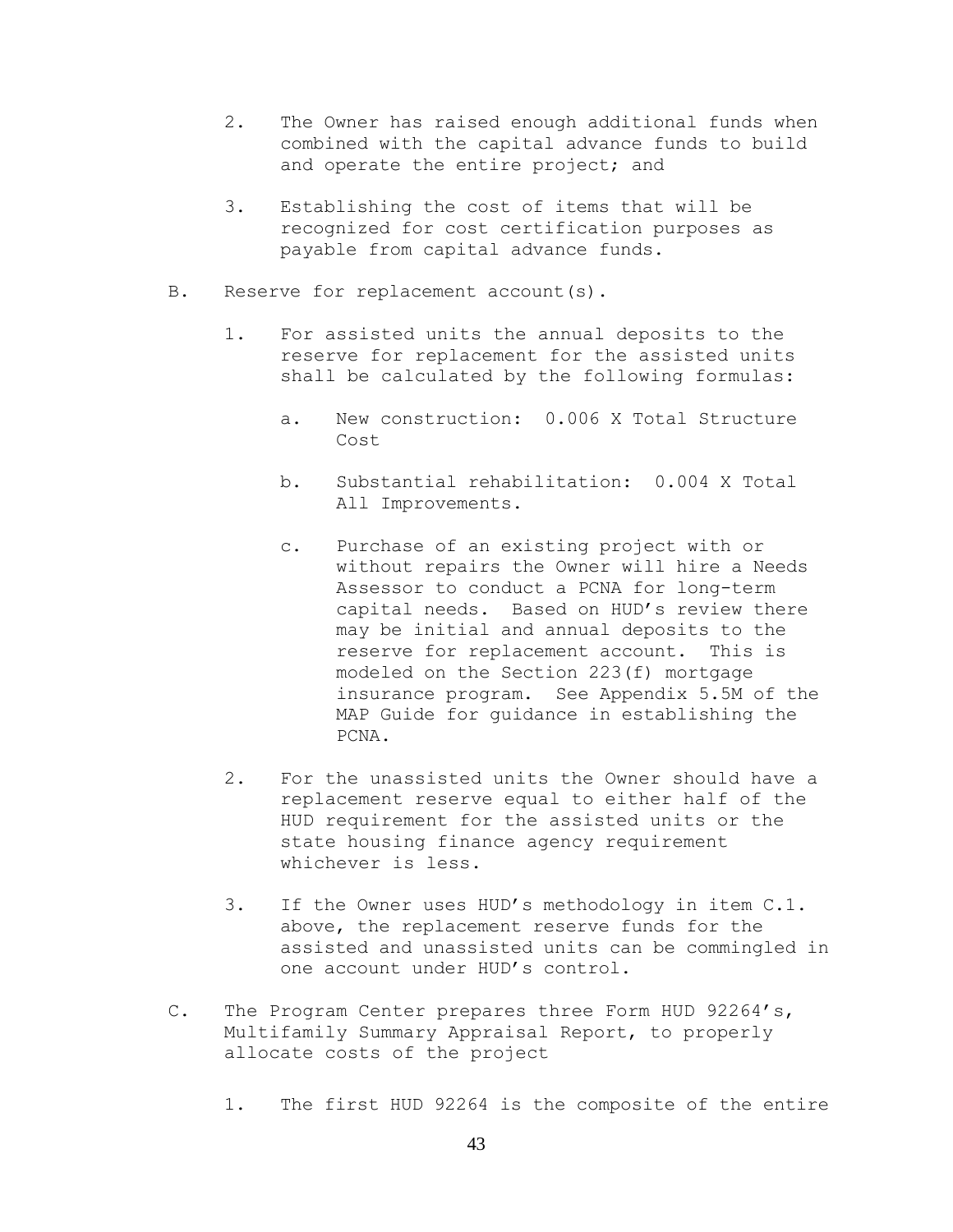project.

- 2. The second HUD 92264 represents the unassisted units, if any, and all costs not associated with the development and operation of the capital advance/PRAC-assisted units. Some examples include but are not limited to:
	- Cost to construct any excess amenities;
	- The cost associated with the operation and maintenance of the excess amenities;
	- All financing fees associated with interim and/permanent loans;
	- The developer's fee and any transaction fees paid or to be paid from the developer's fee;
	- All consulting costs associated with obtaining grants, loans, tax credits, and tax-exempt bonds;
	- Financial Consultant; and
	- Pro rata share of third party technical contractors (Appraiser, Environmental Analyst Construction Analysis/Architect,etc) unless included in the developer's fee.
	- Inspection fees charged by the construction lender.
	- Cost of the monthly reserve for replacement deposits for the unassisted units, if any.

*Note: A financial consultant in a tax credit transaction who has no other interest in the project other than an arms-length fee arrangement for professional services is not required to submit Form HUD 2530, Previous Participation Certificate*

3. The third HUD-92264 represents the assisted units and the prorated share of hard cost, soft costs, and market value of the land fully improved for a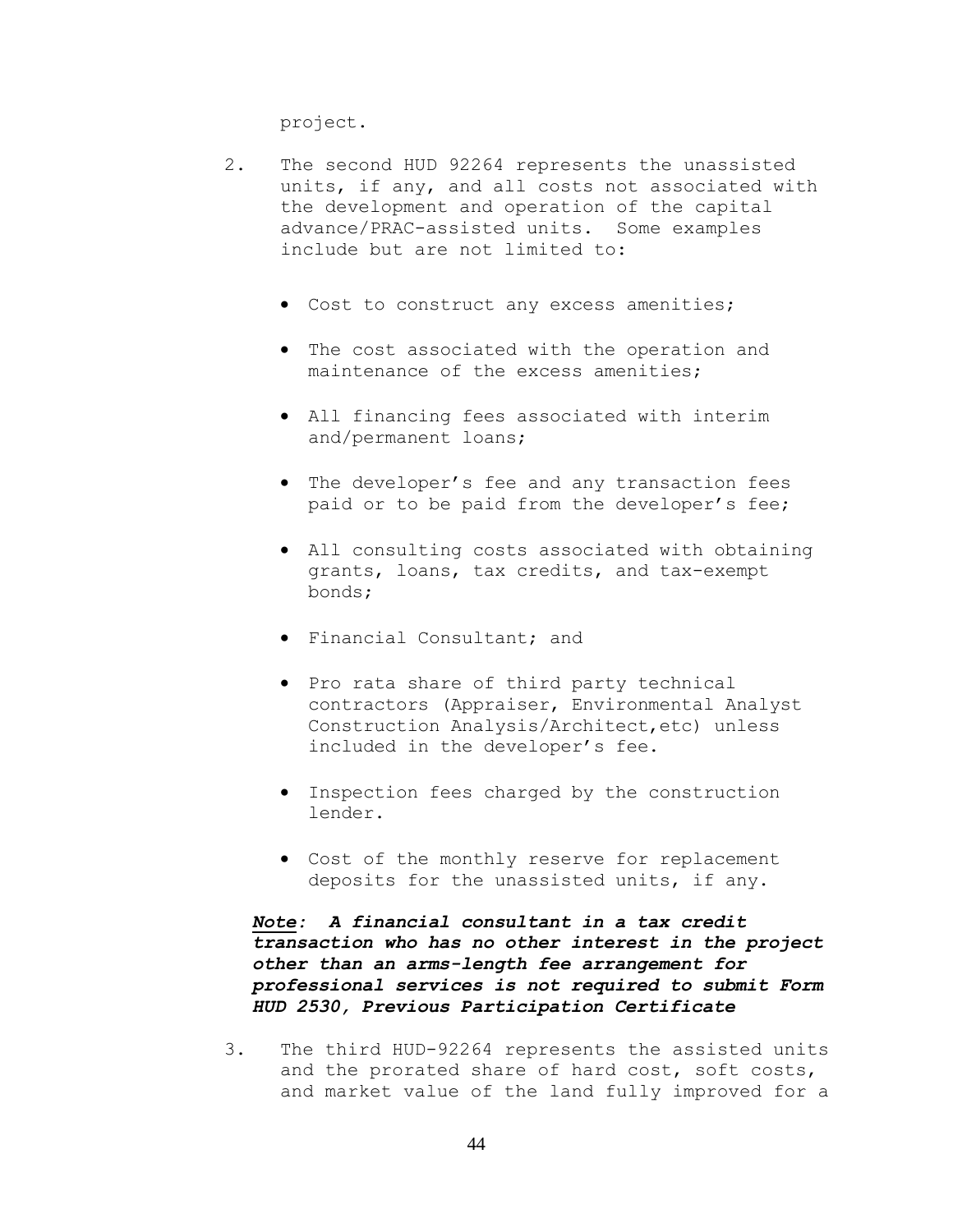proposed new construction project or the "As Is" value of a proposed substantial rehabilitation project.

- Do not recognize any housing consultant fees, as these costs are included in the developer's fee.
- Recognize in the proposed operating cost the monthly reserve for replacement deposits for the assisted units.

*Note: The only construction contract permitted will be a lump sum construction contract, Form HUD 92442- CA. Form HUD 92443-CA, Construction Contract Incentive Payment, is the only incentive payment permitted with the lump sum contract.*

D. Mortgage Credit will analyze the general contractor's financial statements and the Owner's detailed sources and uses statement and perform the required credit investigations.

### **XXII. TAX CREDIT ISSUES.**

- A. If the Sponsor lends the capital advance to the project it may result in related party issues with the Internal Revenue Service. To avoid this issue, the Sponsor and another 501(c)(3) nonprofit organization may wholly own and control the sole general partner of the limited partnership.
- B. When loaning the capital advance to the project, the HUD mortgage form-93432 and mortgage note form-90165 are signed by the sponsor. The loan between the sponsor and owner should include language assigning the collateral to HUD.
- C. In many tax credit transactions the investor(s) retains the right to remove the existing general partner and replace it with another. Often they have a subsidiary available to step in if necessary. However, in a Section 202 or Section 811 mixed-finance transaction, HUD must first review and approve the replacement general partner entity. HUD's approval rights are limited to confirming conformance between the new entity and the statutory and regulatory requirements of the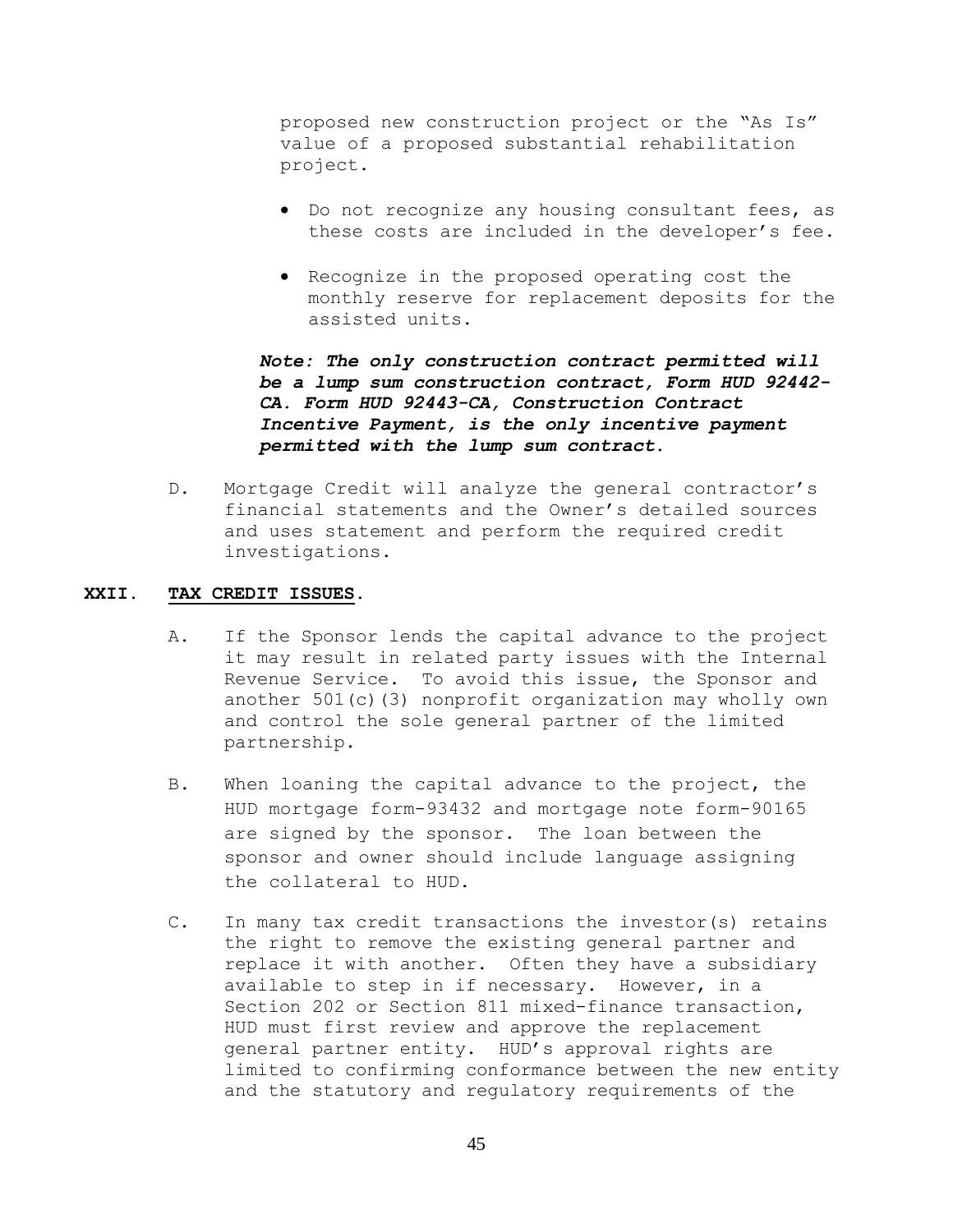Section 202 or 811 programs.

#### **XXIII. PROJECT OPERATING BUDGET.**

The Owner prepares an operating budget-based request in connection with the initial and subsequent PRAC contract renewals and annual rent adjustments.

- A. The Owner consults HUD Handbook 4350.1, Multifamily Asset Management and Project Servicing, Chapter 7, as modified below.
	- 1. Paragraph 7-30.P. of HUD Handbook 4350.1 does not apply. The budget will no longer include a 2 percent contingency reserve for PRAC projects owned by nonprofits.
	- 2. Projects with 100% PRAC units may include a vacancy loss rate not to exceed 3 percent in the budget.
- B. PRAC projects with low income housing tax credits may include in their budgets a commercial reasonable cost for the annual compliance reports (a.k.a. state allocating agency's compliance and asset monitoring fees) that must be submitted to the tax credit allocation entity.
- C. Reasonable fees for preparing any Federal, State or local tax returns required of the project.

For example: The cost of preparing both Form 1065, U. S. Partnership Return of Income and related K Schedules may be considered.

- 1. Schedule K, Partners' Share of Income Credits, Deductions, etc., lists the partnership's distributive share of income, deductions, credits and tax preference items.
- 2. Schedule K-1, Partner's share of Income Credits, Deductions etc. (Individual, identifies each partner's share of those accounts.
- 3. The cost of preparing a partner's return is not acceptable.

#### **XXIV. EARLY START OF CONSTRUCTION.**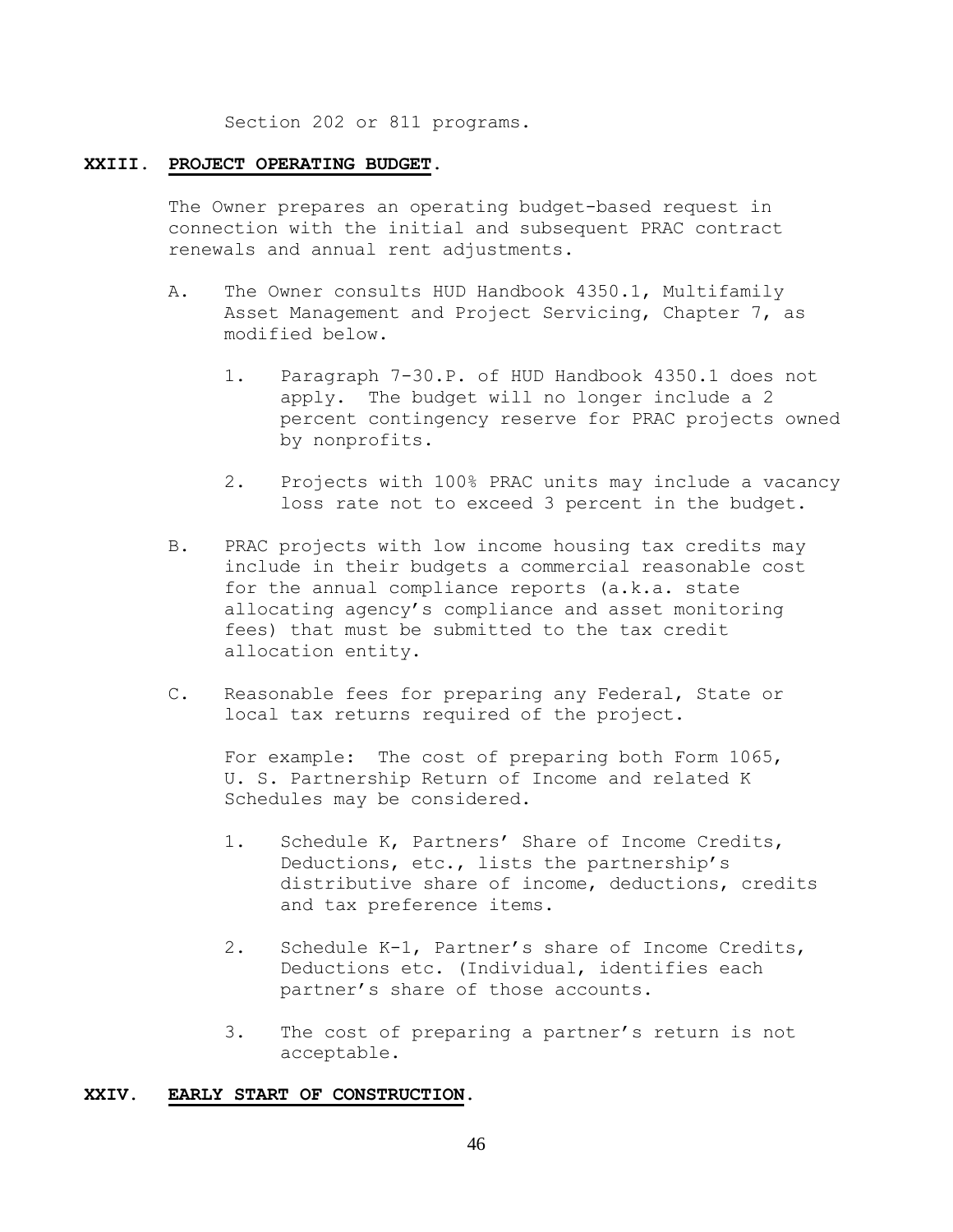A. The Owner, general contractor and if applicable, other lien holders must execute Form HUD 92415, Request for Permission to Commence Construction Prior to Initial Endorsement for Mortgage Insurance, without change.

*Note: In the case of a Capital Advance Upon Completion transaction the Owner, general contractor, the construction lender and if applicable, other lien holders must execute Form FHA 92415, without change.*

- B. In a mixed-finance transaction only, the Hub or Program Center Director may permit an early start of construction once HUD has approved a project's plans and specifications, and has completed environmental review, and there is good cause to approve the request. Good cause means being a responsible partner and recognizing the needs of other funding sources that are providing a significant amount of funding to the project. The most common example of good cause is the need to meet the 10 percent expenditure requirement under the low income housing tax credit guidelines. However, notwithstanding any of the above, the Director must consider the potential risk to the Department when considering the Owner's early start request
- C. If an early start is permitted, a preconstruction conference must be held before the start of any construction.

### **XXV. FIRST LIEN POSITION.**

In a mixed-finance transaction, HUD does not require the capital advance mortgage to be in first lien position. The Program Center must consider the needs of the other lien holders who are providing significant additional funding for the project.

When HUD is not in first lien position, agreements in the superior position cannot contain provisions that conflict with HUD requirements. Recording the Use Agreement first will protect HUD from certain conflicts however; documents used in the transaction should be reviewed thoroughly for conflicting language and brought to the attention of the project owner's counsel.

## **XXVI. CONSTRUCTION MONITORING AND REPORTING.**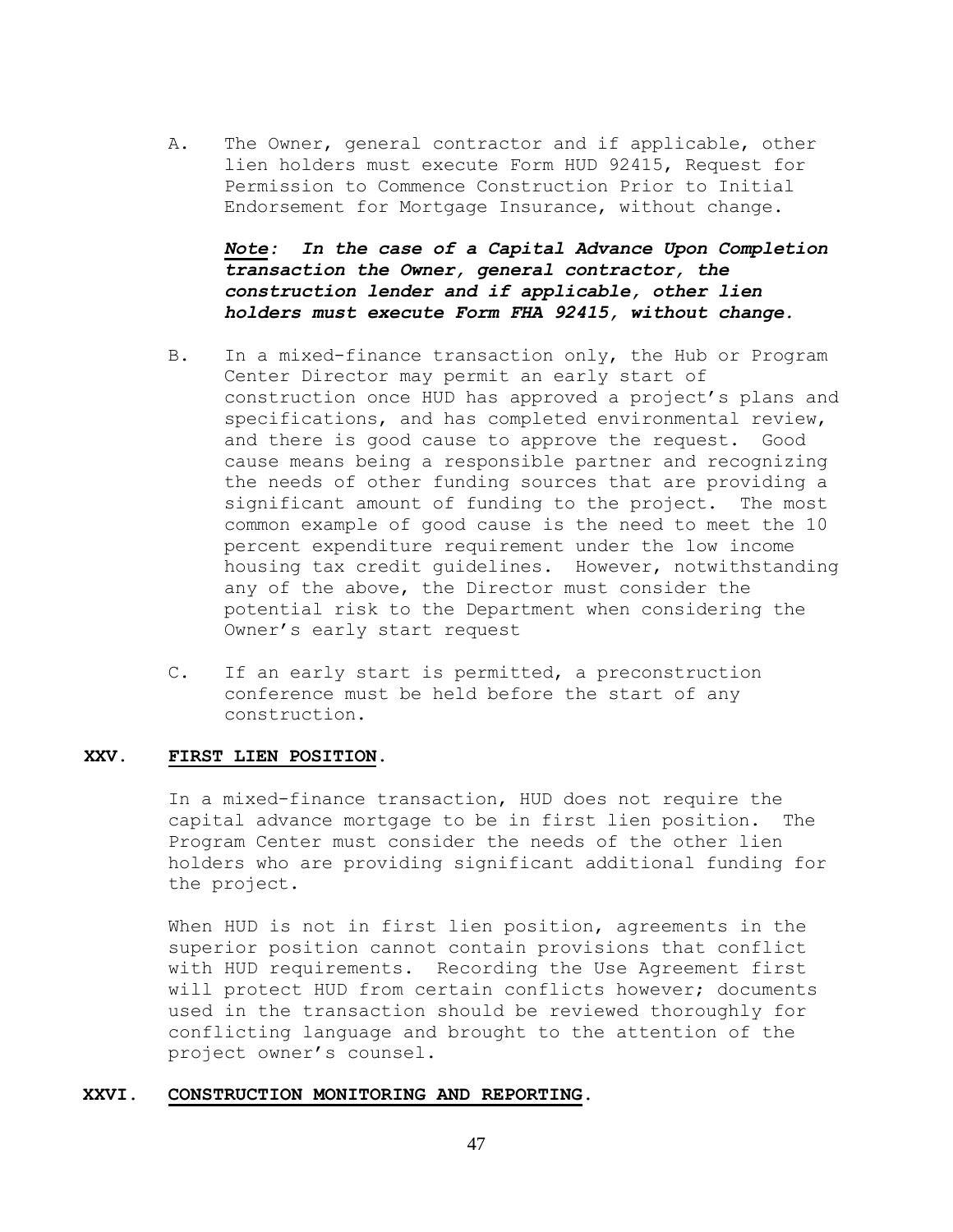It assures that the completed project provides an acceptable risk upon closing of the capital advance mortgage.

- A. Assignments.
	- 1. The Hub construction coordinator assigns a staff or contract HUD representative to the project once the firm commitment is issued or there is a request for an early start of construction; or
	- 2. The Multifamily Hub/Program Center may accept inspection reports prepared by either a State or local housing finance agency provided the reports meet HUD's requirements.
- B. HUD Representative's Duties. The assigned HUD representative or the inspector from the State or local housing finance agency visits the site twice a month or more frequently where warranted by problems. The HUD representative conducts monitoring following provisions of the Guide to Multifamily Accelerated Processing (MAP), paragraph 13.3D, and reports project findings on the HUD Representative's Trip Report, Form HUD-95379. Reporting is required on the following:
	- 1. Contractor's organization, operations and supervision.
	- 2. Architect's supervision and services.
	- 3. Special circumstances, occupancy, delays, claims, disputes, etc. The HUD representative must specifically identify when the slow start or progress of offsite work may delay occupancy of completed units.
	- 4. Noncompliance in the work.
	- 5. Labor and Equal Employment Opportunity (EEO) provisions, including the number of Davis-Bacon wage interviews conducted and reported on Form  $HID-11$ .
	- 6. Percentage of project completion and scheduled completion. Percentage of completion for each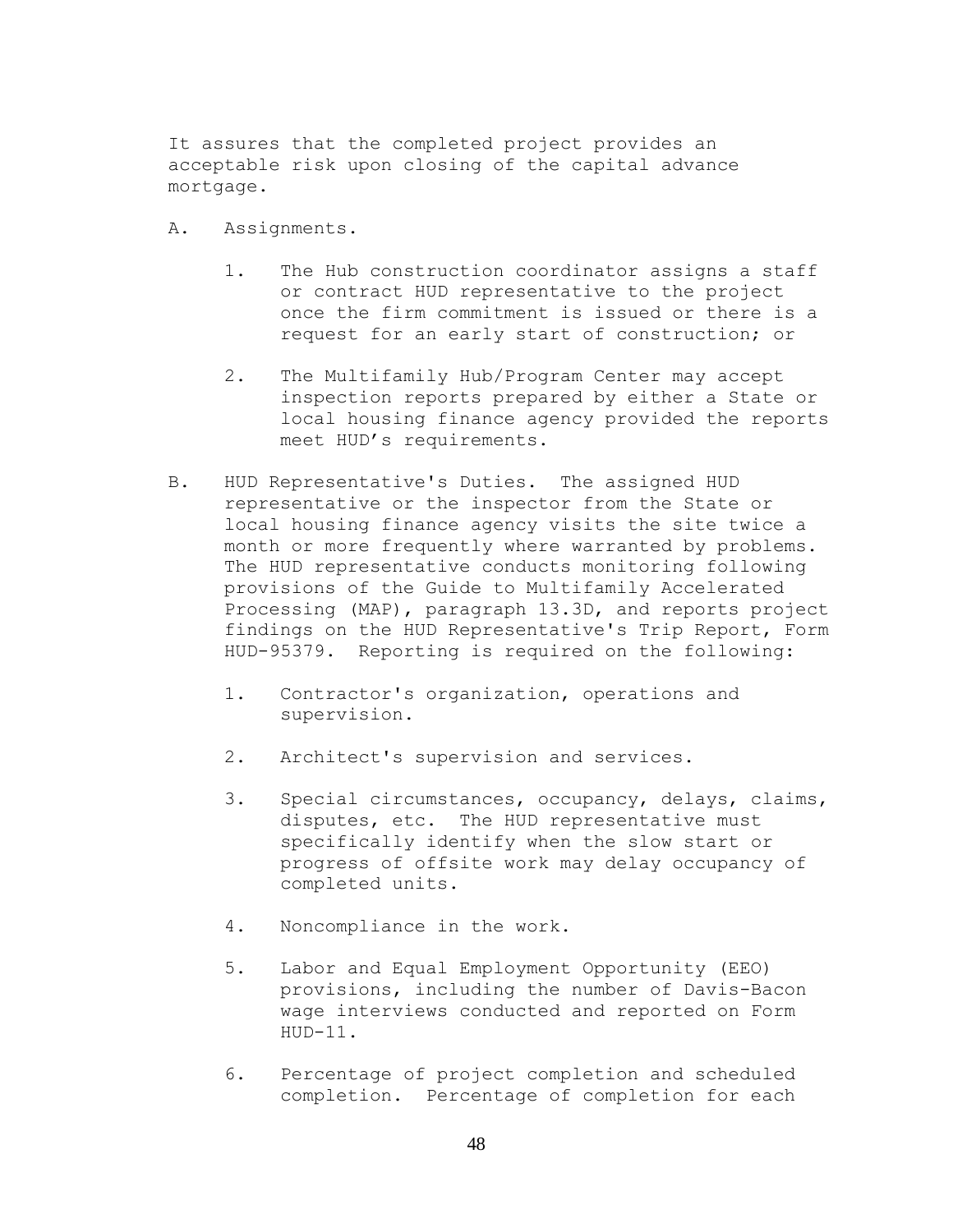additive change order and percentage of completion for offsite work.

- 7. Start of initial and permanent construction.
- 8. Serious construction problems. See paragraph C.3. below.
- C. Construction coordinator's duties are discussed in the Guide to Multifamily Accelerated Processing (MAP), paragraph 13.3C., and include: assignment of inspectors, review inspectors' reports, review change orders, field supervise inspectors' performance by making at least two field review inspections for each project.
	- 1. The construction coordinator or a designated member of the construction analysis staff in the local Program Center is authorized to perform certain functions, as warranted.
		- a. However, the construction coordinator is responsible for keeping the Program Center Director informed on the general progress of all project work, problems, and the general quality of inspections and inspector performance.
		- b. The deputy may perform the review inspection duties.
	- 2. The construction coordinator may secure required engineering assistance for the inspection function, e.g., through use of Hub/Program Center engineers not under the construction coordinator's control, Regional engineers, contract engineers, etc.
	- 3. The construction coordinator reports to the Program Center Director serious construction problems as they occur and prepares a referral memorandum to the Office of Multifamily Housing Assistance and Grant Administration in Headquarters, and provides status reports as appropriate.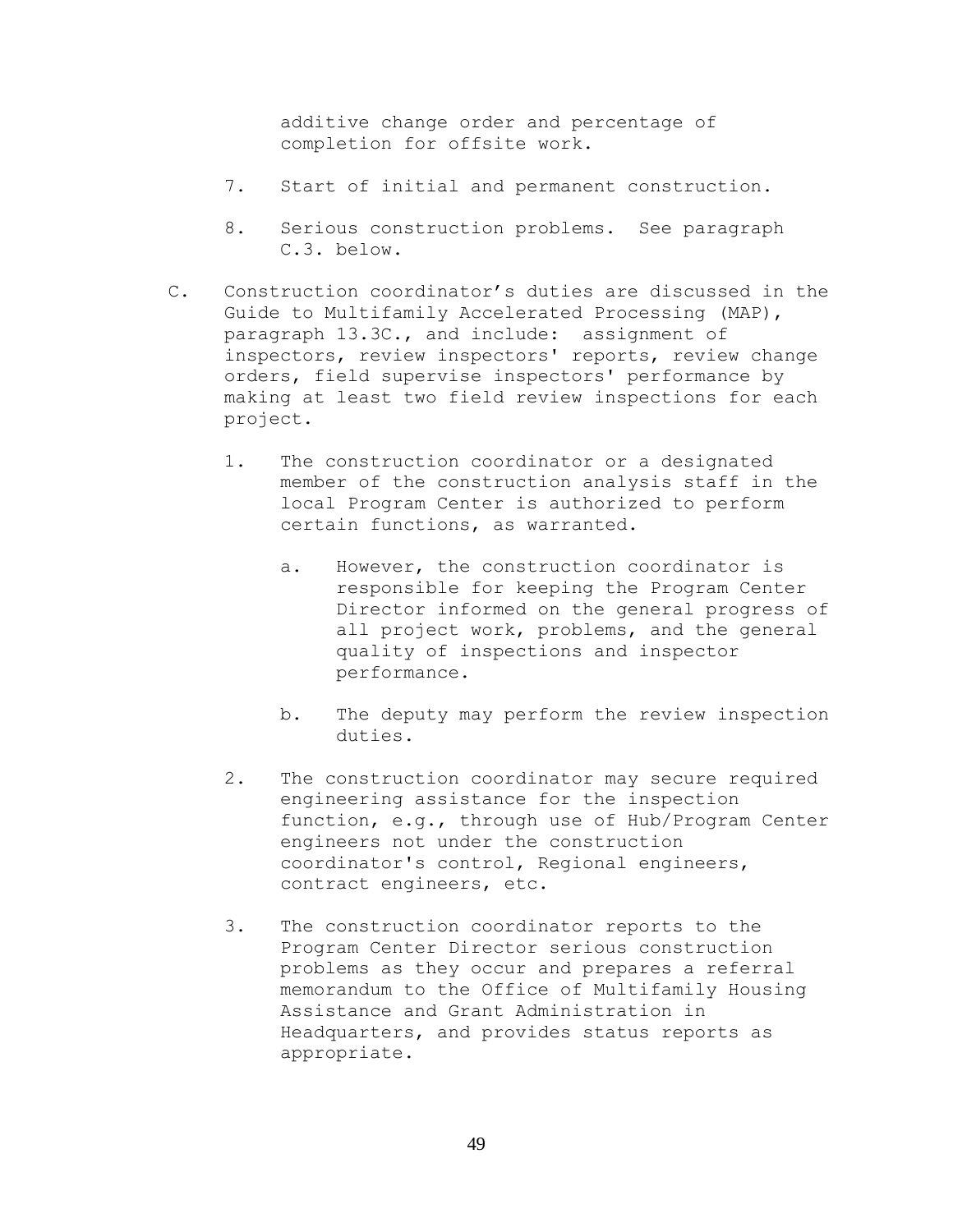Serious construction problems that may delay completion include but are not limited to:

- Work stoppages for 20 calendar days;
- Slow or non-payments to the general contractor and/or subcontractors;
- Contractor abandons the job;
- Contractor, owner or Architect changes during construction;
- Imbalance between construction funds and construction progress;
- Correction of any construction deficiency is not started within 30 days of the first notification to the contractor; and Contractor can't or won't correct any construction defect or latent defect.
- 4. The construction coordinator advises the Owner and the construction lender of critical deficiencies in a supervisory architect's performance, and provides a file supporting the findings.

The file should include copies of applicable HUD Representative's Trip Reports, Form HUD-95379, and Supervisory Review Reports, Form HUD-95379, correspondence and minutes or summaries of meetings.

### **XXVII. PERMISSION TO OCCUPY.**

HUD executed Form HUD-92485, Permission To Occupy, is required before the Owner permits occupancy of any assisted dwelling unit. The physical completion and required documentation are outlined on the form and in paragraphs A. and B. below.

A. Physical Completion. The work or portion thereof for which a Permission To Occupy is approved must be sufficiently completed in accordance with the contract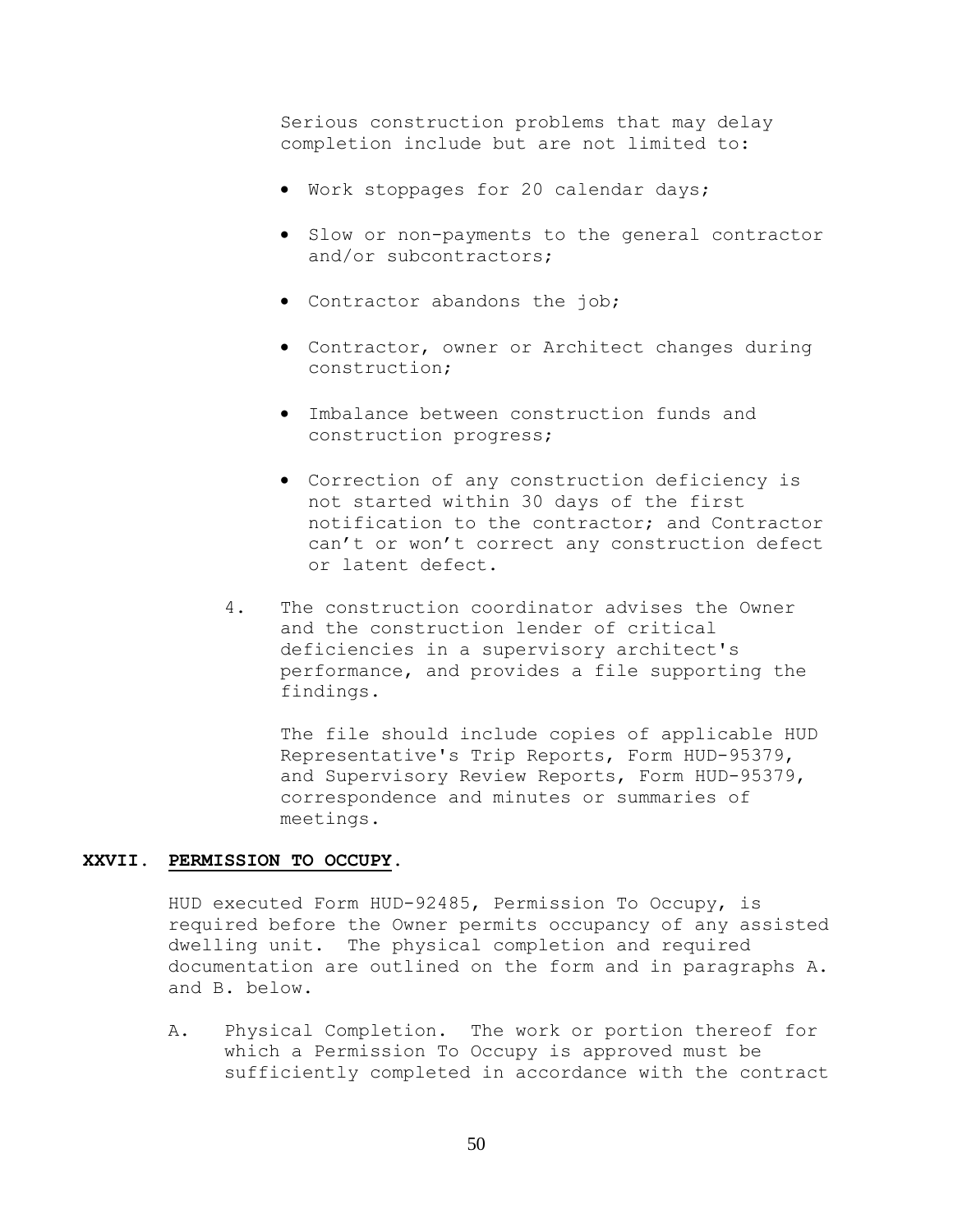documents so the Owner can occupy or utilize the identified portion of work for its intended use.

- 1. Support facilities (utilities, disability access, vehicular access and parking, fire life-safety equipment, etc.) must be in place.
- 2. Acceptability of each unit for which a permission to occupy is requested must be established:
	- a*.* Property must be inspected and Form HUD-92485 signed by the Owner, supervisory Architect, contractor, and HUD Representative.
	- b. Minor items that do not preclude occupancy are permitted but must be listed as an attachment to Form HUD-92485.
	- c. The contractor is fully responsible for any incomplete or improperly performed contract work whether or not listed.
- B. Signatures, Approval, and Permission:
	- 1. The Owner, supervisory Architect, contractor, construction lender and HUD representative are to sign Form HUD-92485.
	- 2. Approval: The Construction Coordinator or a designated staff person in the Program Center signs as Chief, Architecture and Engineering Section. The HUD Team Leader signs as Chief Underwriter. **The construction lender does not have to sign Form HUD-92485, agreeing with the request and stating that insurance risks have been covered for the project.**
	- 3. Permission to Occupy: The Hub Director or his/her designee will sign the form as the FHA Authorized Agent.
- C. Submission Documents. The Owner must include the following documents with the completed Form HUD-92485: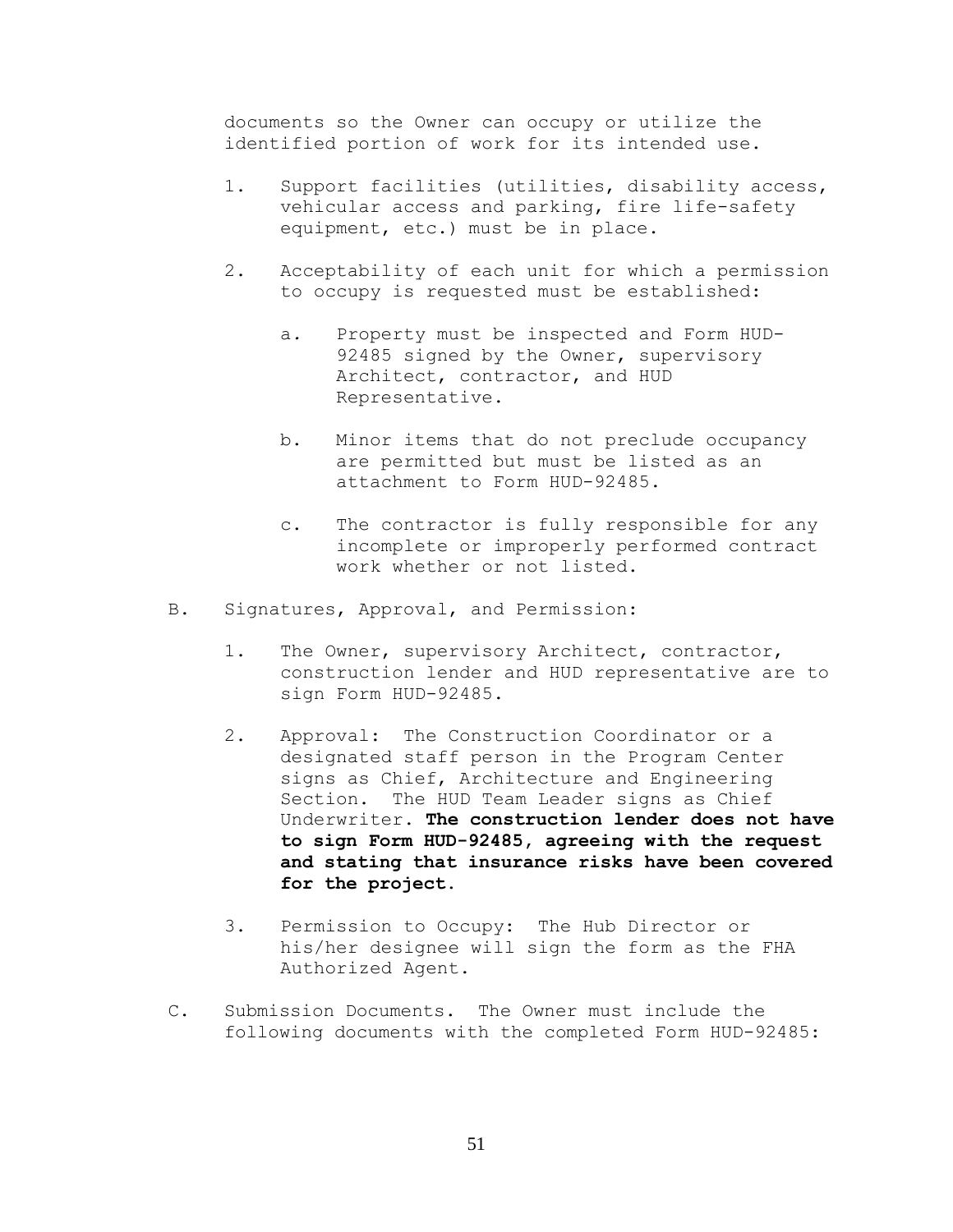- 1. A Certificate of Occupancy, Temporary Certificate of Occupancy, or equivalent permit from the governing municipal authority for all units and facilities listed on the Permission to Occupy; and any other required permits or authorizations;
- 2. A certificate of property insurance from the Owner's insurance company.
- 3. Rent Schedule and Information on Rental Project, Form HUD-92458, for the non-capital advanceassisted units.
- 4. Evidence of compliance with Affirmative Fair Housing Marketing Plan (AFHMP), Form HUD-935.2a,
- 5. Certificate of Management Agent, Form HUD-9839-C, for the Capital Advance-assisted units if not previously submitted with the application for firm commitment, and
- 6. Management Agent Profile, Form HUD-9832, or certification that one is already on file with the particular Field Office.

# *Note: Items 3 through 6 above must be submitted no later than with the first submission of Form HUD 92485.*

- D. Partial Occupancy Approval.
	- 1. Favorably consider partial occupancy of units as they become available, where:
		- a. Vandalism could be minimized, or
		- b. Needed project income is provided, or
		- c. An earlier rent-up date could be achieved, or
		- d. The capital advance mortgage security would otherwise be enhanced, and
		- e. Utility and heating/cooling costs for the occupied units can be metered separately from the contractor's usage during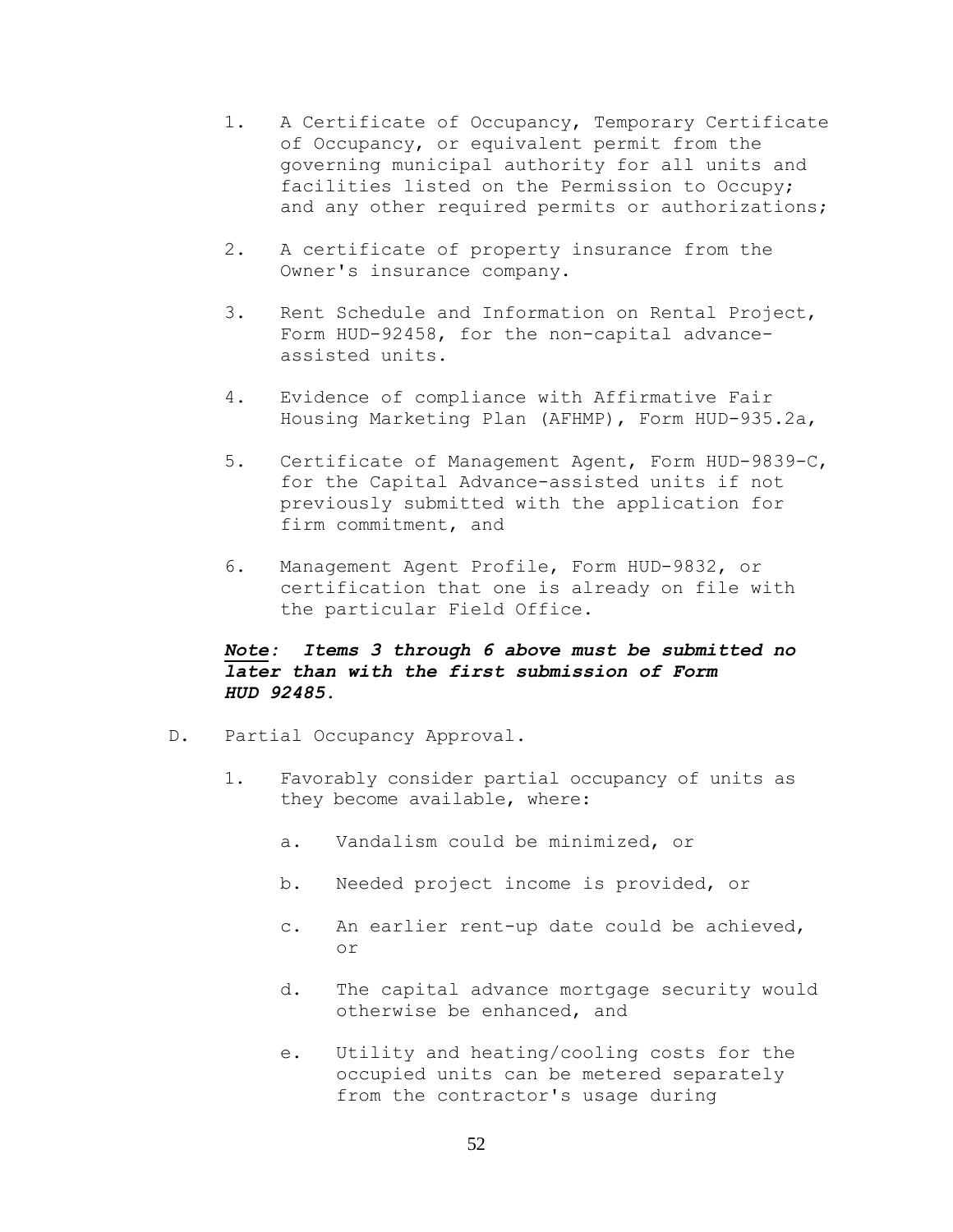continuation of construction, or an acceptable predetermined arrangement for occupied unit utility and heating/cooling costs is established.

- 2. Approve a series of Permissions to Occupy as units or facilities become available, e.g. individual buildings on multi-building projects, or individual floors or wings on larger buildings.
- 3. Approve a single Permission to Occupy for all units where dictated by management considerations, e.g. very small projects.
- E. Preparation of the PRAC, Part II of the Project Rental Assistance Contract, Form HUD-90173-A-CA:
	- 1. Immediately after review and acceptance of the project as set forth in C.4. above, the Multifamily Housing Representative ("MHR") will prepare the document for the Program Center Director's signature, requesting that the PRAC be prepared.
	- 2. The multifamily housing representative (MHR) prepares one original and two copies of the PRAC based on the Contract previously prepared as an exhibit to the PRAC Agreement.
	- 3. Any change to the PRAC at this stage may be made only if authorized by the regulations or the Agreement, and must be explained and justified to the Owner in the transmittal letter.
	- 4. The effective date of the PRAC will be the date the permission for occupancy is granted on Form HUD 92485. The initial term of the contract shall be for either 60 or 36 months, depending on the Fiscal Year the NOFA was awarded.
	- 5. The transmittal letter will require the Owner to submit with the executed Contract, a list of leased and unleased units along with justification for any unleased units for which vacancy payments will be requested.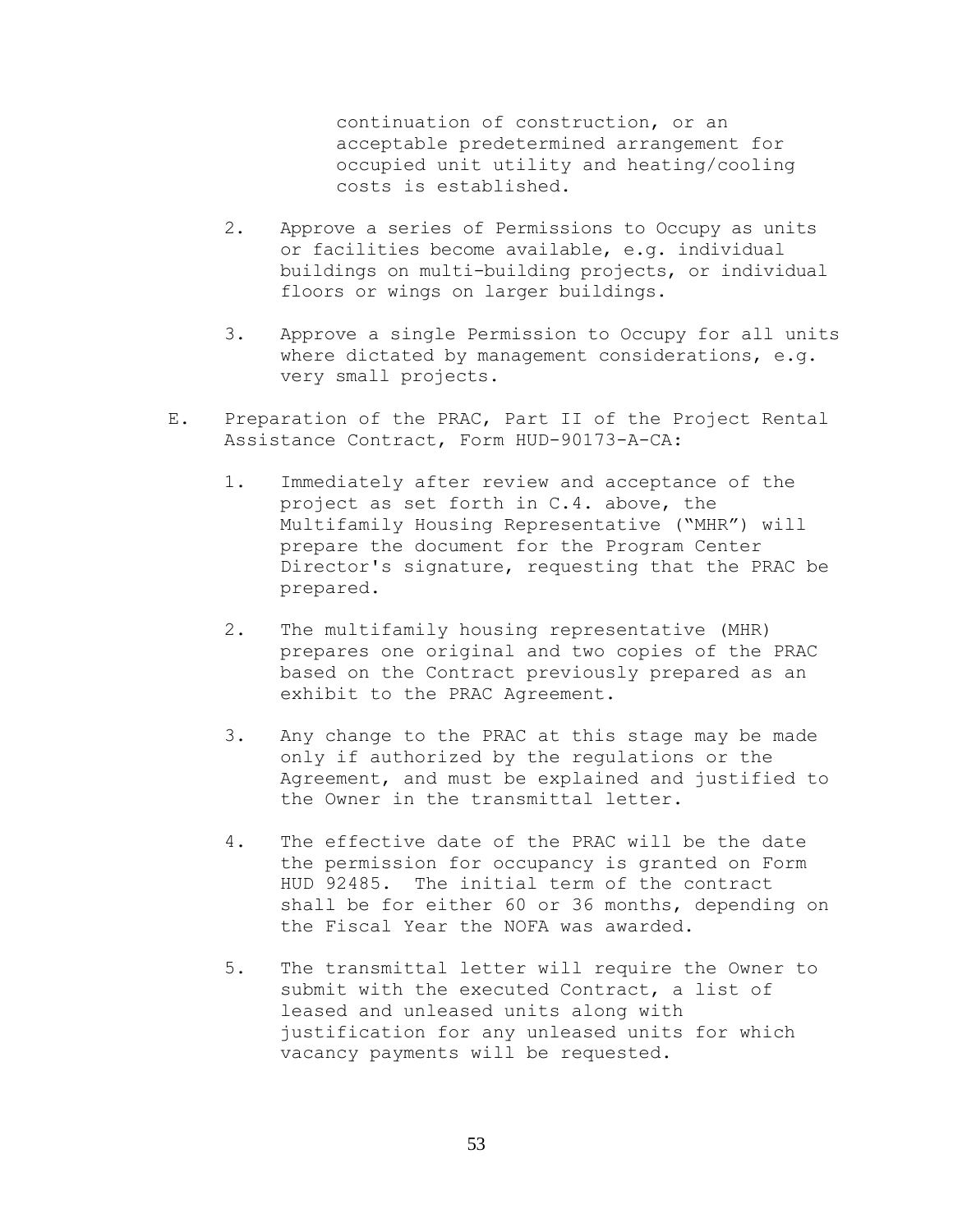- 6. The MHR will transmit the PRAC to the Owner for execution.
- F. Execution of the PRAC.
	- 1. The Owner executes all copies of the PRAC and returns them to HUD together with the information regarding leased and unleased units.
	- 2. The MHR routes the PRAC to the Legal Division for final review and the information regarding leased and unleased units to Asset Management.
	- 3. Asset Management will advise Production whether any unleased units qualify for vacancy payments.
	- 4. When approved by the Legal Division, the Hub/Program Center Director will sign the original and two copies of the PRAC for HUD.
	- 5. The MHR, in the letter transmitting the PRAC, will advise the Owner of any unleased units qualifying for vacancy payments.
	- 6. The executed PRAC will be distributed as follows:
		- a. Original will be sent to the Ft. Worth Accounting Center.
		- b. One executed copy to the Owner
		- c. One executed copy to Asset Management
- G. The Owner may immediately request from HUD the monthly rental assistance payments under PRAC.
- H. Beginning with the effective commencement of rental assistance payments under the PRAC or at such later date as may be agreed to by the Owner in writing, HUD will require a monthly deposit in a depository satisfactory to HUD of one-twelfth (1/12) of the sum set forth in the Commitment to Release Capital Advance Funds during Construction Completion. The deposits will constitute a "Reserve Fund for Replacements" which will be subject to HUD's control and from which fund withdrawals may be made only upon the receipt of HUD's written permission. These funds will be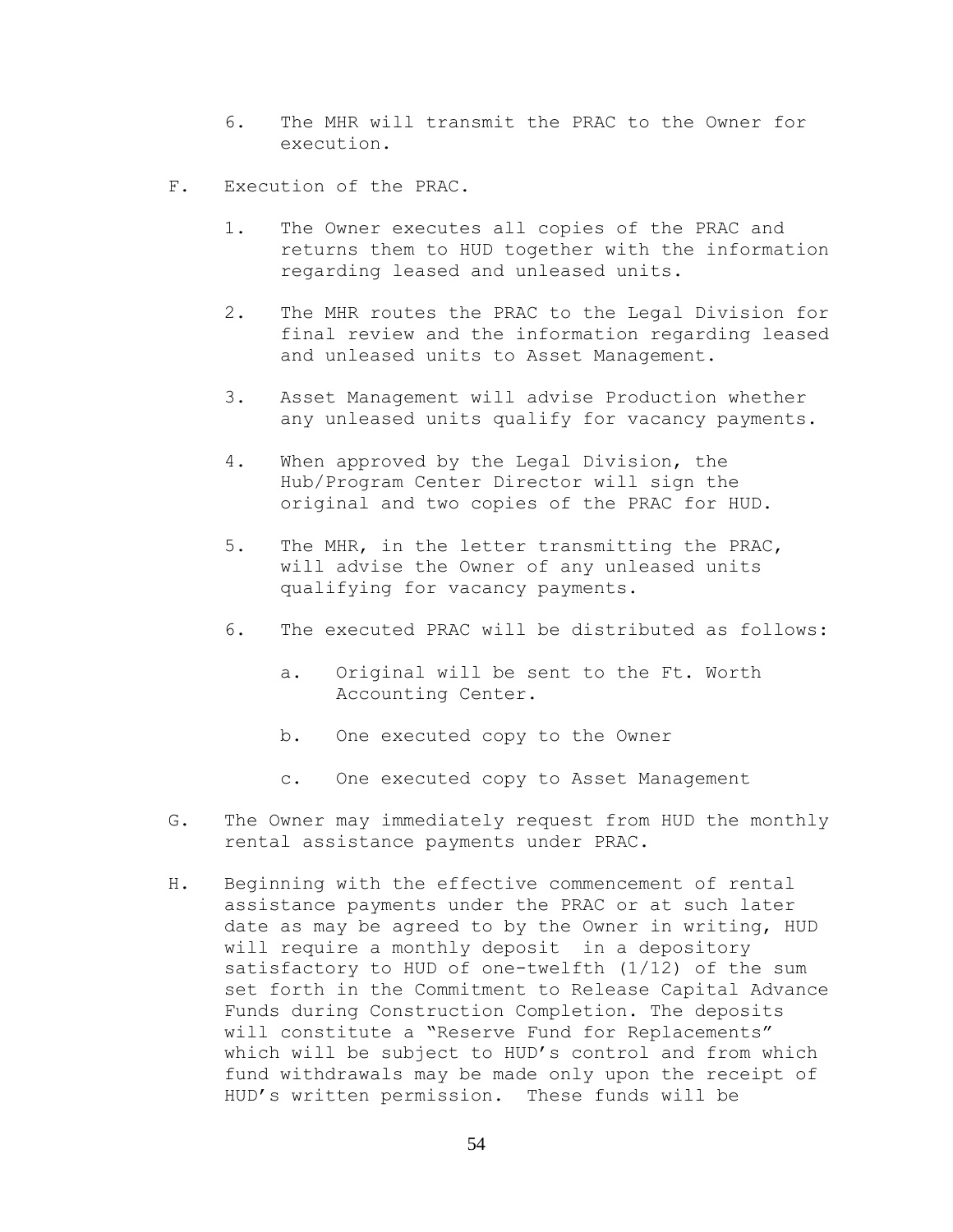deposited with the construction lender or an escrow agent satisfactory to HUD, by the Owner in the form of cash or in the form of obligations of or guaranteed as to principal by the United States of America. HUD will, upon appropriate request by the Owner, permit the conversion of the whole or a substantial part of such cash deposits into the form of obligations of, or fully guaranteed as to principal by, the United States of America. Notice of any failure to receive the deposits required herein will be forwarded to HUD within 60 days.

# **XXVIII. FINAL HUD REPRESENTATIVE'S TRIP REPORT AND ITEMS OF DELAYED COMPLETION.**

- A. Final HUD Representative's Trip Report requires accomplishment of the following:
	- 1. Contractor's preparation and submission to the architect and HUD representative of a comprehensive list (punch list) of work to be completed or corrected before project review for issuance of the "final trip report." Require the list 15 days before the anticipated construction completion date.
	- 2. Architect's review of the contractor's punch list against observed job conditions, appropriate modification and distribution of the modified list to the contractor and HUD representative.
	- 3. Contractor's completion of the itemized work, and any other required work whether or not listed, before the scheduled site visit for issuance of the "final trip report."
	- 4. HUD representative's review of the completed project, preferably accompanied by the contractor, supervisory architect, and Owner. Require an additional site visit where the work is not acceptably complete.
	- 5. HUD representative's preparation of the "final trip report" on Form HUD-95379, HUD Representative's Trip Report (Multifamily), where the work is found acceptable.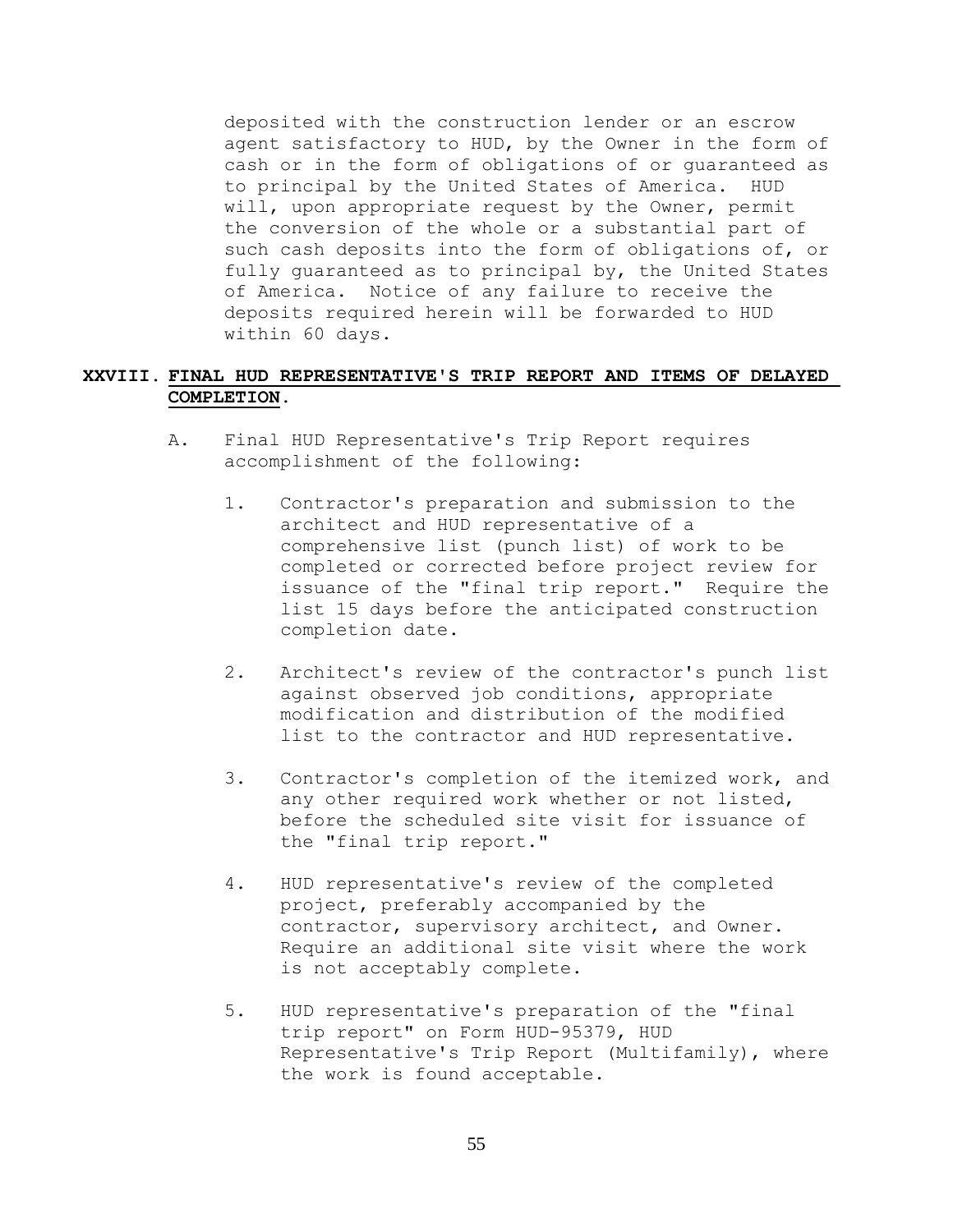- a. The report must be completed and dated on the site visit date.
- b. The report must include the following statements:
	- 1) "Construction acceptably completed," or "Construction acceptably completed subject to withholding disbursement or escrowing funds for completion of the listed items of delayed completion."
	- 2) "Utility services: (list services including electricity, gas, water, sanitary sewer, storm sewer, telephone, and cable TV as applicable), are complete, connected, and operable." Where connection is precluded by incomplete offsite work, add to the statement, "Connection for (list) is awaiting installation of offsite lines."
- c. The report must list any items of delayed completion, the estimated cost for completing the work, and a recommended completion date(s) for the listed work.
- B. Items of Delayed Completion.
	- 1. Are work items beyond the contractor's control to complete, e.g.:
		- a. Inability to install landscaping during freezing conditions.
		- b. Unavailability of items due to strike or other temporary outage.
	- 2. May not preclude the Owner from occupying or utilizing the project and its facilities for the intended use.
	- 3. May not exceed two percent of the contract amount.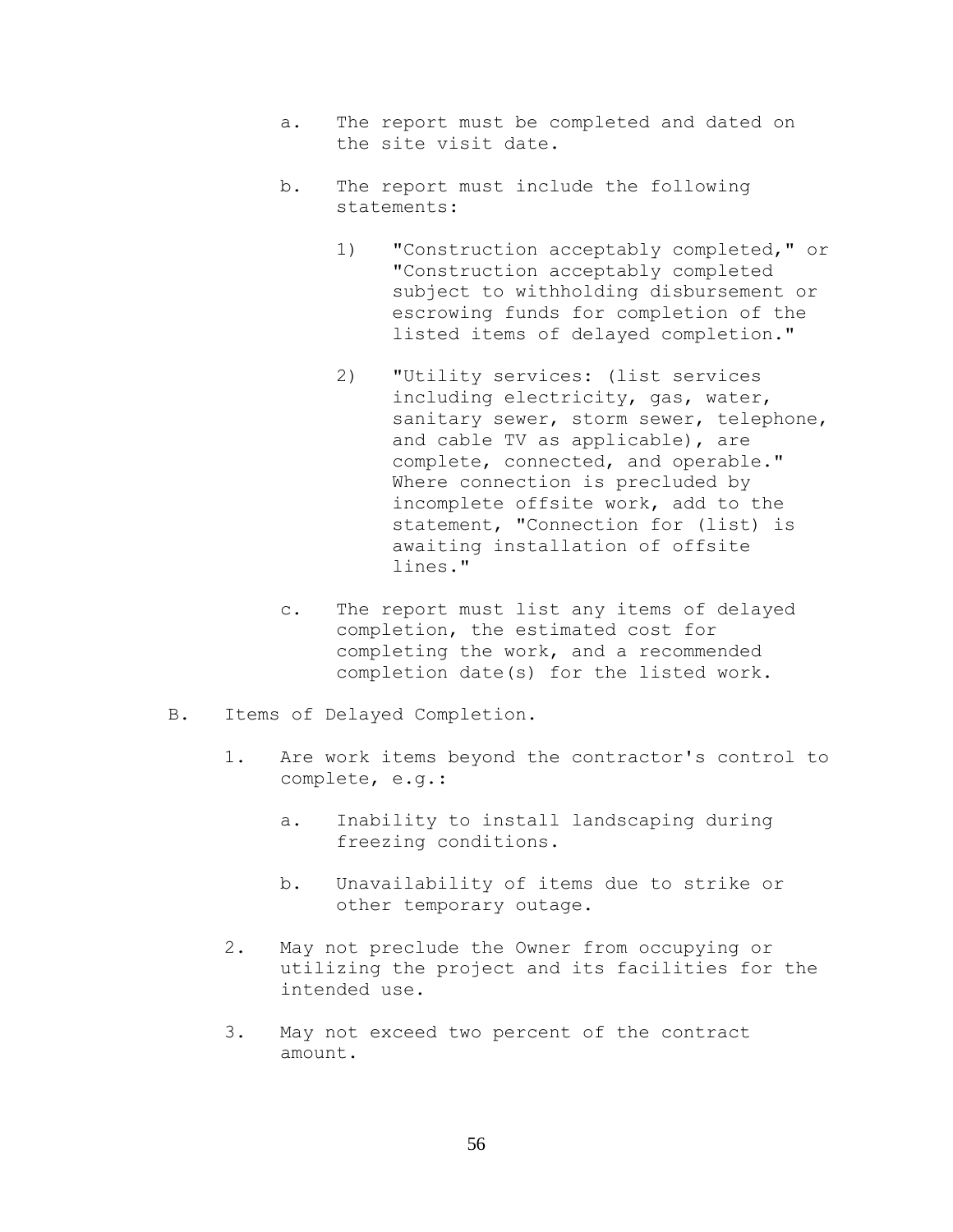- 4. If such work is not completed by final closing, HUD will retain 150 percent of the amount estimated by the HUD representative for completion of items of delayed completion as an escrow for completion of the work.
- 5. Must be completed within 12 months of the date of the final HUD Representative's Trip Report.

# **XXIX. GUARANTEE PERIOD.**

Require that a HUD representative make a 9- and 12-month inspection in accordance with the Guide to Multifamily Accelerated Processing (MAP), paragraph 13.6C, Completion Inspection, to identify and report on latent defects, failures, items of delayed completion and any casualty damage.

- A. Inform the Owner, the contractor and if applicable, the secured lien holder(s) in writing of identified deficiencies before the contractor's 1 year warranty expires.
	- 1. Require correction from the contractor for construction deficiencies, including remedy through equipment and materials warranties, and
	- 2. Notification of the insurance underwriter for extended hazard or casualty damage as appropriate.
- B. Seek remedy through surety or use of retainage, or cash escrow where available, if the contractor does not correct construction deficiencies in a timely fashion.
- C. Invite the Project Management Director (PMD) to participate at all levels of guarantee period activities, and forward a copy of all HUD representative reports, and correspondence to the PMD, the Owner, contractor, surety and if applicable, the secured lien holder(s) relating to guarantee period construction deficiencies.

# **XXX. PROPERTY INSURANCE SCHEDULE AND REQUIREMENTS.**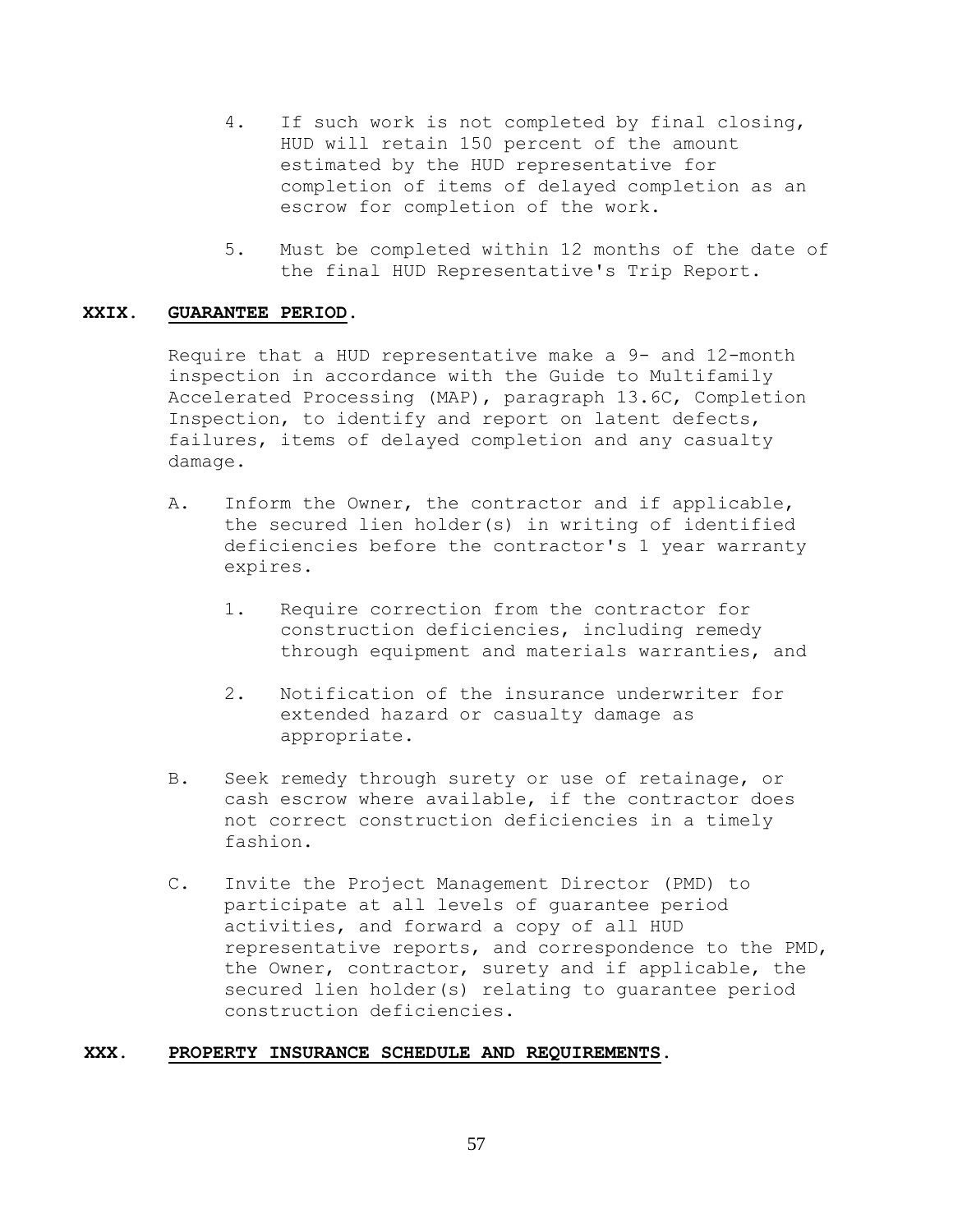Before final closing, HUD must prepare a Property Insurance Schedule, Form HUD-92329, that:

- A. Correctly shows the insurable value of the completed structures.
- B. Reflects any changes in cost occurring after issuance of firm commitment.

### **XXXI. BUILDER'S WARRANTY.**

- A. If the general contractor used a performance bond the Program Center Director must make sure that the bond contains a guarantee against any defects due to faulty materials or workmanship which appear within a period of one year following completion. The date of completion is defined as the date on which the HUD inspector signs the final HUD Representative's Trip Report, Form HUD-95379, provided that the Construction Manager subsequently endorses the trip report. Construction must be complete, except for acceptable items of delayed completion.
- B. If item A above does not apply then at closing the general contractor must provide one of the following to assure correction of any latent defects.
	- 1. Cash Escrow Deposit of 2 1/2 percent of the total amount of the construction contract, to be retained in escrow under HUD's control for a period of 15 months (if applicable, other secured lender(s) may require escrow amount and/or term to be increased), or
	- 2. An unconditional irrevocable letter of credit equal to 2 1/2 percent of the total amount of the construction contract, to be issued to a secured lien holder; or
	- 3. Surety Bond in the amount of 10 percent of the cost of construction or substantial rehabilitation (running for 2 years after project completion). The bond must be on Form HUD 3259, Surety Bond Against Defects Due To Defective Materials and/or Faulty Workmanship.

# **XXXII. CAPITAL ADVANCE USE AGREEMENT FOR MIXED-FINANCE TRANSACTIONS.**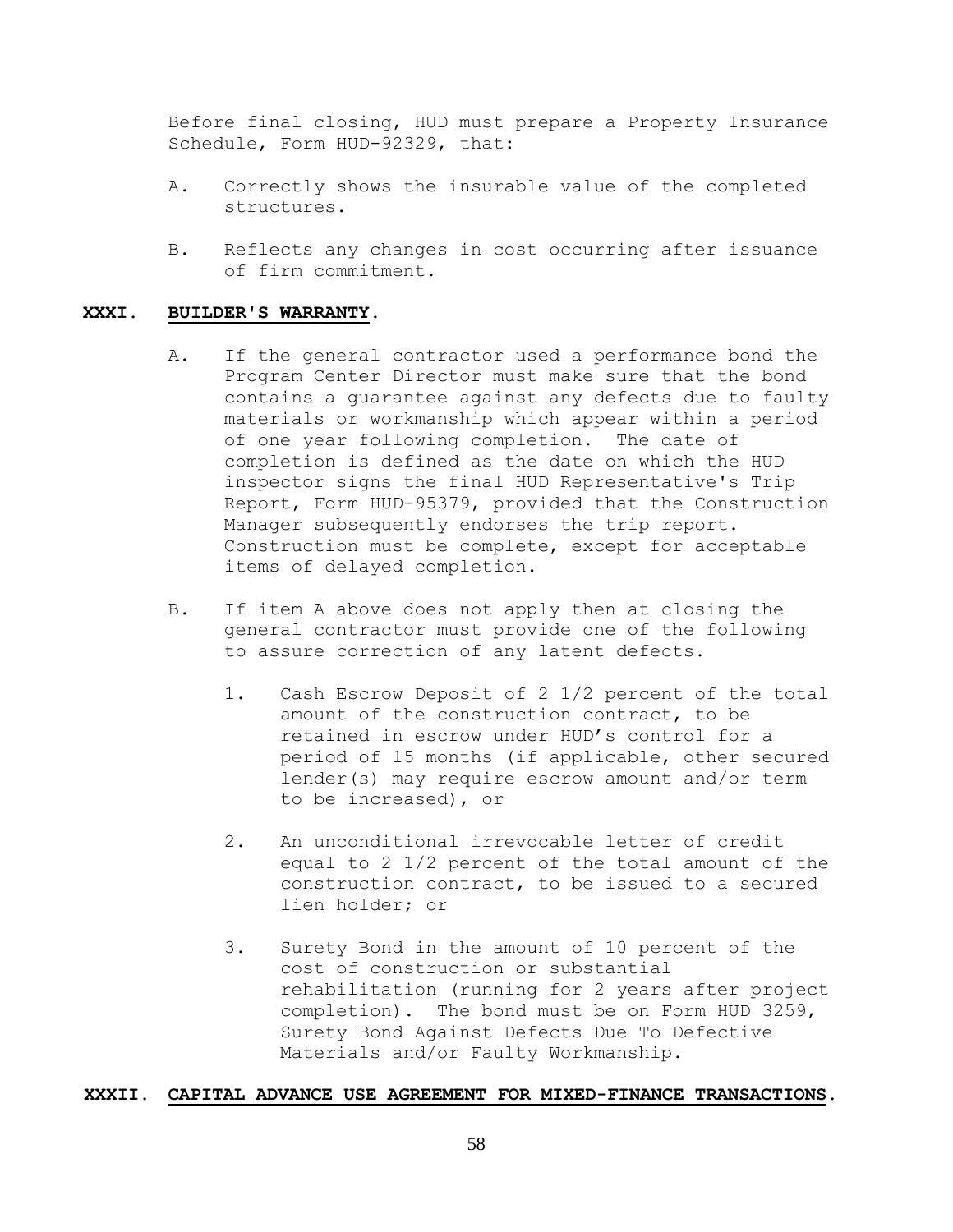The Capital Advance Mixed-Finance Program Use Agreement (Agreement), Form HUD-90163.1-CA, states the owner "has agreed to continue to operate the assisted units only as rental housing for very-low income elderly or disabled persons for not less than 55 years from . unless otherwise approved by HUD."

The Agreement term of not less than 55 years "unless otherwise approved by HUD" was a result of HUD's interpretation of 24 CFR § 891.808. This regulation states, among other things, "[t]he sponsor may transfer the fund reservation directly to the owner or to the general partner of the owner  $\ldots$  ." A question arose as to the meaning of "transfer" under § 891.808. As mixed-finance transactions increase in complexity, HUD has received requests to allow the sponsor to loan the capital advance amounts to a sponsorcreated lender entity, which then loans the funds to the owner, or alternatively, requests to allow the sponsor to loan the capital advance amounts to the owner entity. While HUD has approved these requests, HUD was concerned that after the 40 year use period expires and the capital advance is forgiven by HUD, the owner entity would still be required to repay the capital advance amount to the sponsor or/ sponsorcreated lender entity. HUD believes such a repayment obligation from the owner entity to the sponsor/sponsorcreated lender entity would unjustly enrich the sponsor/sponsor-created lender entity. To mitigate such potential unjust enrichment by the sponsor/sponsor-created lender entity in these situations, the Agreement incorporated the 55 year term, with flexibility to abide by a 40 year term where there is no unjust enrichment.

This guidance is to clarify that in instances where the sponsor is **not loaning the capital advance amount** to the owner entity or to a sponsor-created lender entity, then field counsel may incorporate an addendum to the Agreement to *reduce* the Use Agreement period to 40 years.

**PART C – MIXED FINANCE CAPITAL ADVANCE UPON COMPLETION (CAUC)**

### **I. DURATION AND EXTENSION OF SECTION 202/811 FUND RESERVATION.**

A. The term of the fund reservation is 24 months from the date the Notification of Selection Letter is issued to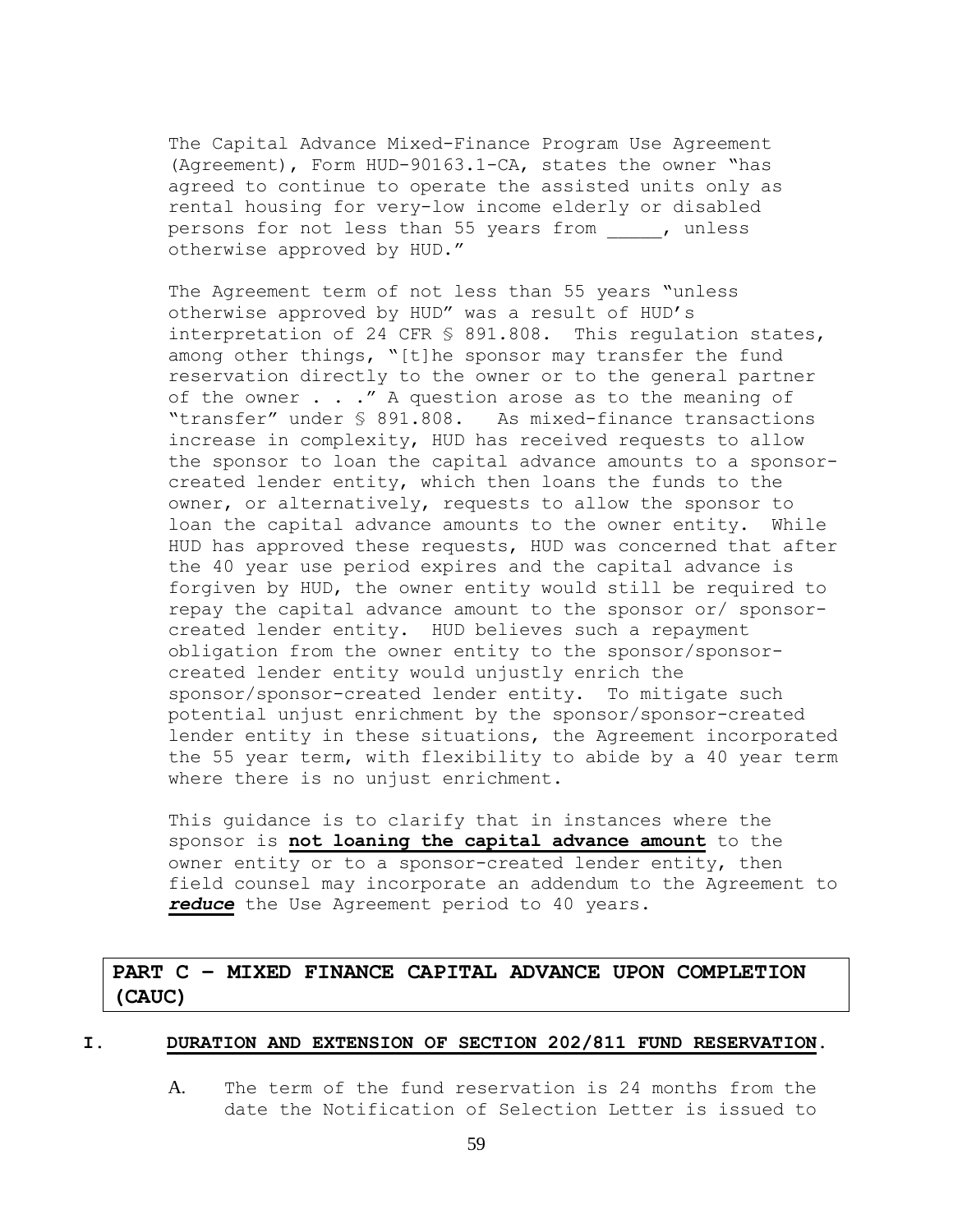the date of initial closing. Regulation 24 CFR 891.165(b) states that the duration of the fund reservation for CAUC projects is from the date of issuance of the award letter to the start of construction. Although the Department considers the start of construction for CAUC projects to be comparable to an initial closing, initial closing must still occur to satisfy the regulation. Since a CAUC project does not reach initial closing until construction completion, the initial and final closing occurs simultaneously.

- B. Extension by Program Center. A Program Center may extend a fund reservation up to 36 months, if it determines that the mixed-finance Owner is making satisfactory progress toward the start of construction, rehabilitation or acquisition of an existing property.
- C. Extension by Headquarters. Headquarters may grant a waiver beyond 36 months to permit additional extensions up to the estimated initial/final closing date of the project.

## **II. INITIAL CLOSING GOAL.**

Currently, each Program Center has a goal based on a count of the number of initial closings reached during the fiscal year. In a CAUC project, there is no closing until after the project is built or rehabilitated. In order for a Program Center to get "credit" towards this goal, the Program Center must issue a firm commitment and the project must start construction. The start of construction is deemed the equivalent of initial closing for the goal.

# **III. ITEMS NOT REQUIRED IN CAPITAL ADVANCE UPON COMPLETION TRANSACTION.**

- A. Assurance of Completion.
- B. Blanket Fidelity Bond covering all the Owner's officers and employees, including non-compensated officers, during the construction period.
- C. A working capital deposit.
- D. An escrow to fund approved change orders.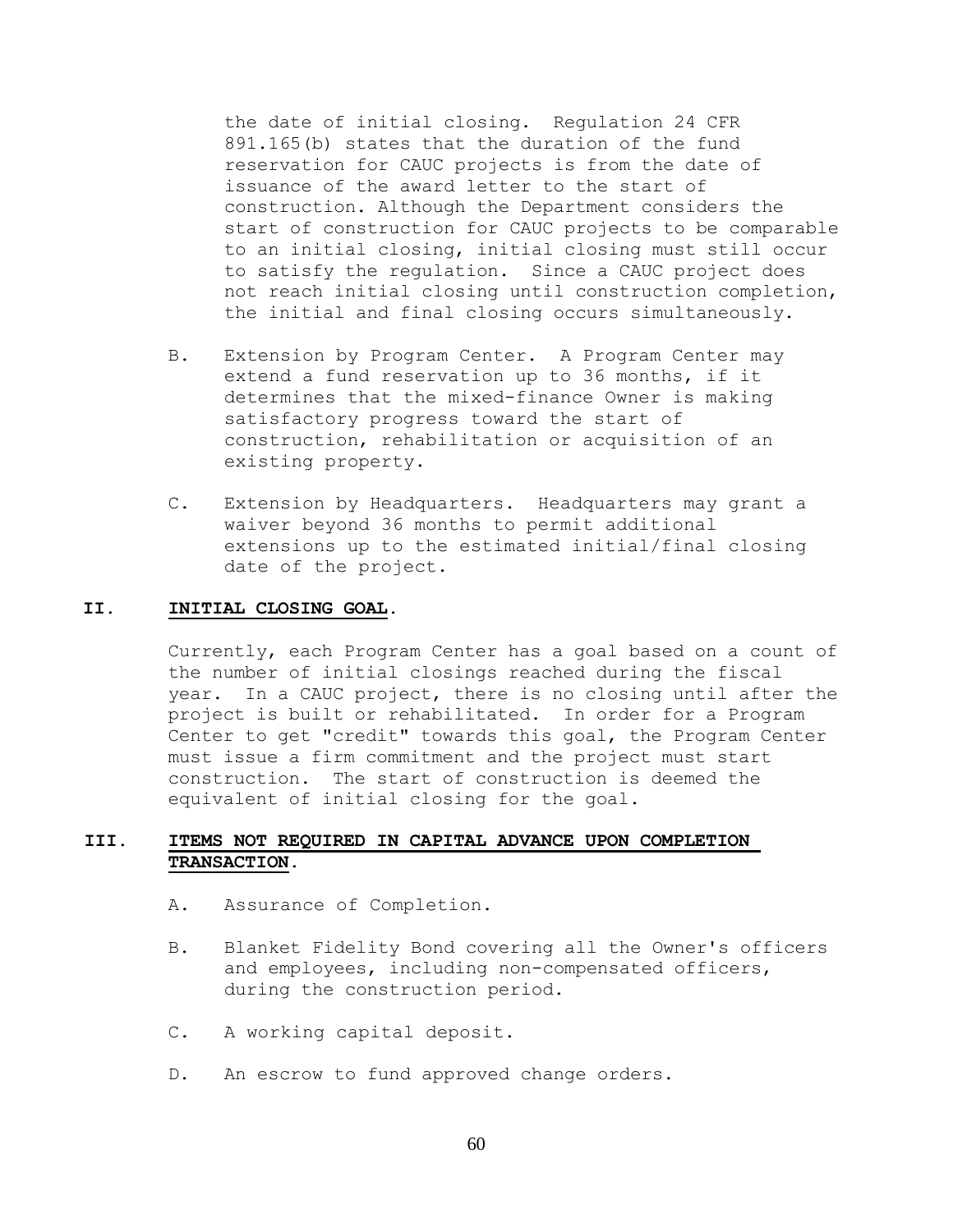- E. Assurance of completion for Offsite improvements.
- F. Approval of the surety when approved change orders increase cost by 10 percent or more.

# **IV. CONSTRUCTION STAGE FOR CAPITAL ADVANCE UPON COMPLETION PROJECTS.**

- A. Basic requirements for CAUC projects during the construction stage are generally the same as for projects with advances. However, because HUD does not disburse any portion of the capital advance during construction, HUD does not monitor the construction lender's disbursements. Additionally, because HUD has no risk exposure until closing, HUD does not become involved in the workout of problems during construction. For example:
	- 1. Construction Problems due to:
		- a. Work stoppage,
		- b. Contractor abandons job,
		- c. A change in the contractor or architect during construction,
		- d. Construction defects untreated for 30 days, and
		- e. Extended periods of bad weather, strikes, etc.
	- 2. Financing Problems due to:
		- a. Contractor's inability to complete because of under financing.
		- b. Overruns in carrying charges due to circumstances beyond the contractor's and Owner's control.
		- c. Overruns in construction hard costs caused by:
			- 1) Mandatory changes,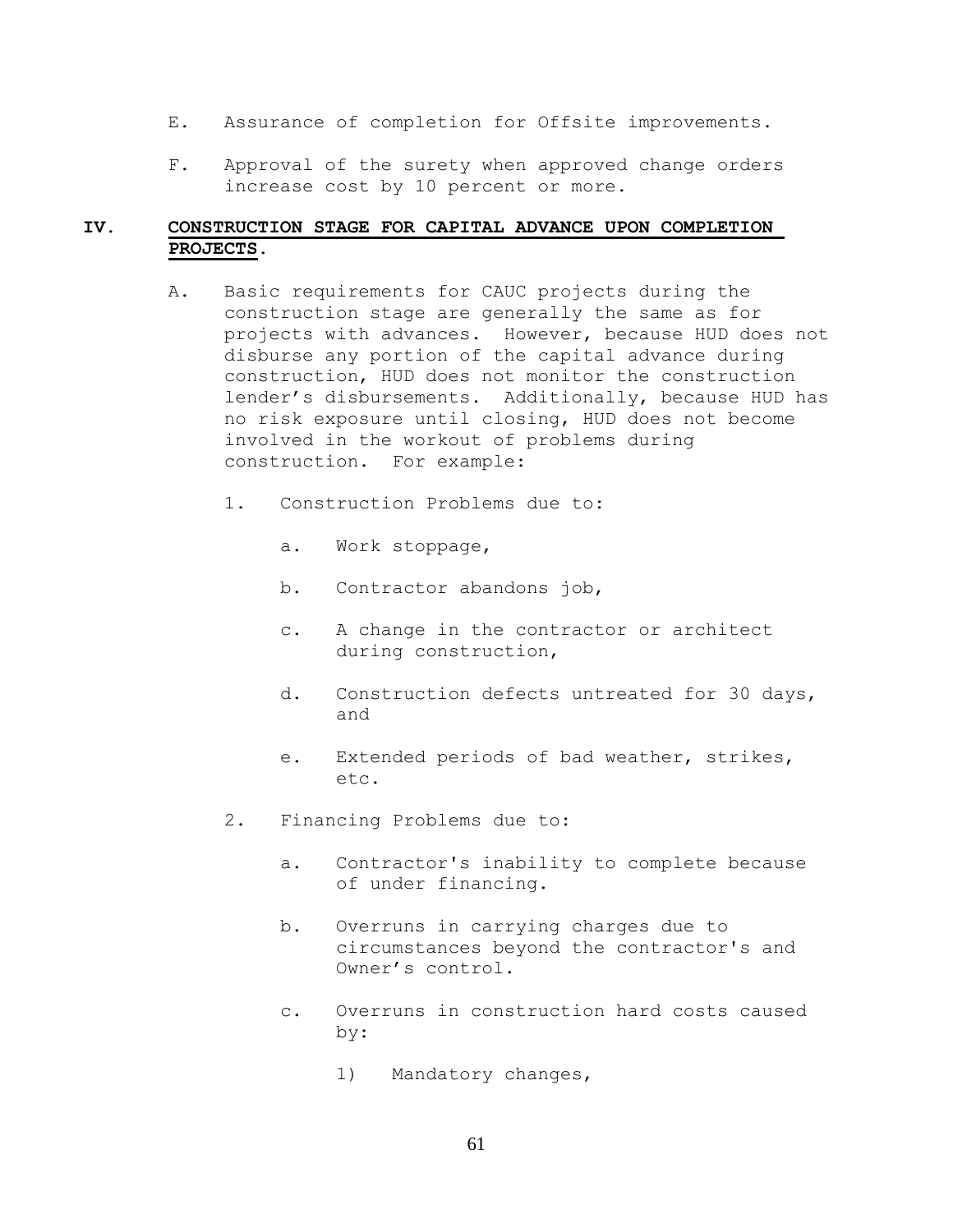- 2) Voluntary changes, and
- 3) Price escalation.
- 3. Inadequate Income due to:
	- a. Underestimated operating expenses,
	- b. Overestimated rents and long-term occupancy levels, and
	- c. Inadequate or lack of operating deficit

# **V. COMMITMENT TO RELEASE CAPITAL ADVANCE UPON PROJECT COMPLETION.**

The commitment must be valid and outstanding until project closing of the permanent capital advance mortgage.

- A. Initial Closing.
	- 1. Construction/Rehabilitation must start within 90 days from the date the firm commitment is issued.
	- 3. Construction must continue thereafter diligently to completion.
	- 4. HUD does not release Capital Advance funds during the construction period; therefore, initial and final closing occurs simultaneously after construction completion.
- B. The term of the commitment at a minimum must be sufficient to include the required construction period.
- C. Extensions.
	- 1. There are two types of extensions.
		- a. If construction/rehabilitation is not started within the 90-day period, the firm commitment shall terminate unless HUD extends the time for commencement of construction/rehabilitation in writing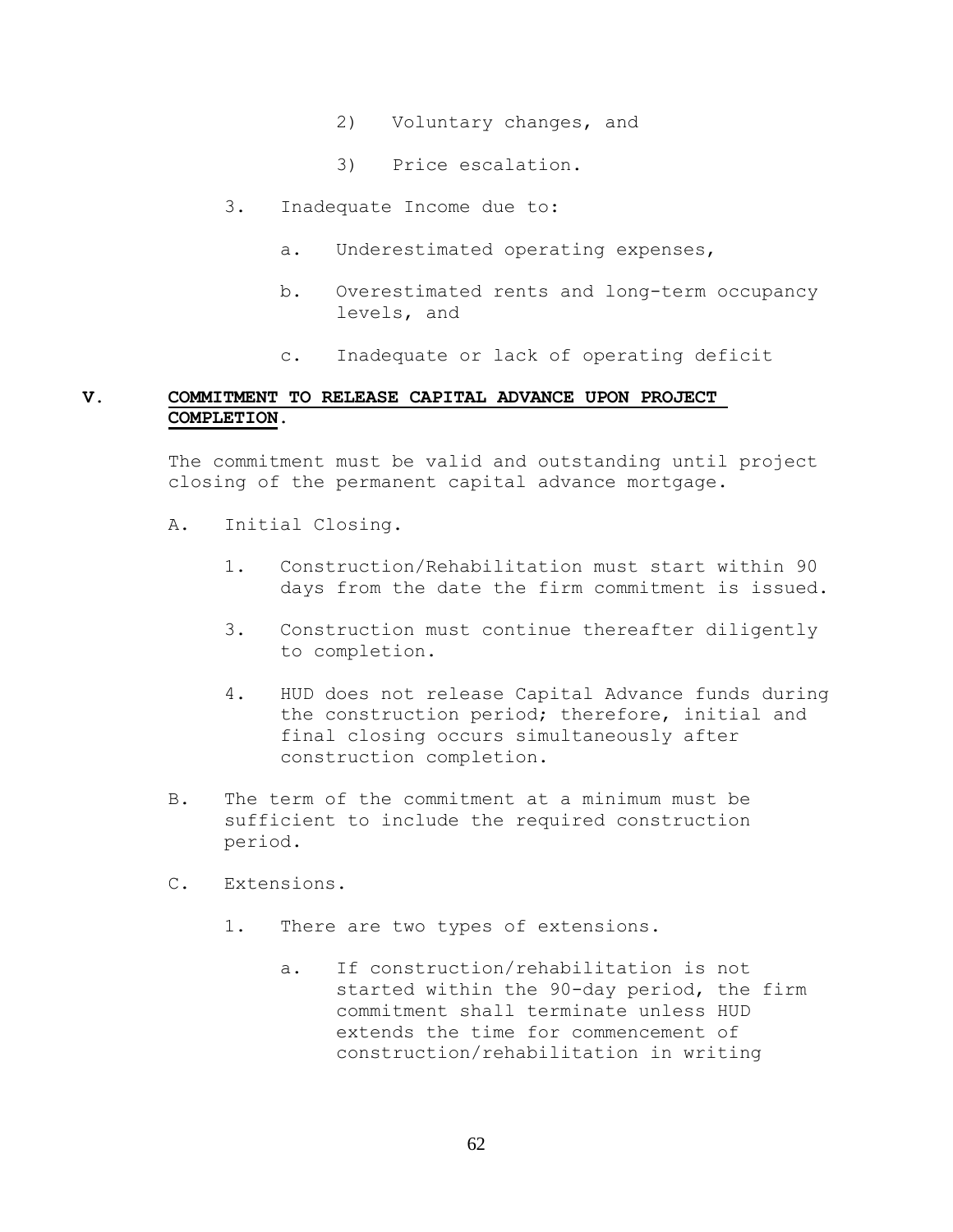- b. If the project does not reach initial/final closing by the firm commitment expiration date, all rights and obligations of the respective parties shall cease unless HUD extends the expiration date in writing.
- 2. If an extension is necessary, the Program Center Director may grant an extension if the current fund reservation as amended would not exceed 36 months to reach construction completions and the Capital Advance loan closing. Otherwise s/he will have to request a regulatory waiver of 24 CFR §891.165, from Headquarters.
	- a. In all cases, the basis for the extension must be set forth in the project docket and the Program Center Director must make sure that costs and expenses are current.
	- b. It is the responsibility of each Office to assure that prolonged extensions or commitments do not affect the soundness of the underwriting decisions upon which the original issuance of a commitment was based. For this reason, any time extension beyond the Program Center's discretionary periods set forth above must be accompanied, at a minimum, by the following documentation:
		- 1) The date of the original commitment;
		- 2) The construction start date, if applicable;
		- 3) The current date of expiration of the commitment;
		- 4) The extenuating circumstances which justify additional extension(s) of the commitment;
		- 5) An estimate of the time needed to bring the project to a closing; and
		- 6) The Program Center Director's statement that the requested delay is not likely to change significantly the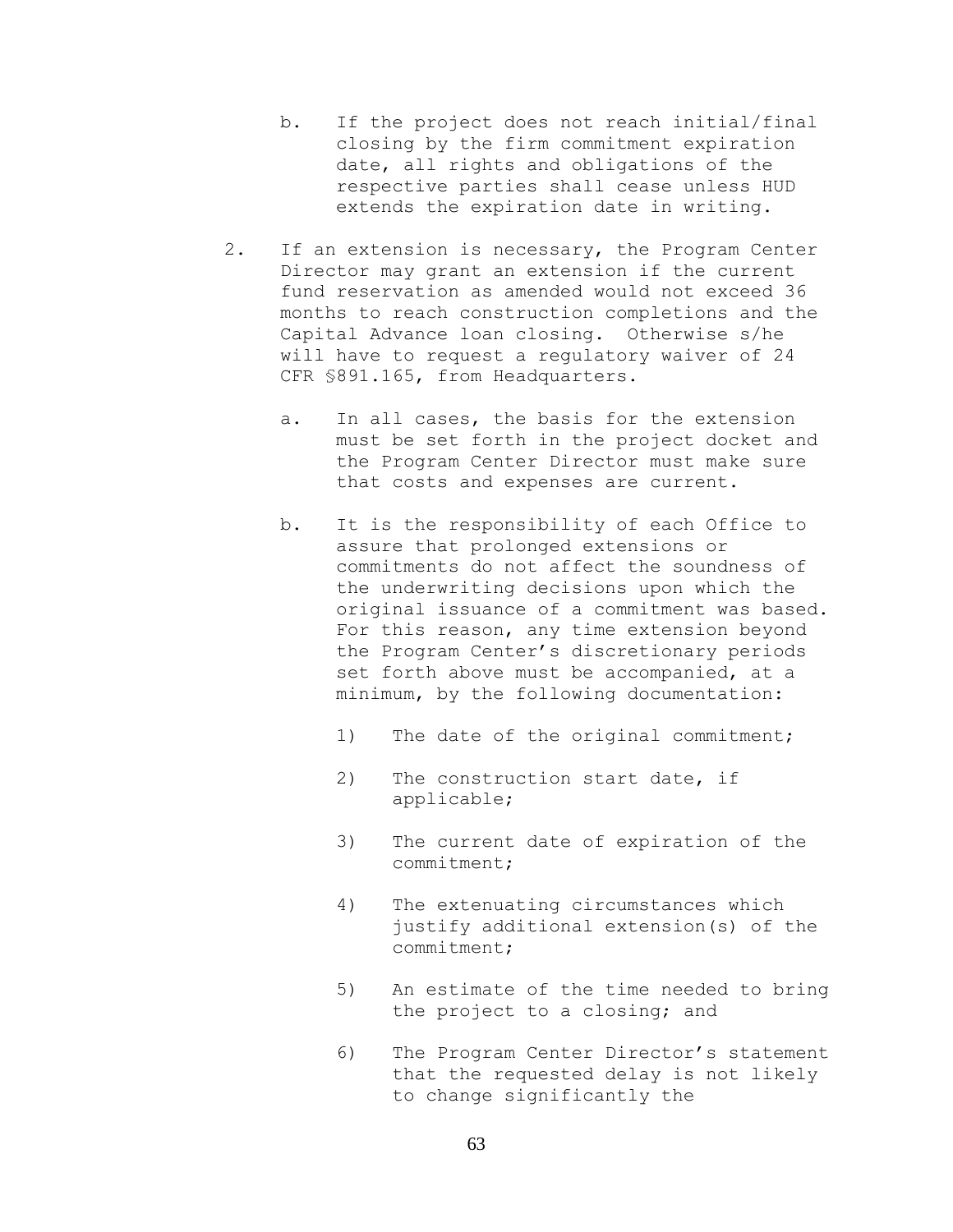underwriting data on which the commitment was based or to undermine the feasibility of the project due to a change in the market, inflation or other cost-effecting factors.

c. If the Program Center needs a waiver of 24 CFR §891.165, allow one month for Headquarters to process the request.

#### **VI. REQUIRED DOCUMENTS.**

# *Note: Any item with an \* must be filed with HUD before the start of construction.*

- \*A. Lump Sum Construction Contract. The HUD Form of Construction Contract need not be used; however, the following must be made a part of the contract used:
	- 1. The current version of the General Conditions, AIA Document A201;
	- 2. Supplementary General Conditions, Form HUD-92554M; and
	- 3. Davis-Bacon Wage Rates (supplied by HUD Labor Relations).
- \*B. A Complete Master Set of Drawings and Specifications and two duplicate sets.
- \*C. The Agreement and Certification, Form HUD 93566.1-CA executed by the mixed-financing Owner, general contractor and HUD.
- \*D. Parts I and II of the Agreement to Enter Into a Project Rental Assistance Contract, Forms HUD-90172-A-CA and 90172-B-CA.
- E. A Title Policy or title evidence showing:
	- 1. The property free of all encumbrances other than the capital advance mortgage, HUD approved use restrictions, if applicable, other secured and unsecured liens approved by HUD, and acceptable reservations of title.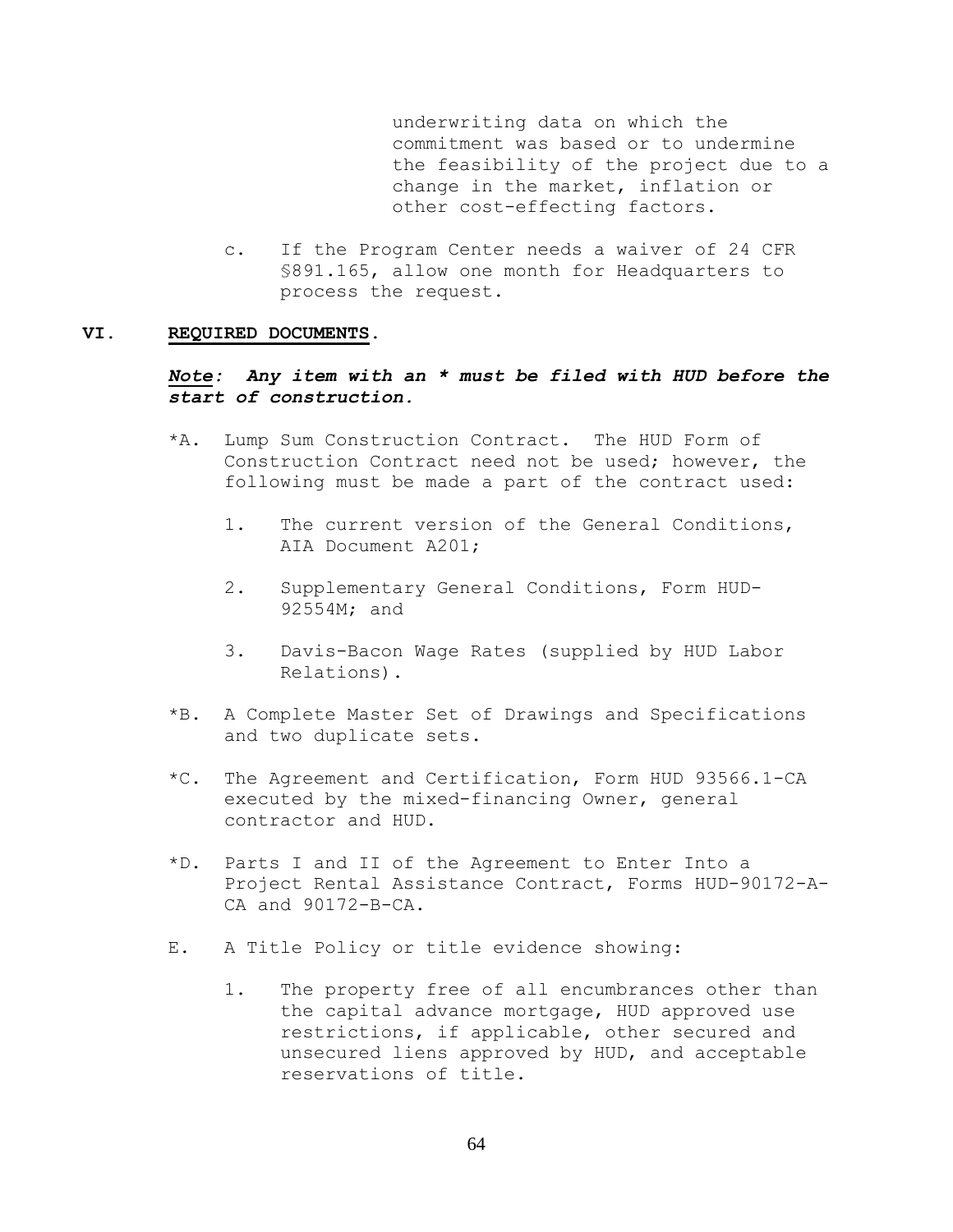- 2. Proof that no unpaid obligations exist except as previously approved by HUD.
- 3. Title policy continued to date of credit instrument endorsement.
- F. As-built Survey and Surveyor's Certificate, Form HUD-92457.
- G. Contractor's Requisition Project Mortgages, Form HUD-92448. The Contractor's Prevailing Wage Certificate must be submitted to HUD at the time the Capital Advance mortgage is presented for closing pursuant to a CAUC commitment.
- H. Warranty Against Latent Defects, see Section XVI below.

### **VII. THE PRECONSTRUCTION CONFERENCE.**

The conference is required before the initial start of construction, including early start of construction projects.

- A. Required Attendees:
	- 1. Representative(s) of the Owner and construction lender,
	- 2. The Owner's supervisory architect,
	- 3. Contractor,
	- 4. Major subcontractor(s),
	- 5. HUD construction representative (staff, in all cases, plus contract personnel, where applicable),
	- 6. HUD mortgage credit analyst,
	- 7. HUD labor standards specialist, and
	- 8. A representative from Fair Housing and Equal Opportunity (FHEO).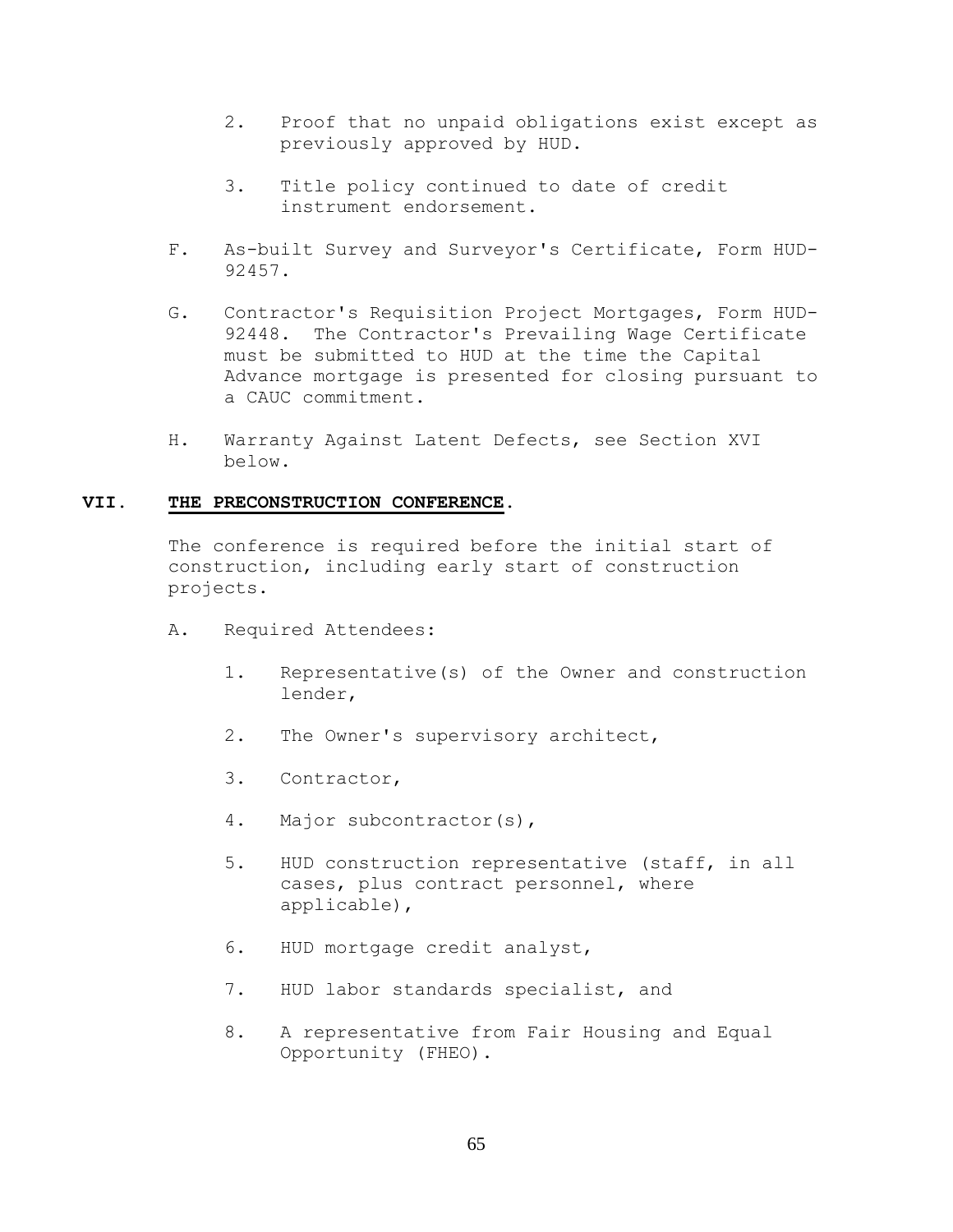*NOTE: Maintain the attendance list for the Washington Docket. NOTE: In some HUD Offices a general overview of Labor Relations and FHEO requirements are covered at the preconstruction conference, and Labor and FHEO contact information is provided for separate meetings as necessary. For additional information see Section XI found in Part A.*

- B. Supplementary Conditions of the Contract for Construction, Form HUD-92554M. Address Davis-Bacon Wage Rates, Federal labor standards and equal employment provisions, including:
	- 1. Contractual obligations of the contractor and subcontractors, including contractor's certification of compliance with Davis-Bacon wage rates.
	- 2. Davis-Bacon Wages rates apply to the entire project.
	- 3. Contract award or start of construction will lock in the Davis Bacon wage decision.
	- 4. Statement of sanctions imposed for not complying with the supplemental conditions.
	- 5. Requirement that Form HUD-92554M must be made part of the subcontracts for all tiers.
	- 6. Give extra copies of Form HUD-92554M and applicable Davis-Bacon wage determinations to the contractor for any subcontractors not attending the meeting.
	- 7. Emphasize the importance of Federal wage payments, prompt payroll submissions and record keeping. Instruct that Form WH-1321, Davis-Bacon poster, must be conspicuously posted on the job site.
	- 8. Indicate who in HUD will review for labor standards compliance.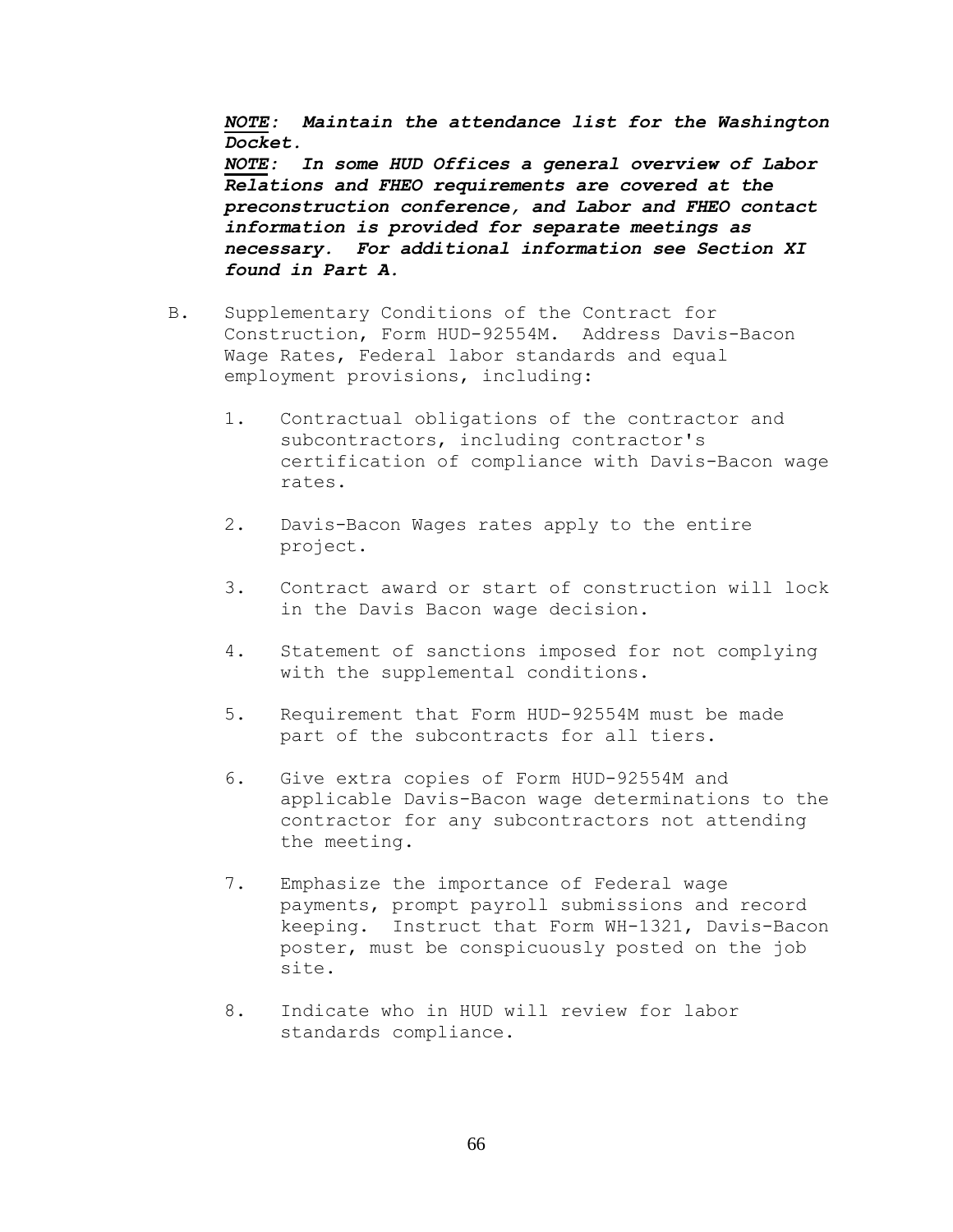- 9. Give copies of the Equal Opportunity poster to the contractor and each subcontractor to post conspicuously at the construction site.
- C. Contract Administration. Explain the procedures for:
	- Change orders and architect's supplemental instructions;
	- Handling latent site or rehabilitation building conditions;
	- Requesting construction document clarifications and handling job problems;
	- Shop drawings and sample approvals;
	- Noncompliant work and its correction;
	- Substantial completion of the work or portion thereof;
	- Permissions to occupy including management plans and rent rolls;
	- Job meetings
	- Maintenance of test logs;
	- The architect's log; and
	- The HUD representative's on-site facilities.
- D. HUD will inspect the project during construction as if capital advance funds were being released. The Program Center will give the mixed-finance Owner and the construction lender copies of the HUD inspector's trip reports, Form HUD 95379, as they become available.

*Note: The Multifamily Hub/Program Center may accept inspection reports prepared by either a State or local housing finance agency provided the reports meet HUD's requirements.*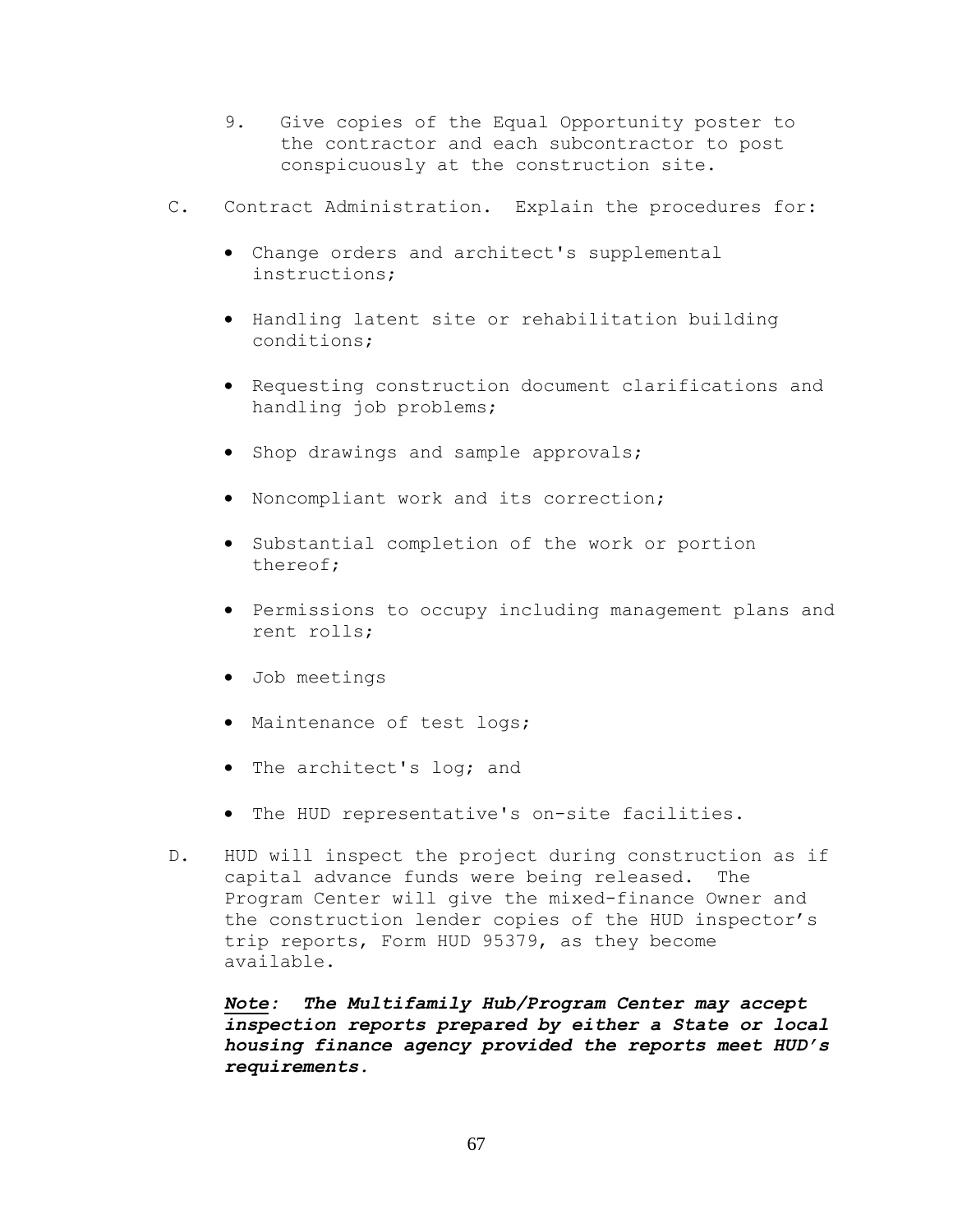E. Cost Certification.

Explain that the mixed-finance Owner must cost certify following the instructions found in Section XIII of Part B of this Notice.

### **VIII. CONSTRUCTION MONITORING AND REPORTING.**

See Section XXVI of Part B of this Notice.

## **IX. CONTRACTOR'S MONTHLY REQUISITIONS.**

Monthly requisitions are not applicable to CAUC projects.

### **X. OFFSITE CONSTRUCTION.**

Advance of Funds monitoring by HUD is not applicable for CAUC projects.

#### **XI. CONSTRUCTION CONTRACT CHANGES.**

The mixed-finance Owner and the construction lender must advise HUD of any construction contract changes (change orders) to the scope of contract work, contract price or contract time on Form HUD-92437, Request For Construction Changes. Form HUD-92437 must be completed and supported in accordance with instructions on the form.

- A. HUD approval of a change order is not required, however, staff may comment on:
	- 1. Technical acceptability of the requested changes.
	- 2. Affects arising because of error, omission or negligence on the part of the architect, contractor or owner.
	- 3. Affects to the marketability, value, income, or maintenance and/or operating cost of the project.
	- 4. Changes in the applicable codes, ordinances or other workings of the law after firm commitment for CAUC projects.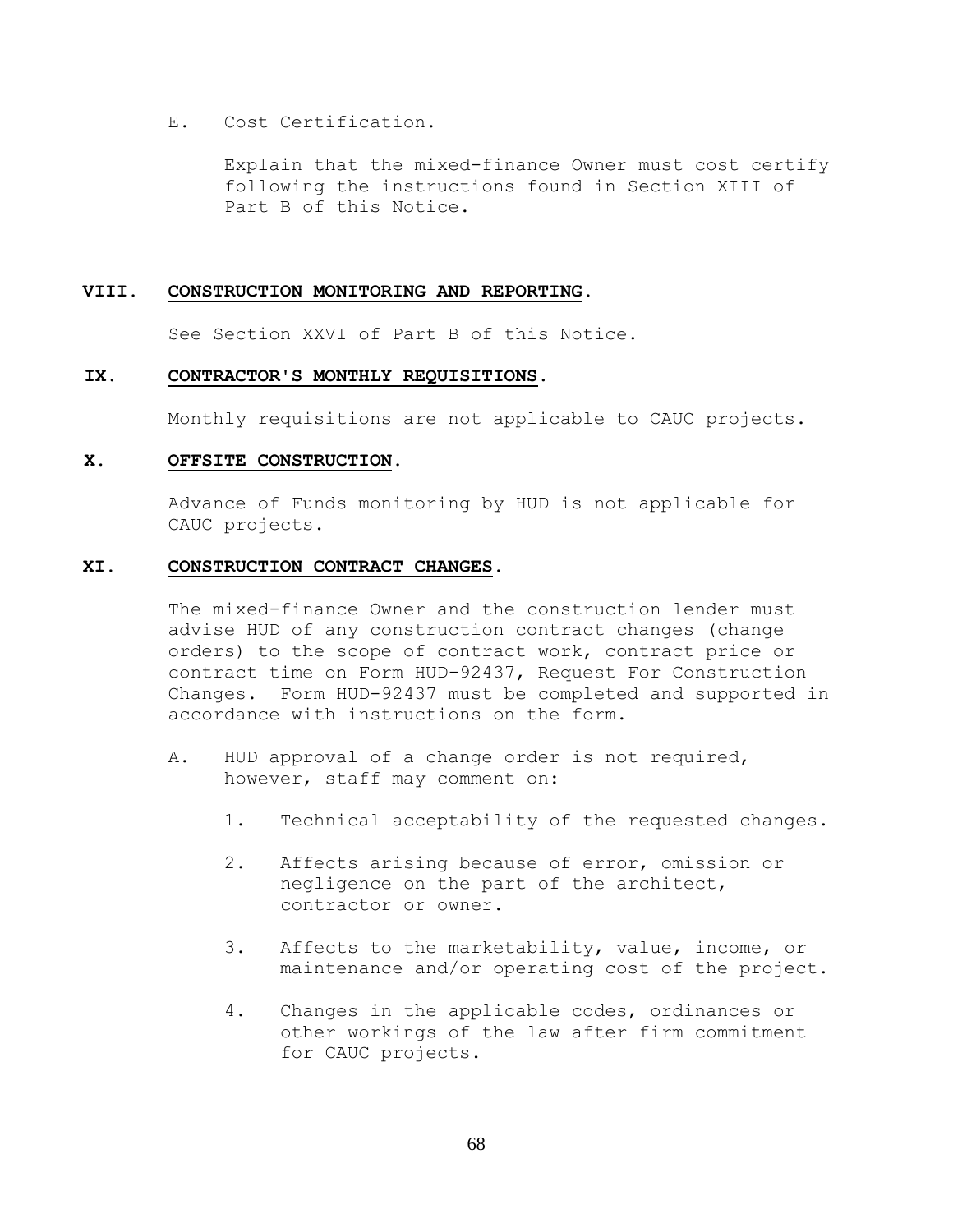Such comments should be provided within 10 days of receipt of a change order

- B. Additive Change Orders.
	- 1. No escrow is required for additive change orders, because HUD has no risk exposure until final closing. The mixed-finance Owner must be able to provide the additional funds required and must not have any outstanding obligation in connection with construction other than the capital advance mortgage and prior approved secured and nonsecured liens at the time the mortgage is presented for closing.
	- 2. Additive change orders are not a basis for an increase in the capital advance mortgage.
- C. Deductive Change Orders. For any estimated decrease in contract price resulting from the aggregation of change orders:
	- 1. Reduce the Contractor's "Final" Requisition, Form HUD-92448, by the appropriate amount.
	- 2. The reduction may adversely affect the capital advance amount at cost certification. See section 5-4 of HUD Handbook 4571.4 concerning shared savings.
- D. Distribution.
	- 1. Mortgage Credit will maintain a Change Order Summary Sheet for all change orders. See Handbook 4470.1 REV-2 for detailed information.
	- 2. After signature, Mortgage Credit will disburse the original and six copies as follows:
		- a. Forward the original and three copies along with staff comments to the construction lender;
		- b. Keep the processing copy with Mortgage Credit; and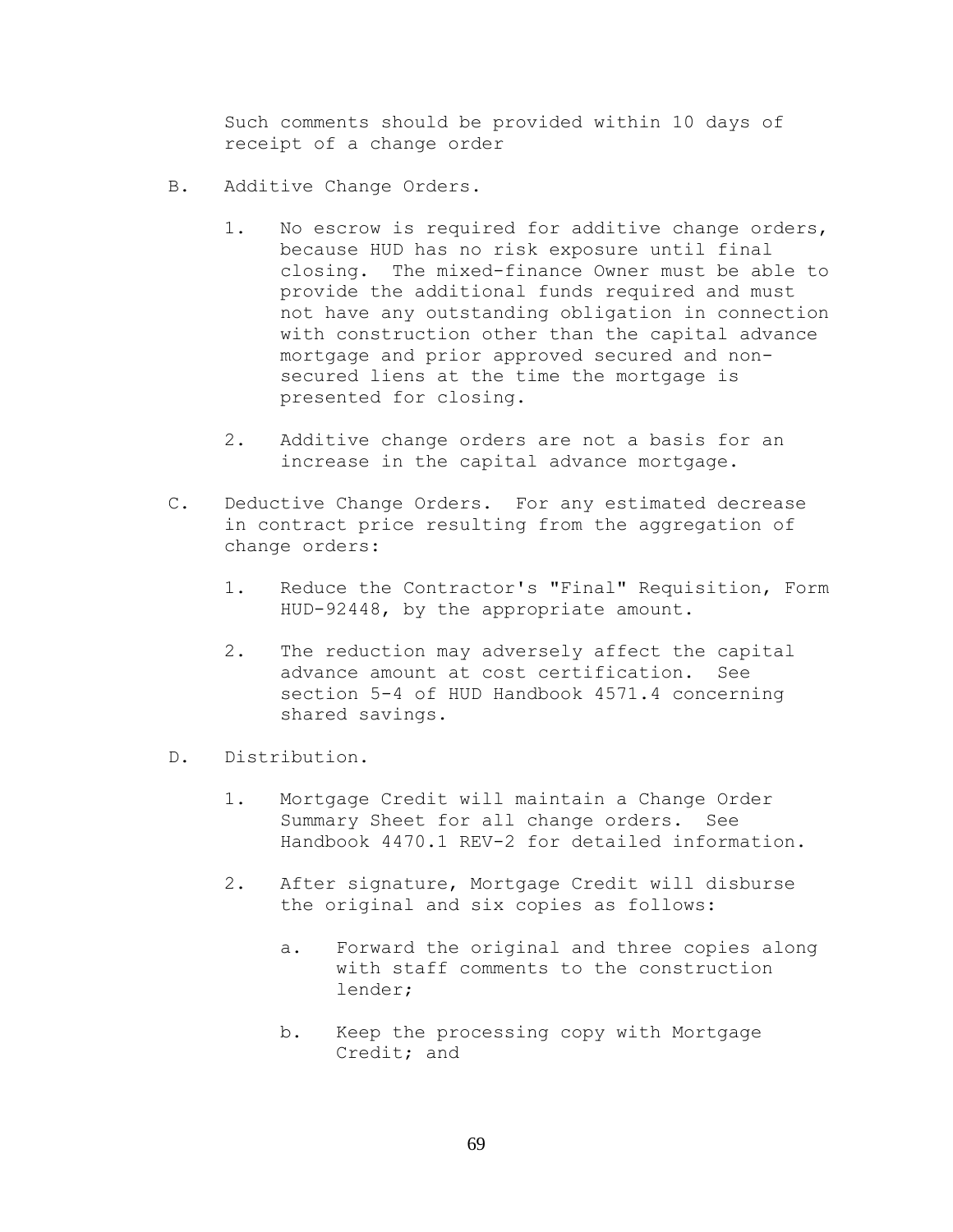- c. Forward two copies to the construction coordinator, one for inclusion with the Master Set of drawings and specifications and one copy for the HUD representative.
- 3. The construction lender retains the original for its files and forwards one copy each to the mixed-finance Owner, contractor and supervisory architect.

## **XII. ARCHITECT'S SUPPLEMENTAL INSTRUCTION, AIA Document G710.**

- A. Uses of AIA Document G710:
	- 1. Issue directives to the contractor to bring construction into compliance with the contract documents.
	- 2. Interpret or clarify the contract drawings and specifications.
	- 3. Order minor changes in the work, not involving cost or time e.g., relocating a door or window opening, etc.
	- 4. Accept specified equivalents, e.g., add makes/models to the list of specified equipment.
- B. Monitor usage closely, for compliance with paragraph A. above, and require replacement of the supervisory architect where the Architect's Supplemental Instructions are chronically or egregiously misused. See chapter 6 of HUD Handbook 4435.1 for details on replacement of the supervisory architect.
- C. Distribution. Require that for each AIA Doc G710 issued to the contractor that the architect include one copy in the architect's job log, and forward one copy each to the mixed-finance owner and construction lender, and two copies to the construction coordinator. The construction coordinator retains one copy with the Master Set of Drawings and Specifications, and forwards one copy to the HUD representative.

## **XIII. PERMISSION TO OCCUPY.**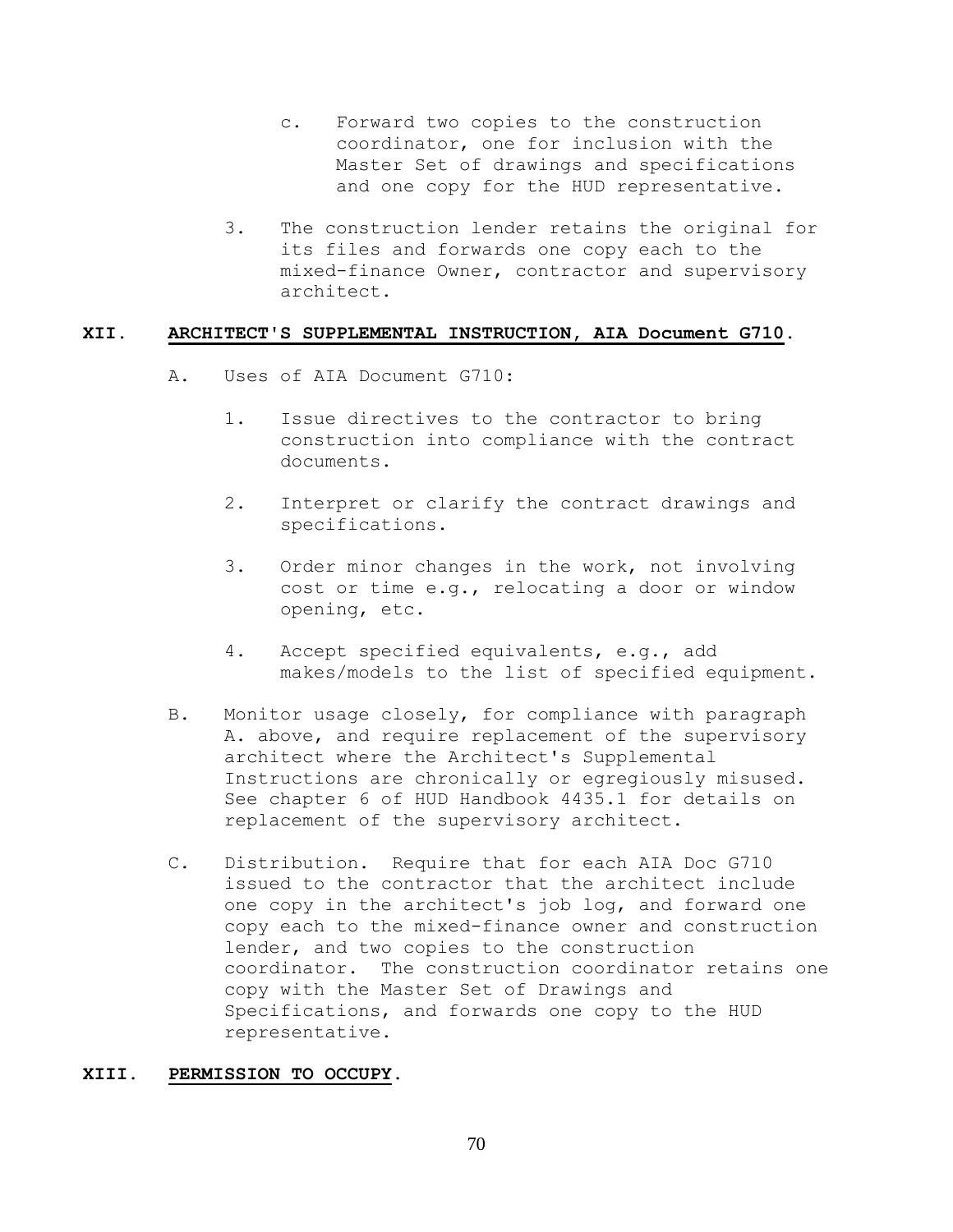Follow the instructions found in Section XXVII of Part B of this Notice except as modified below.

PRAC funds will not be available before HUD closes on the capital advance. Once the mixed-finance Owner reaches initial/final closing and the Regulatory Agreement is recorded, HUD will sign the PRAC, Part I of the Project Rental Assistance Contract, Form HUD-90173-A-CA, and Part II of the Project Rental Assistance Contract, Form HUD-90173-B-CA, and provide retroactive rental assistance back to the date of the initial permission to occupy.

# **XIV. FINAL HUD REPRESENTATIVE'S TRIP REPORT AND ITEMS OF DELAYED COMPLETION.**

See Section XXVIII of Part B of this Notice.

#### **XV. GUARANTEE PERIOD.**

See Section XXIX of Part B of this Notice.

#### **XVI. REQUISITION FOR DISBURSEMENT OF CAPITAL ADVANCE FUNDS.**

- A. HUD is not involved in the release of construction funds.
- B. Form HUD 92403CA, Requisition for Disbursement of Capital Advance Funds, is submitted as part of the closing documents. The amount disbursed will be based on HUD's review and approval of the Owner's cost certification.

#### **XVII. WORKING CAPITAL DEPOSIT.**

A 2 percent working capital deposit is not required in CAUC projects.

#### **XVIII. Contingency Reserve – New Construction Only.**

A 2 percent new construction contingency reserve is not required in CAUC projects.

### **XIX. MINIMUM CAPITAL INVESTMENT AND OPERATING RESERVES.**

At final closing the mixed-finance Owner must escrow the required: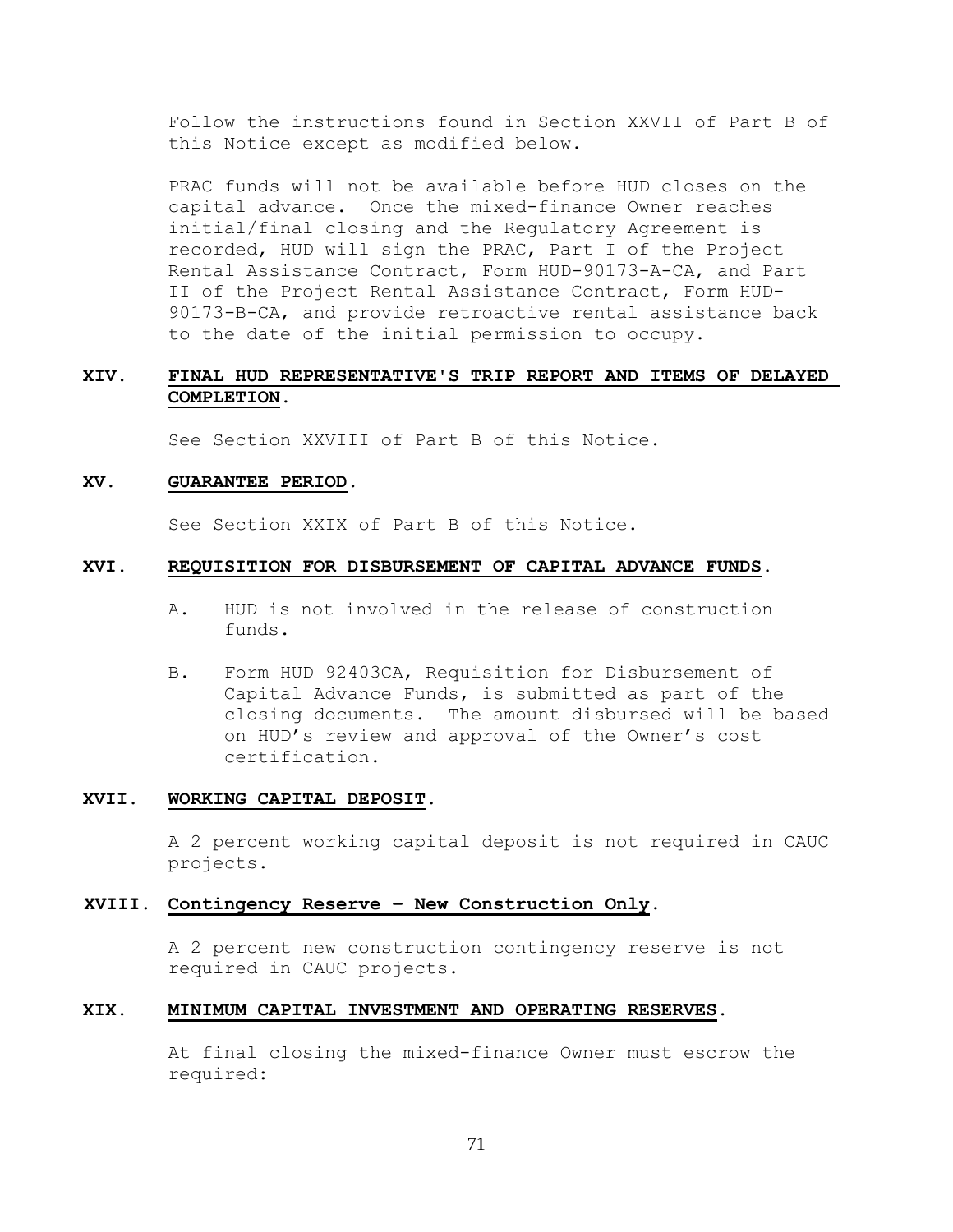- A. Minimum capital investment for the assisted units; and
- B. Operating reserve escrow for the unassisted units.

## **XX. PROPERTY INSURANCE SCHEDULE AND REQUIREMENTS.**

See Section XXX of Part B of this Notice except as modified below.

Article 4, Insurance During Construction, of the Property Insurance Requirements, Form HUD-90164-CA, is not applicable.

#### **XXI. COST CERTIFICATION.**

Follow outstanding instructions specified in Section XIII, Part A of this Notice, as modified below, for reviewing the mixed-finance Owner's cost certification and the contractor's cost certification, if required.

HUD's review is to close out the capital advance. Mortgage Credit only recognizes those costs associated with the assisted units as reflected in the third 92264, discussed in Part B above, as adjusted by the prorated portion of approved change orders. All other costs will be disallowed, for example, financing fees and construction loan interest.

For projects with LIHTCs the Owner must submit to the Program Center a copy of the tax credit cost certification that was submitted to the tax credit agency. Program Center staff will review the documentation to complete their understanding of the transaction especially costs associated with the unassisted unit.

### **XXII. CLOSING.**

Closing must occur within the period provided in the commitment unless HUD extends the commitment in writing. (See Part C Sections I.B. and C. above.)

The goal is to close the project within 120 days of final completion.

## **XXIII. BUILDER'S WARRANTY.**

See Section XXXI in Part B of this Notice.